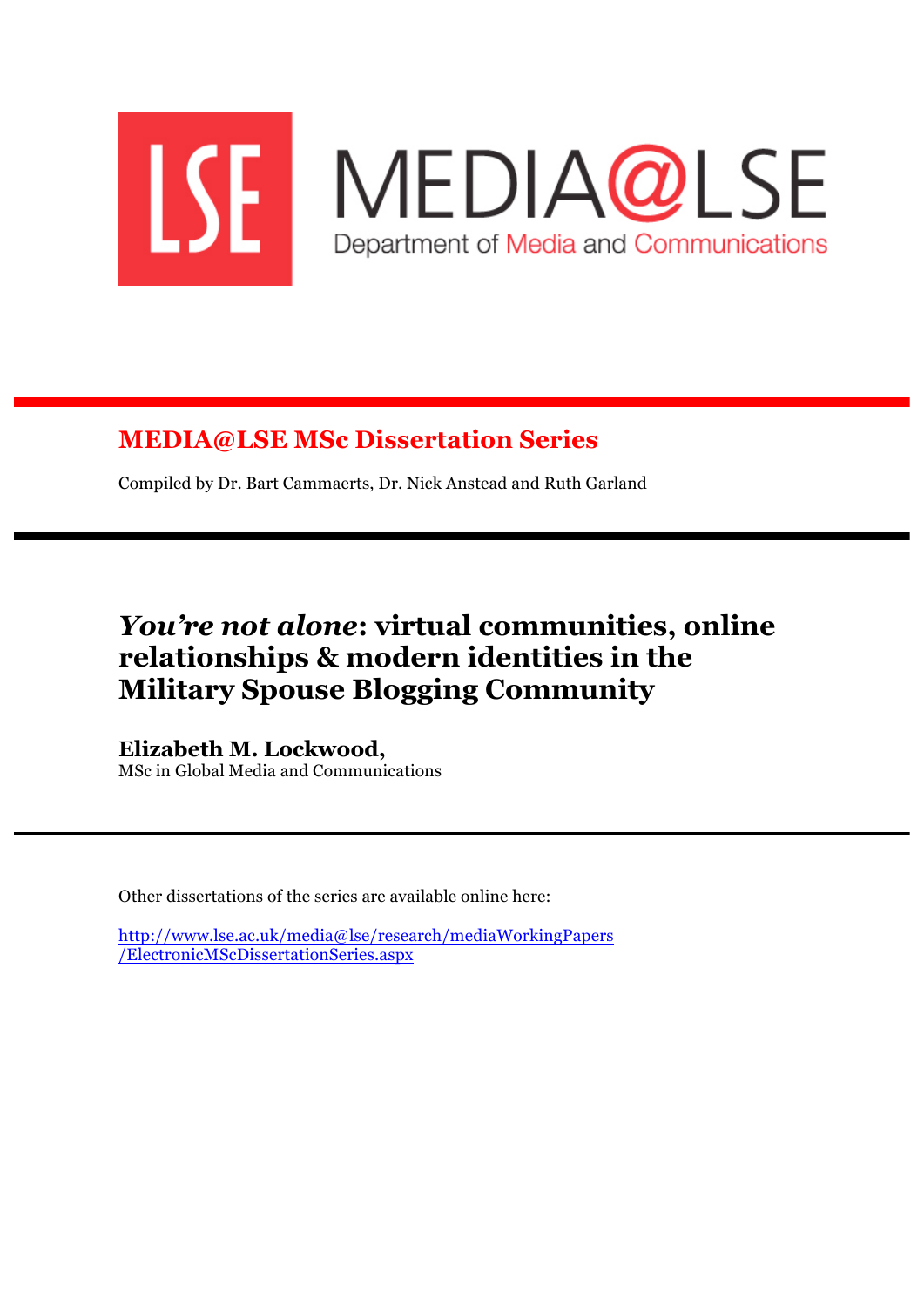**Dissertation submitted to the Department of Media and Communications, London School of Economics and Political Science, August 2013, in partial fulfilment of the requirements for the MSc in Global Media and Communications. Supervised by Professor Terhi Rantanen.**

**The Author can be contacted at: eliz.lockwood@gmail.com.**

Published by Media@LSE, London School of Economics and Political Science ("LSE"), Houghton Street, London WC2A 2AE. The LSE is a School of the University of London. It is a Charity and is incorporated in England as a company limited by guarantee under the Companies Act (Reg number 70527).

Copyright in editorial matter, LSE © 2014

Copyright, Elizabeth M. Lockwood © 2014. The authors have asserted their moral rights.

All rights reserved. No part of this publication may be reproduced, stored in a retrieval system or transmitted in any form or by any means without the prior permission in writing of the publisher nor be issued to the public or circulated in any form of binding or cover other than that in which it is published. In the interests of providing a free flow of debate, views expressed in this dissertation are not necessarily those of the compilers or the LSE.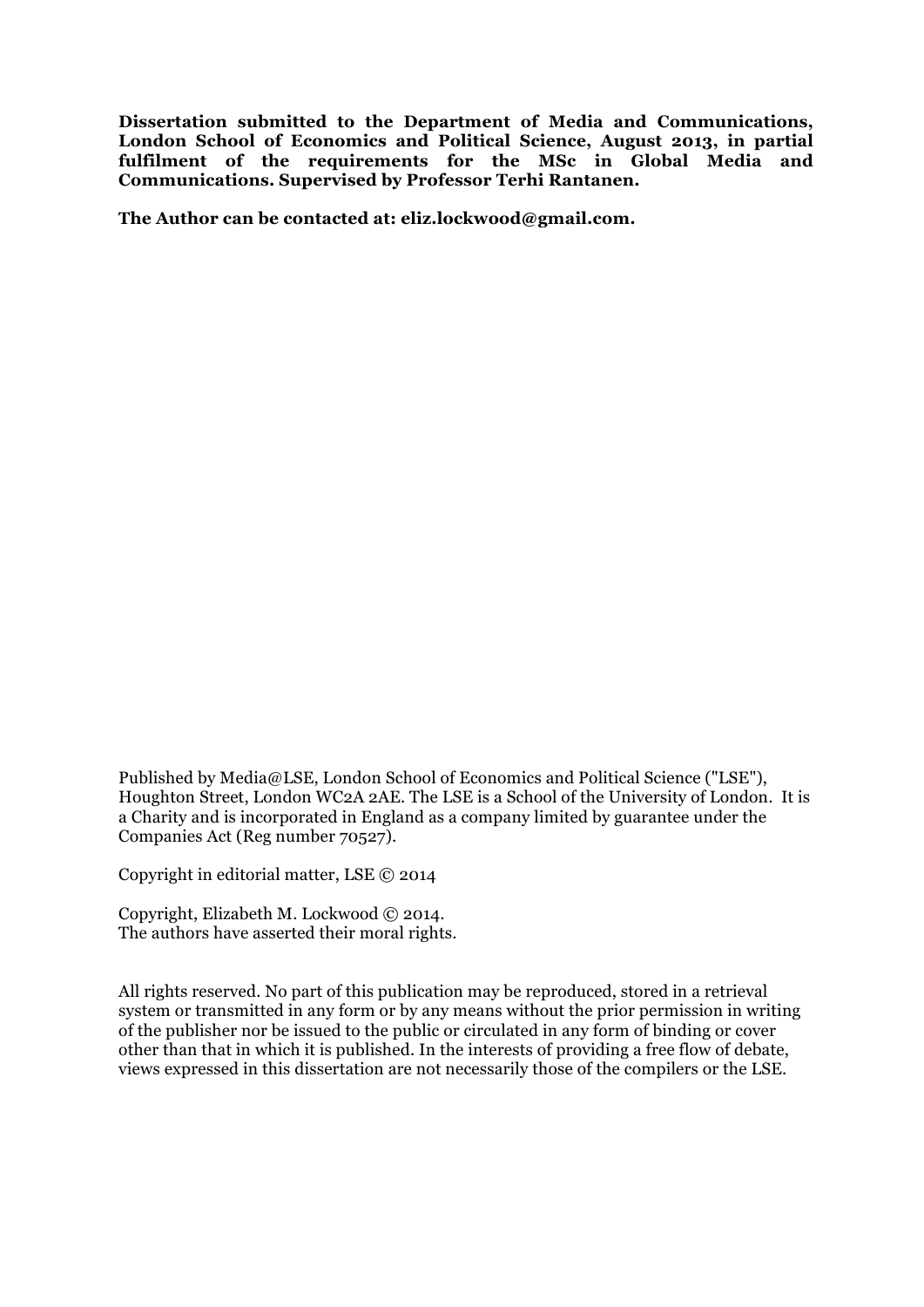# *You're not alone:* **virtual communities, online relationships and modern identities in the Military Spouse Blogging Community**

## **Elizabeth M. Lockwood**

This work is dedicated to the men and women of the American military – and their tireless families

#### **ABSTRACT**

The American military and its military families have faced unprecedented deployments and injuries since the United States declared a "war on terror" in 2001. In this same time, the Internet has grown into an everyday source of contact for dispersed individuals across the world.

This research project aimed to uncover the ways that female military spouses use blogging to connect with each other and explore their own identities. Positing that the military spouse community is a minority within its own country, the dissertation asks whether these online connections function like offline ones, and to what extent military spouses, as an underrepresented minority, benefit from these new networks. The discussion relied on thematic analysis of semi-structured interviews with 13 current military spouse bloggers, and results revealed three main themes: virtual communities, online relationships and modern identity.

Ultimately, findings indicate that online spaces are now functioning like offline places, allowing community, relationships and identity to flourish online—in some cases even more robustly than offline. Beyond its immediate findings, these results have reverberating impact on social capital in America and the way networked societies exist in multiple dimensions.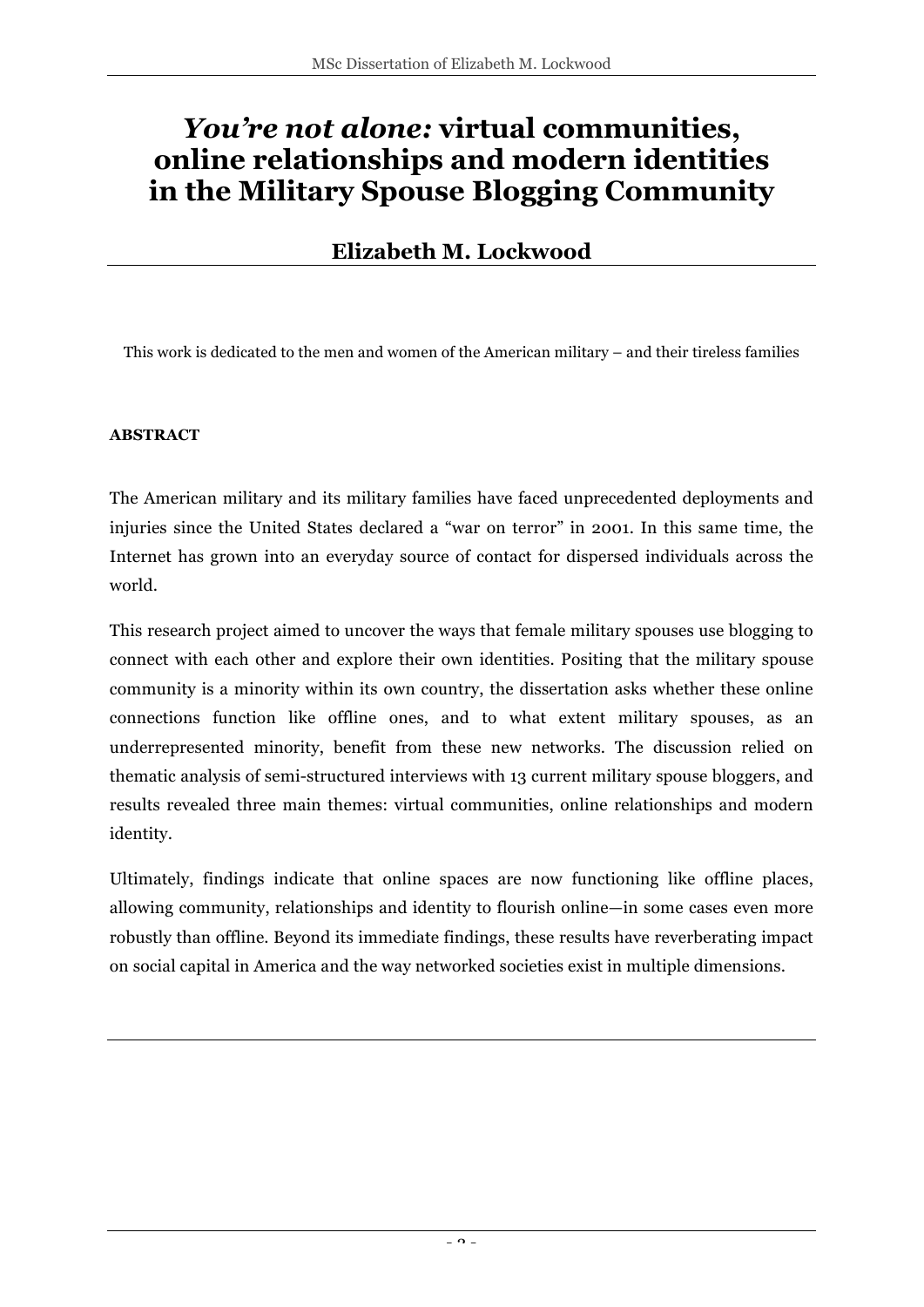#### **INTRODUCTION**

I honestly think 12 years of war definitely ties us all together. I mean … there are obviously the multiple deployments, moves with children and, you know, the struggles they have. Definitely. 12 years of war will tie anybody together. Isabelle.

Since the Global War on Terror (GWOT) began in 2001, more than 2.4 million American troops have been deployed to Iraq or Afghanistan (IAVA, 2011). Countless others have served elsewhere in the world. And millions of spouses and family members have waited at home, hoping their loved ones return.

In these same 12 years, civilian society has separated from the military one it parallels. Lewis postulates that the American draft during the Vietnam War began a rift that stretches into modern society and affects America's attitude toward its current wars (Lewis, 2012). Wiegand and Paletz's (2001) study of media portrayals of the so-called military-civilian culture gap found that, "during the last thirty years, citizens have lost trust in the federal government and many other institutions of American life 'to do the right thing'" (p. 199). And then, in 2001, America was attacked on its land for the first time since Pearl Harbor.

In the wake of September 11, as President Bush urged Congress to declare war, he delivered a speech which further cemented the division between America's civilians and America's military. Instead of uniting the nation, he urged the public to hug their families and grow the economy. To his military, he delivered an entirely different message: "Be ready. I have called the armed forces to alert, and there is a reason. The hour is coming when America will act, and you will make us proud" (Bush, 2001). Whereas American response to World War II glorified military families and saw civilians planting "Victory gardens," the GWOT was fought by "the military cluster" alone (Lewis, 2012, p. 10). Military spouses—or "milspouses"—fell into this camp, and grew further apart from the civilians around them.

While their physical lives were uprooted, many milspouses turned to blogging as a way to meet people going through similar circumstances, share tips on housekeeping and successful moves, and keep in touch with friends and families across the country. Once considered part of the old, bourgeois perspective on society, Habermas' public sphere (1974) has seen a resurgence in the form of online communication. Often criticized for being overly utopian and impossible to achieve (Mouffe, 1999; Calhoun, 1992), his idealized public body can be found in recent years online, springing up in comment sections on blogs and websites. Although today's online public sphere may look nothing like Habermas' enlightenment cafes, milspouse bloggers are connecting online and building a strong sense of community.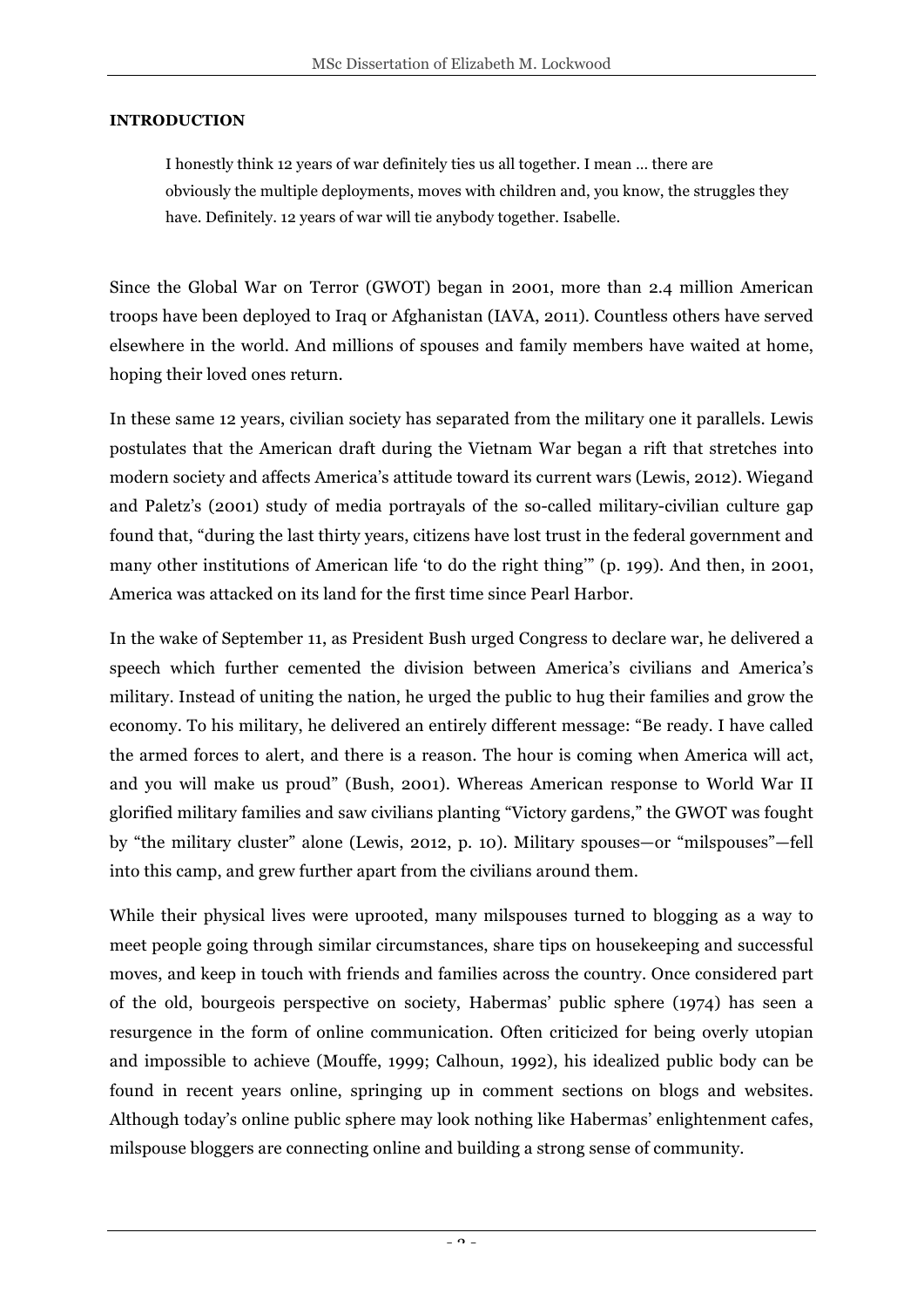This group of women presents a perfect case study through which to examine the way virtual communities in the digital age have begun working in tandem with, or even replacing, failing offline communities across America. Using this community as an access point into Castells' (2009) network society, this project analyzes the roles virtual community plays both in the lives of members and in society more generally. It asks how individual relationships within virtual communities function and about the importance of modern identities. Chapter 2 begins with an exploration of the theoretical arguments behind the research and introduces relevant empirical findings. The methodology is described in Chapter 3, and the results and discussion presented in Chapter 4. The final chapter applies the findings of this small-scale study on a larger scale, asking about the dual impact this research has on both military families still fighting the GWOT and global diasporas displaced by time and space.

#### **THEORETICAL FRAMEWORK**

This chapter builds the theoretical groundwork for the claim that virtual communities are replacing offline communities, identifying online relationships and modern identities as key components within. It introduces the milspouse blogging community (MSBC) as a case study through which to answer the research questions that frame the dissertation.

### **Literature review**

Putnam's (2000) iconic work on social capital finds that America's decline in social capital over the second half of the twentieth century led to a decrease in civic participation. As Americans spend less time together, and more time alone, he proposes, they lose relationships with each other and investment in the community. Although writing during Jenkins' (2002) so called "digital revolution", I would point out that Putnam fails to consider the way the Internet and associated digital technologies factor into his research.

At first glance, the Internet may be understood to further Putnam's claim: as individuals turn to their computers in Castells' (2009) networked society, and learn to communicate with each other via the Internet, traditional offline communities may fracture. Indeed, in the past, it's been necessary to share time and space with others to form a physical, offline connection (Meyrowitz, 1985); by this finding, one might suspect that our new computerized habits find us ever more alone.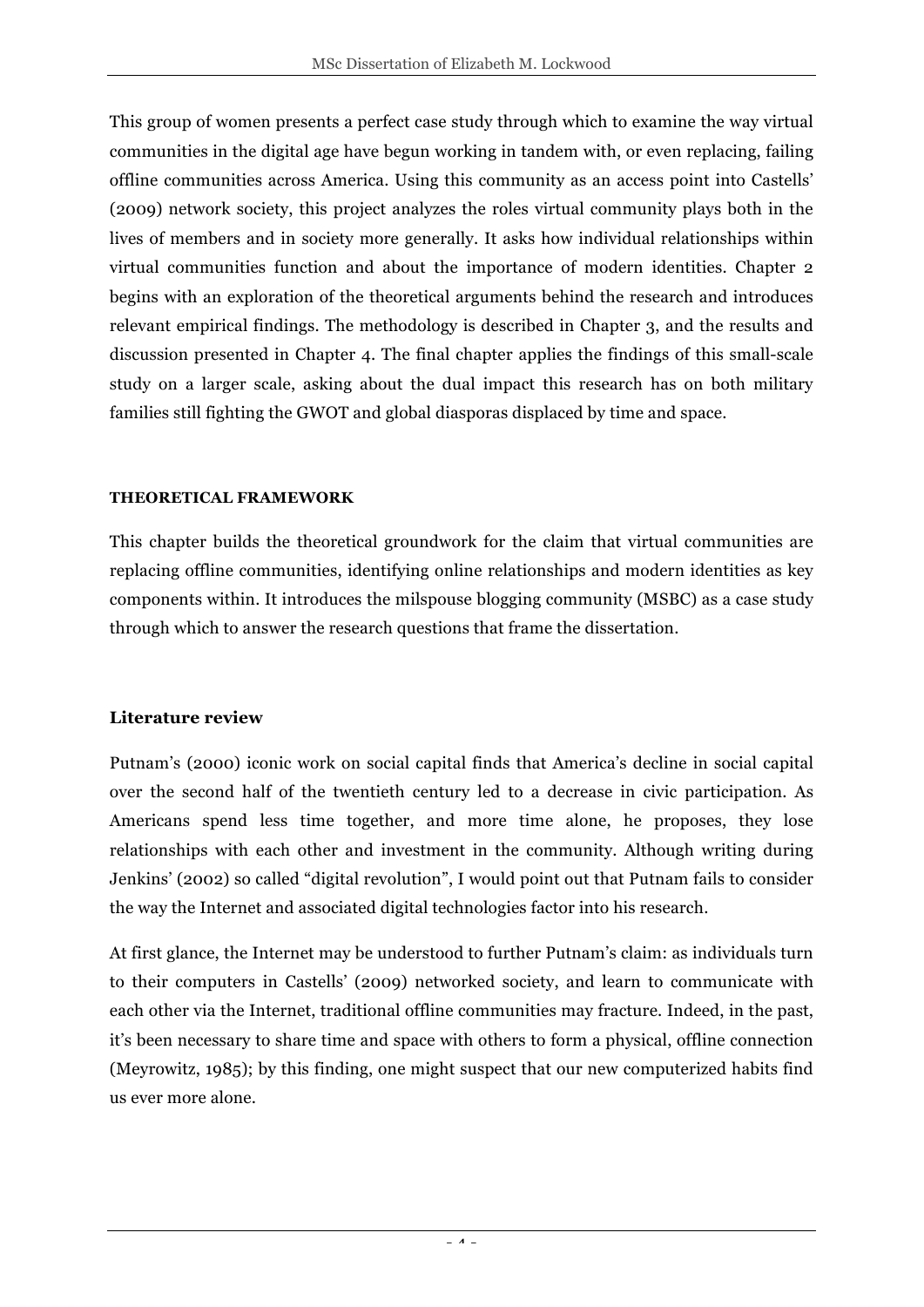### **Virtual Communities**

Instead, in this new, networked society, Meyrowitz finds the opposite is true. Time and space become increasingly unimportant as individuals connect across time zones, traditional boundaries and physical borders. Noting a trend toward decreased differences between online and offline interactions, Meyrowitz argues that the rise of electronic media denotes that being physically alone no longer means being socially alone. We, in the electronic age, are always connected through media, and rarely ever truly alone (see Skoric, Ying and Ng, 2009).

Fernback and Thompson (1995) provide a definition of online community as "social relationships forged in cyberspace through repeated contact within a specified boundary or place that is symbolically delineated by topic of interest" (online). To that end, multiple studies have examined the sustainability of online communities and the relationship between the online and offline components of existing communities (Matzat, 2010; Cheung and Lee, 2009; Nip, 2004; Stavrositu and Sundar, 2012). Fox (2004) even developed an entirely new framework to "integrate virtual and physical communities" (p. 47).

The analysis of online community here, however, will be grounded in McMillan and Chavis' (1986) concept known as "sense of community" (SOC). Because it was developed in an offline context, it provides a key link to determine how contemporary online communities function like their offline forefathers. McMillan and Chavis lay out four elements that determine SOC: membership, influence, integration and fulfillment, and shared emotional connection (p. 9). This seminal definition invites nuance in uncovering both the benefits and responsibilities of community, and can easily be transferred to an online environment.

It is worth mentioning, however, that the term "virtual community" has been used in various contexts, with various definitions. Wei (2004) uses it to define an established organization of bloggers, with set rules, a joint home page, and widgets for participating blogs. Blanchard (2004) recognizes this formal definition, but revisits McMillan and Chavis' to determine whether blogospheres with a strong SOC can give rise to less official virtual communities. Blanchard's revised, unofficial virtual community seems synonymous with Fernback and Thompson's unstructured online community. I define virtual community here as a group of online interactions between a specific set of people and characterized by a strong SOC.

While Blanchard finds that the blogosphere is not a virtual community, she suggests that "blogs have the potential to evolve into socially beneficial, self-sustaining virtual communities" (2004, online). The research presented in this project revisits Blanchard's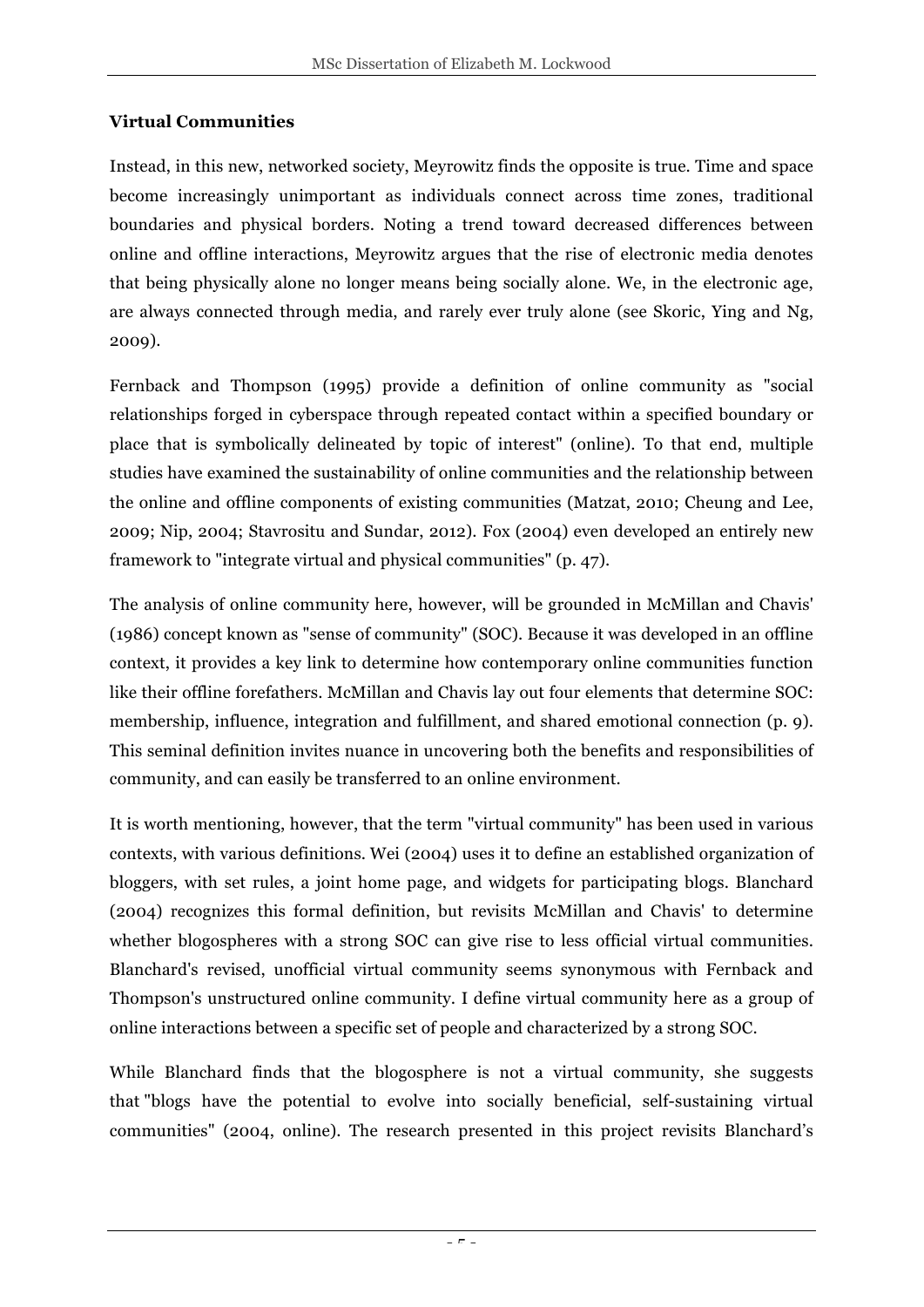argument a decade later, updating her conclusion and examining the ways that virtual communities do function as 'socially beneficial' and 'self-sustaining.'

Here again, we find relevance in Putnam's original concept of social capital (2000), albeit applied to Meyrowitz's electronic world. Does participation and membership in a virtual community function to increase the social capital Putnam saw jeopardized by our disconnected lifestyles? Much like Blanchard's early work, this research analyses the extent to which today's virtual communities serve to connect individuals and increase social capital, thereby fostering an online SOC.

### **Online relationships**

In order to address this question, we must break down the interactions and connections between individuals online. How do they combine to form virtual communities? In an increasingly online world, the question is whether relationships built between strangers online can function the same way as relationships in the physical world.

### *Online vs. Offline Relationships*

Wood and Solomon (2009) contend that "the dynamics of social influence that are so welldocumented in physical contexts…transfer to virtual group relationships as well" (p. xii). They recognize that the structures of relationships remain relatively similar, while the types and origin of relationships may vary. With time, Floridi predicts that "the very distinction between online and offline will become blurred and then disappear" (2011, p. 477). For now, though, researchers are working to better understand online relationships in the context of offline structures. For instance, Szell and Thurner (2013) examined the differences between how men and women build online relationships and networks. Chan and Cheng (2004) conducted groundbreaking research into the quality of these relationships, finding that while online relationships developed more slowly, differences between the relationships disappear with time. Much of the research in this field, though, studies differences between online and offline habits, behavior and interests (Hirzalla and van Zoonen, 2010; Ogan, *et al.*, 2008; Awan and Gauntlett, 2013), rather than looking explicitly at relationship types.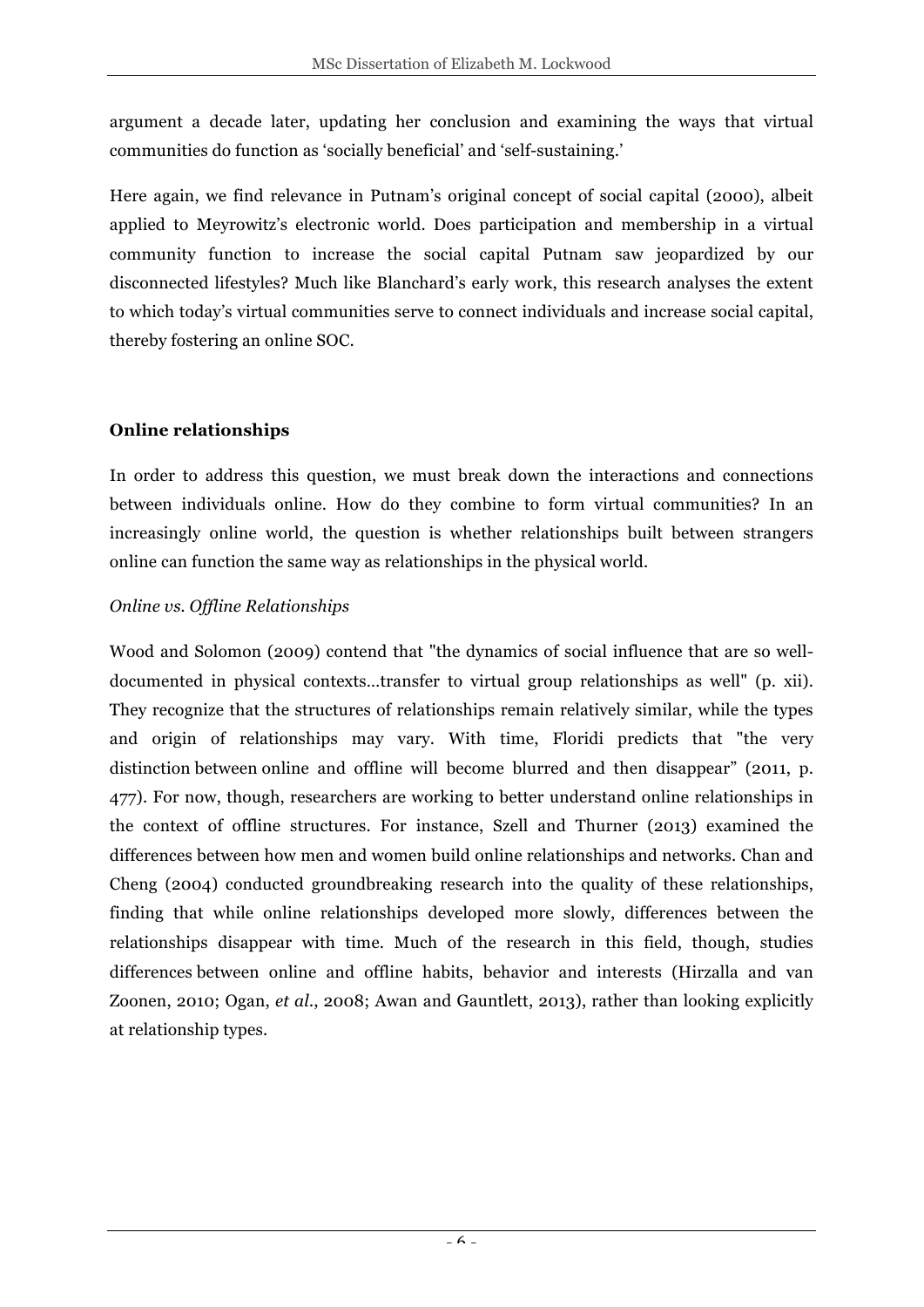### *Types of Relationships*

Another key issue behind online relationships is grounded in one of the basic tenets of identity theory. Goffman argued that "two individuals become acquainted when each can identify … and acknowledge … the other" (as cited in Zhao, Grasmuck *et al.,* 2008, p. 1818) Based on this definition, one only knows people with whom they personally interact.



**Figure 1: Types of Interaction**

Thompson (2005), whose relationship definitions are widely regarded, outlines three types of interaction, but only the first two fit Goffman's requirement (see Figure 1). The first, face-toface, is seen in dialogical, in-person conversations. The second, mediated interaction, is "stretched across space and may also be stretched out or compressed in time" (p. 33). Importantly, this communication is mediated by a technology, such as the computer. Finally, Thompson's third type is mediated quasi-interaction, different from mediated interaction because it both addresses an "indefinite range of potential recipients" (p. 33) and is "largely monological" (p. 33).

This last relationship is the one most relevant to this study. In a mediated world, where one absorbs producer-driven content, the reader may come to feel they know the producer personally. Horton and Wohl (2006) refer to these relationships as "para-social", emphasizing the way that technology allows mediated relationships to feel face-to-face, seemingly collapsing Thompson's scale of mediated interaction. Empirical research into this phenomenon has focused mainly on television and celebrity culture (Houlberg, 1984; Perse and Rubin, 1989; Maltby, Giles, *et al.,* 2005; Stever, 2011; Tsai and Lu, 2012), and avoided the ways these relationships form online.

Here, as will be discussed more below, milspouses are seen to actively engage with one another online. The question remains whether they are forming virtual face-to-face relationships or creating para-social relationships between literal strangers. The research presented here aims to address this question and better understand the nature of online relationships.

### **Identity**

The nature of online relationships, of course, and whether they form as virtual, face-to-face relationships or the para-social ones discussed above, depends to a large degree on the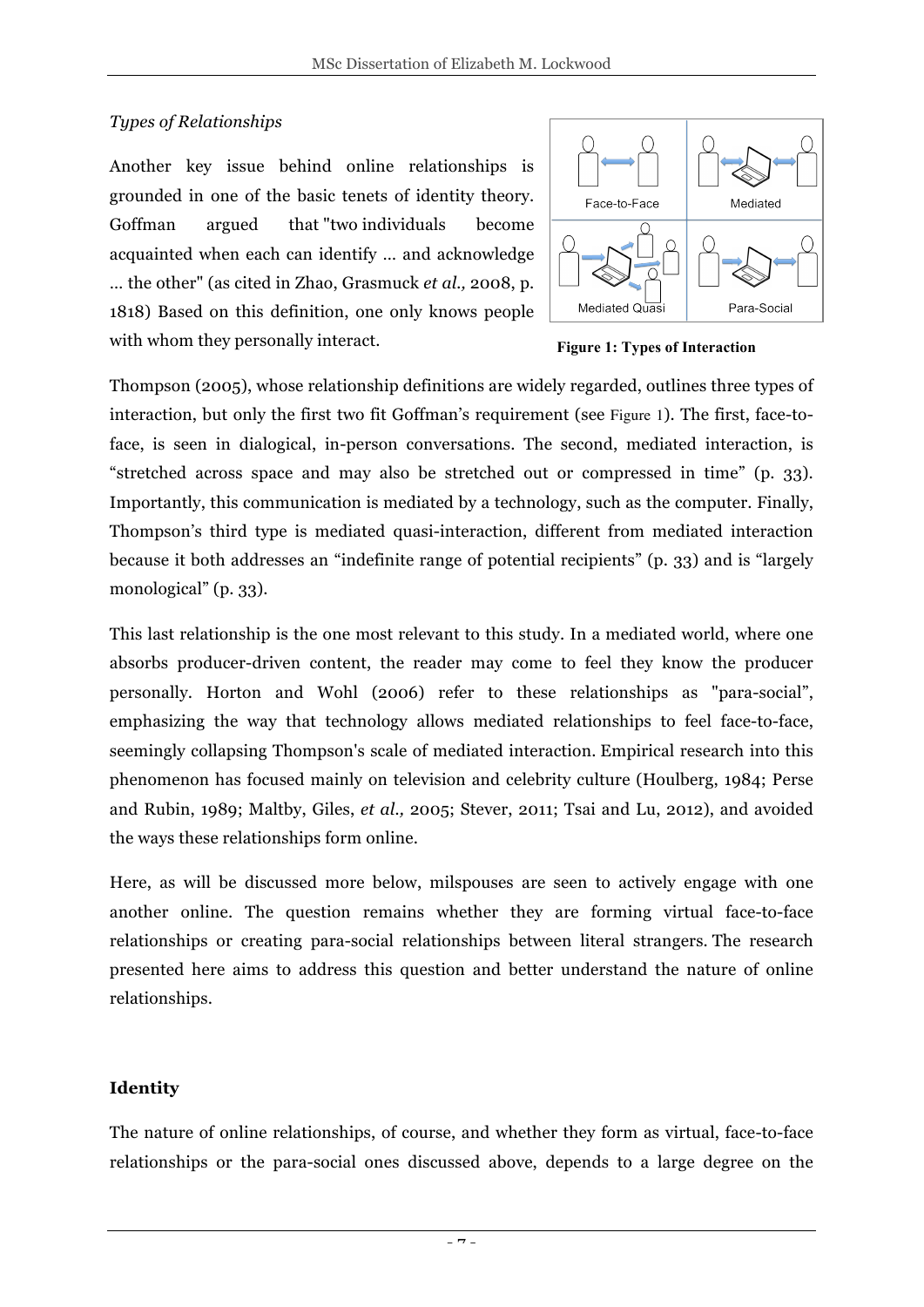identities of those involved. Identity on its own is a complicated concept with many varying definitions and points of view. Scholars disagree on whether identity is an innate, fixed aspect of one's existence, or whether it is variable, fluid and context-dependent aspect. Viewed within the context of the new networked society, however, identity becomes more complex, ultimately leading to a discussion of the way identities function in modernity.

### *Fixed vs. fluid identities*

Arguing for the concept of fixed identity, Rothman "assert[s] that there is considerable evidence that the human psyche is embedded in a biological structure which sets the parameters of identity and personality and which is defied with difficulty" (1997, p. 49). He continues by suggesting that any social organization need be "rigid" to accommodate for and control these personalities (ibid). Although Hearn acknowledges this point of view, calling identity "a relatively fixed sense of self" (2003, p. xiii), he suggests that there is more nuance in the issue than traditional theorists recognize.

Classical sociologists would likely agree with Hearn, recognizing that identity is a "hybrid and constantly changing" form (Woodward, 2002, p. 160). Mead, a key theorist on identity, emphasizes the importance of the dialogical understanding of identity. A "symbol" does not become "significant," he postures, until after it is acknowledged; without the two-way exchange that recognizes a wave as a greeting, the wave remains a gesture without meaning (da Silva, 2007, p. 4). This type of interaction keeps identity fluid, changing based on the situation, and emphasizing the way that the "generalized other" perceives an identity. (ibid, p. 5). At the center of Mead's theory is the concept that one must understand how the other perceives them, an idea he calls "taking the role of the other" (ibid, p. 4). This understanding is initially learned in children through "play," as when playing house, and then through game, requiring children to understand not just one point of view, but the actions of all players in the game (ibid, p. 5).

While Mead discusses the importance of playing in another's identity to further frame your own, Goffman (1959) seems to extend this theory of play even further. Recognizing audience interpretation, he places the entire construct in a theatrical vein. For him, identity is a series of both *performances*, where the player is constantly "fabricat[ing] impressions involved in the all-too-human task of staging a performance" (p. 244), and *characters*, figures "whose strength, spirit, and other sterling qualities the performance was designed to evoke" (p. 244). According to Goffman, life is literally a stage where the self "is a dramatic effect arising diffusely from a scene that is presented" that requires "interpretative activity" from the audience to fully understand itself (p. 245).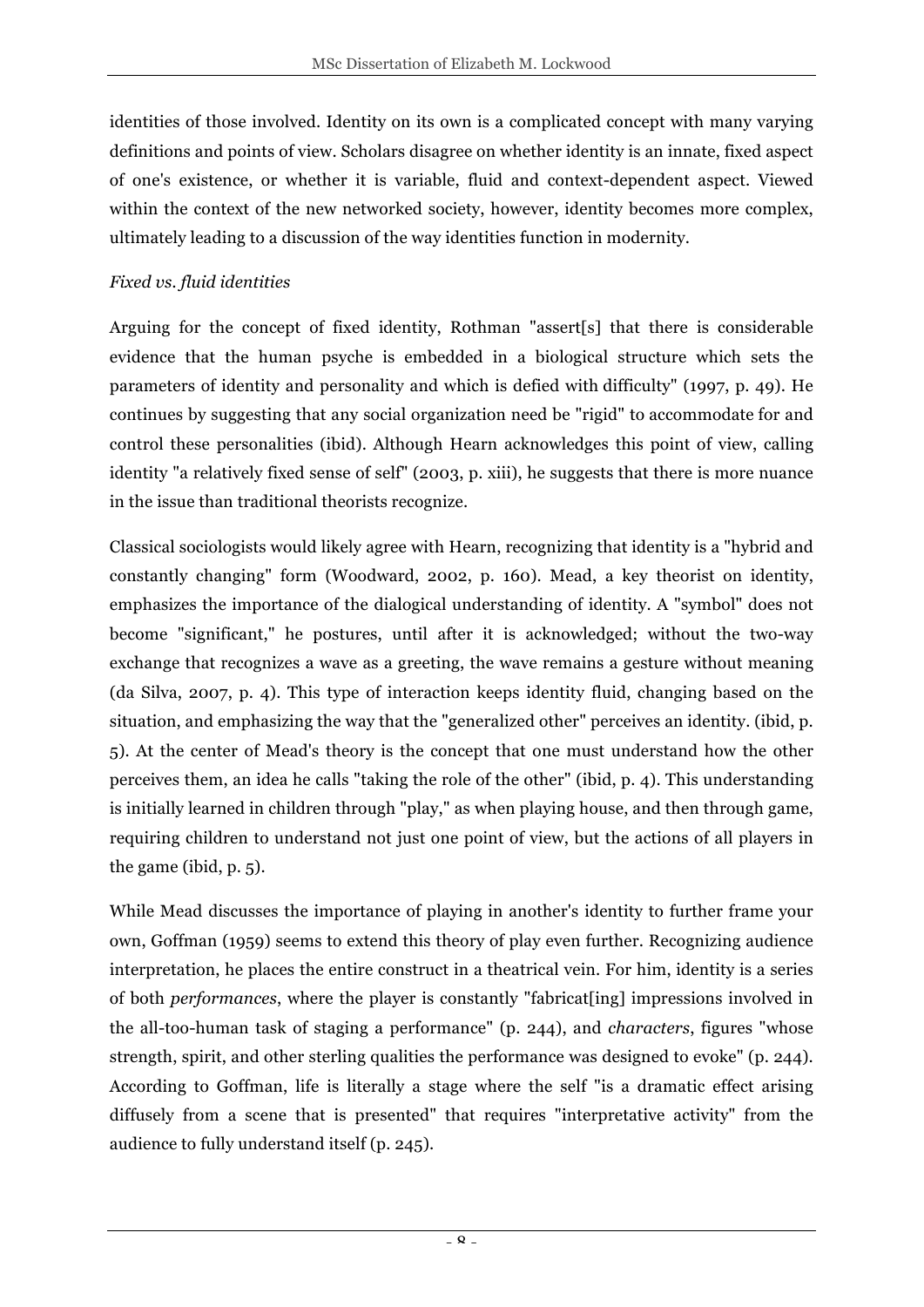Woodward (2002) warns, however, against isolating identity as either too fluid or too rigid, arguing that placing identity within any confines, whether conservative or liberal, limits our understanding of it. She writes, "just at the moment when you might think that you have a handle on it the narrative is reframed and its [identity's] structure becomes uncertain" (p. 158). Even Goffman's understanding of identity, which allows for constant flux between performer and audience, also establishes a boundary around the way that identity is constructed and expressed. Instead, Woodward sees identity as the sum of experiences, based on an individual's history, sense of belonging, geography, stories and relationships. As these extend, so too does identity shift, mature, expand and contract.

### *Identities in a Modern World*

Never is this more true than in Meyrowitz's electronic age. Hoover and Coats (2011) find that men are fed aspects of their masculinity from the media that surrounds them everyday, a phenomenon Shohat and Stam (1996) also discuss: "Contemporary media shape identity … They exist close to the very core of identity production" (p. 145). Each interaction with produced media, then, shapes and molds the identities of those who absorb it. Indeed, Davies (2004) discovered that websites help teach young girls how to enact their own femininity, a term so loaded that an entire field of study surrounds it. Media, then, have the power to affect a person's very core.

Understandably, this argument extends easily from a television environment to an online one. Dean (2010) calls the online space one of "infinite doubt" (p. 6), where "there's always another option, link, opinion, nuance, or contingency that we haven't taken into account" (ibid). Consequently, these experiences change the shape and tenets of an individual's identity each time they go online. One set of researchers even claim that "the combination of disembodiment and anonymity creates a technologically mediated environment in which a new mode of identity production emerges" (Zhao *et al.,* 2008, p. 1817). Identities are shaped by each moment of online interaction, leaving them constantly in flux, never definable, and perpetually influenced by the people, stories and experiences they encounter.

As the world continues to modernize, Giddens (1991) argues that this flux of people, stories and experiences is "characterized by the profound processes of the reorganization of time and space" (p. 2). Lives are constantly changing and boundaries and borders crossed (see Appadurai, 1990). Risks increase and the "potential destructive power of weaponry" leads to what Giddens' coins "total war" (p. 15).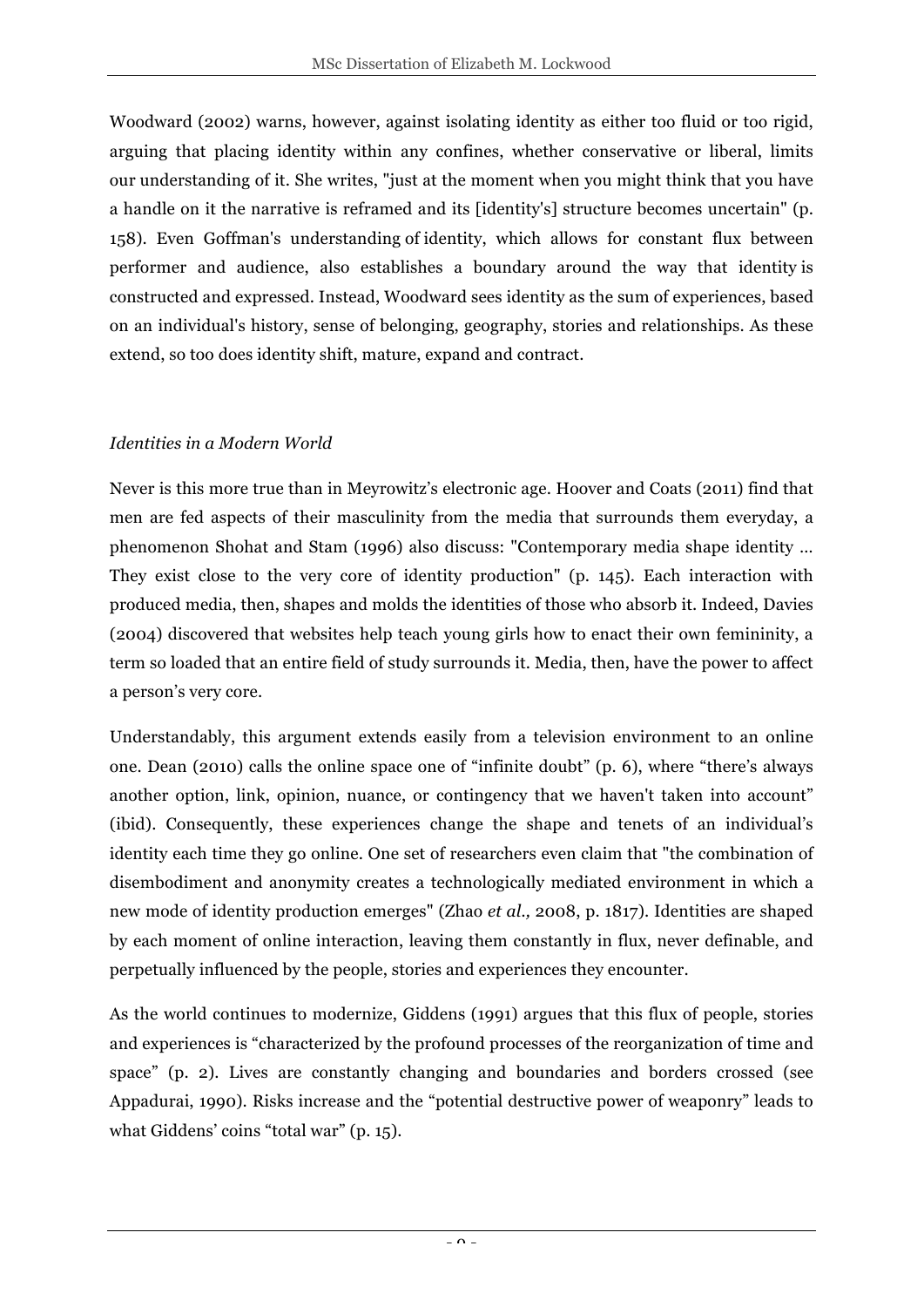These experiences, Giddens offers, shape identities in ways unique to high modernity. He argues, "each of us not only 'has', but *lives* a biography reflexively organized in terms of flows of social and psychological information about possible ways of life" (p. 14). This is what I call modern identity.

Milspouses, I would argue, live in this total war society, and do shape their own identities based on understandings of their experiences and constructions of their "narrative of the self" (p. 76). Giddens suggests those living in high modernity must journal their own narratives to better understand their identities, the events they've lived and the implications of each. "At each moment," he says, "the individual is asked to conduct a self-interrogation in terms of what is happening" (p. 76). These moments of expression can be found on milspouse blogs, as women chronicle challenges and achievements, reach out to comfort or support fellow spouses, and negotiate their own modern identity.

Numerous studies have examined identity production and self-representation online. These range from analyses on topics ranging from blogging (Guadagno *et al.,* 2008; van Doorn, *et al.,* 2007; Trammell and Keshelashvili, 2005), to dating sites (Ellison, *et al.*, 2011), to social networking sites more generally (Zhao *et al.,* 2008; Kendall, 2000; Siibak, 2010; Elm, 2009), and even considering the relationship between online and offline identity (Livingstone, 2008; Bortree, 2005; Yee, *et al.*, 2009). To my knowledge, none have examined the interaction between virtual communities, online relationships and modern identity.

### **The Milspouse Blogging Community**

Bringing all of these concepts together—virtual communities, online relationships and modern identity—requires a specific online space dependent upon the rise of Castells' networked society. We find this specific network in the milspouse blogging community (MSBC) (see Appendix A for an in-depth discussion about blogging).

Milspouse bloggers are communicating on individual and mass levels, broadcasting hopes and fears to friends and strangers, building relationships and revealing their souls. As such, they offer a perfect framework through which to study the issues raised above, namely, the extent to which virtual communities offer a SOC, how online relationships function and the role that modern identity plays in the creation of both. Although numerous studies have been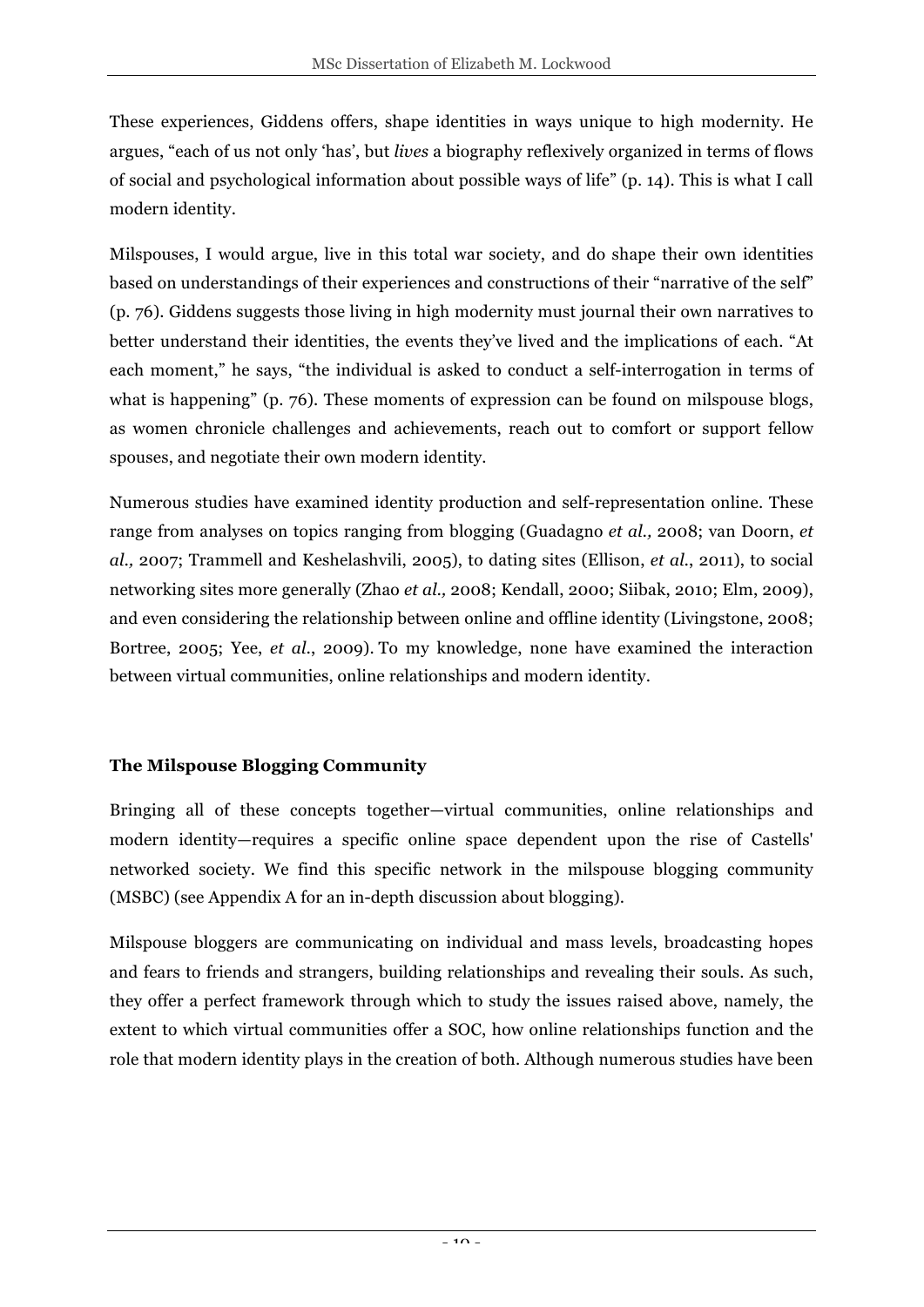examined blogs, their functions and their benefits<sup>1</sup>, fewer have looked at military blogs specifically.

Of those that have, most centered on deploying service members connecting with family and friends back home or participating in citizen journalism (Finer, 2005; Stelter, 2008; Dao, 2011; Shapiro and Humphreys, 2012). Other scholars have examined health information presented on blogs (Konovalov *et al.*, 2010), blog credibility (Johnson and Kaye, 2010) and comparisons between civil war letters and contemporary war blogs (Shapiro and Humphreys, 2012). No major studies have been conducted that focus on the MSBC and its bloggers. The interviews conducted within this study contribute to this new field and lay the groundwork for further research.

### *The Milspouse population, a modern minority*

American female milspouses lead a life in limbo. They often move from families to marry spouses, are asked to relocate frequently, face deployments, periods of single parenting and long stretches of time without employment (Eubanks, 2013). Furthermore, many are civilian brides, who "become part of the military family" (ibid, p. 97) at their wedding. As has been discussed, they exist within Giddens' (1991) "high modernity," and blog to negotiate identity.

This particular group of high-modernity citizens, and their online presence, exemplifies a perfect 'niche community' to form the basis of this study. According to the US Census Bureau, in 2012 there were more than 313 million people living in the United States, of which just over 50 percent (about 159 million) were female (United States Census Bureau, 2012). Comparing these figures to the number of American milspouses (just over 1 million, including Coast Guard, National Guard and Reserve families)<sup>2</sup> reveals a stark minority. Less than one percent of the females in America are milspouses.

It stands to reason, then, that even fewer of these are milspouse bloggers. This distinction allows me to treat the group with special consideration. Female milspouse bloggers are a minority numerically—in terms of their representation in the larger population, and experientially—in terms of their separation from the civilian population. Previous research has established the way that minorities favor "niche communities" where they can communicate with one another and feel included (Correa and Jeong, 2010). As a minority

 $\overline{a}$  $1$  Studies on blogs have examined some of the main purposes of blogging, such as relaying news, staying in touch with family and friends, working through experiences, and connecting with distant peoples (Wall, 2005; Gurak and Antonijevic, 2008; MacDougall, 2005; Drezner and Farrell, 2004; Pedersen and Macafee, 2007). Other research has focused on some of the broader benefits of blogging, such as evaluating its usefulness to specific professions (Maxymuk, 2005; Cole, 2011), understanding its role in research (Shema, *et al.*, 2012; Hookway, 2008; Eastham, 2011), and examining the role it can play in education and civic engagement (Custin and Barkacs, 2010; Bouwma-Gearhart and Bess, 2012).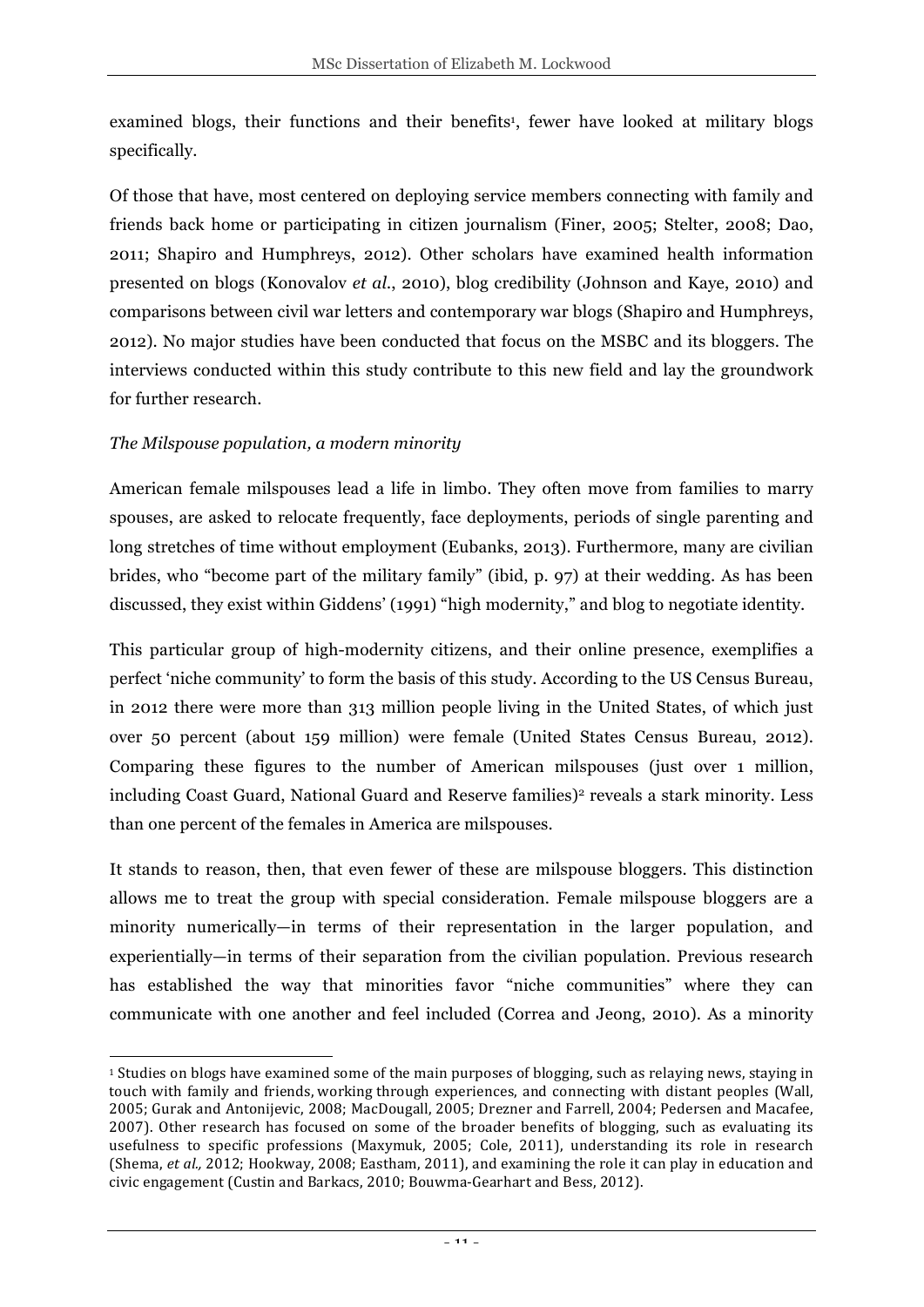here, milspouses have established a niche community of online bloggers that forms the perfect network to study the question of how online spaces have begun replacing offline places.

#### **CONCEPTUAL FRAMEWORK**

As argued above, milspouse bloggers present a unique opportunity to study interactions of virtual community, online relationships and modern identity. Given this discussion, the execution of this analysis and the findings of the research will be grounded in these three key concepts.

First, discussions around a virtual community will be defined by the presence of McMillan and Chavis' SOC. Examining an offline concept through an online lens allows analysis of the ways Americans are turning to the Internet to replace declining social capital.

Second, the research here examines the creation and execution of four types of relationships online: Thompson's three types of interaction and Horton and Wohl's para-social relationships. To accommodate the MSBC context, Thompson's concepts are appropriately updated. Face-to-face interaction becomes an offline relationship grown out of contacts made online. Mediated interaction remains much the same, allowing bloggers to communicate with each other online via email or comment threads (which admittedly have the potential to be read and responded to by many). Mediated quasi-interaction becomes the act of blogging itself. Written from the point of view of the post's *author*, it is "monological" and published for an "indefinite" number of viewers. From a *reader's* perspective, however, Thompson's definitions cease to apply, as a mediated quasi-interaction leads to the creation of a parasocial relationship.

Third and finally, the project aims to uncover how milspouses identify themselves and represent themselves online. This analysis accounts for two key theories. First, Woodward's theory of identity creation, which rests on an ever-shifting landscape of experiences, interactions and understandings. Second, Giddens' conceptualization of high-modernity. Together, these terms form the concept of modern identity, which allows identity to be fluid and simultaneously multi-form, influenced by the movement of people, ideas and histories across physical borders (see Appadurai, 1990).

#### **RESEARCH QUESTIONS**

 $\overline{a}$ 

 $2$  Gathered from Department of Defense data (Military Community and Family Policy, 2011).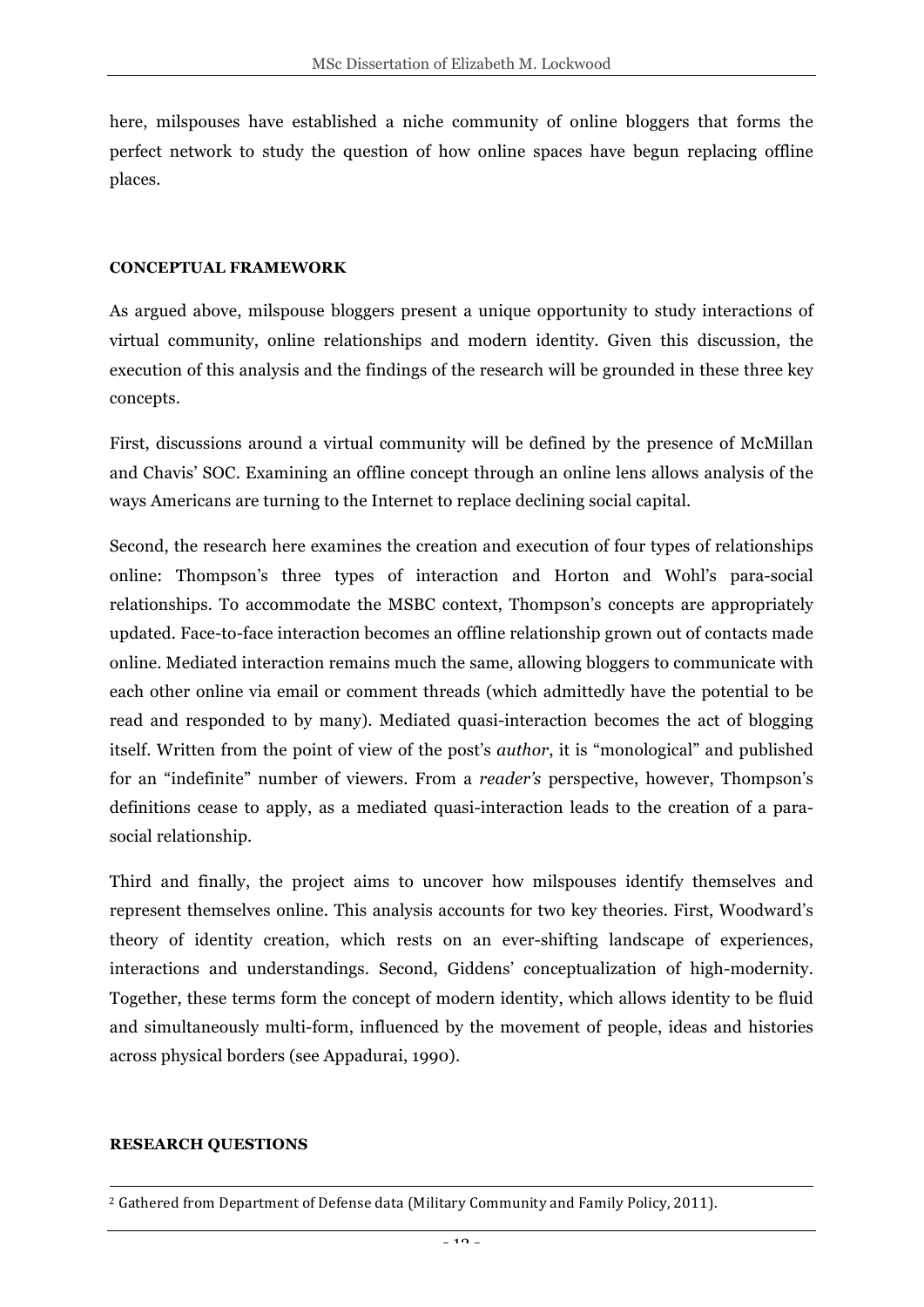In order to better understand the dynamic between virtual community, online relationships and modern identities, this research conducts an exploratory study into the MSBC. To this end, the research questions guiding the empirical study are:

To what extent, if any, do online spaces serve to replace disconnected offline places in an increasingly digital society?

- To what extent, if any, do virtual communities exhibit markers of a sense of community?
- To what extent, if any, do online relationships function as offline relationships?
- How do modern identities contribute to one's role in an online space?

The chosen case study narrows the scope of the work, allowing in-depth analysis of the issues and concepts examined. On the surface, gathering blogger insight regarding their understanding of virtual communities, online relationships and modern identity forms the basis of future research into this under-studied population. As America's wars in Iraq and Afghanistan wind down, more and more spouses will feel the stress of returning service members struggling to reintegrate into civilian life. As the popularity of milspouse blogging increases, it seems likely that this stress will be reflected in the MSBC. Understanding the dynamics of these blogs and their roles in military life is absolutely essential to supporting American military families over the next several years.

This case study, however, also primes the field for even more far-reaching outcomes. This research begins to address questions left unanswered by Putnam's fear of declining social capital and Castells' insight about the new network society. As people increasingly shirk traditional offline communities and engage in a digital network society, they lose connection with those with whom they share time and space. This research allows empirically grounded analysis of the ways in which the online world is replacing the aspects of the offline world that have declined in the last fifty years.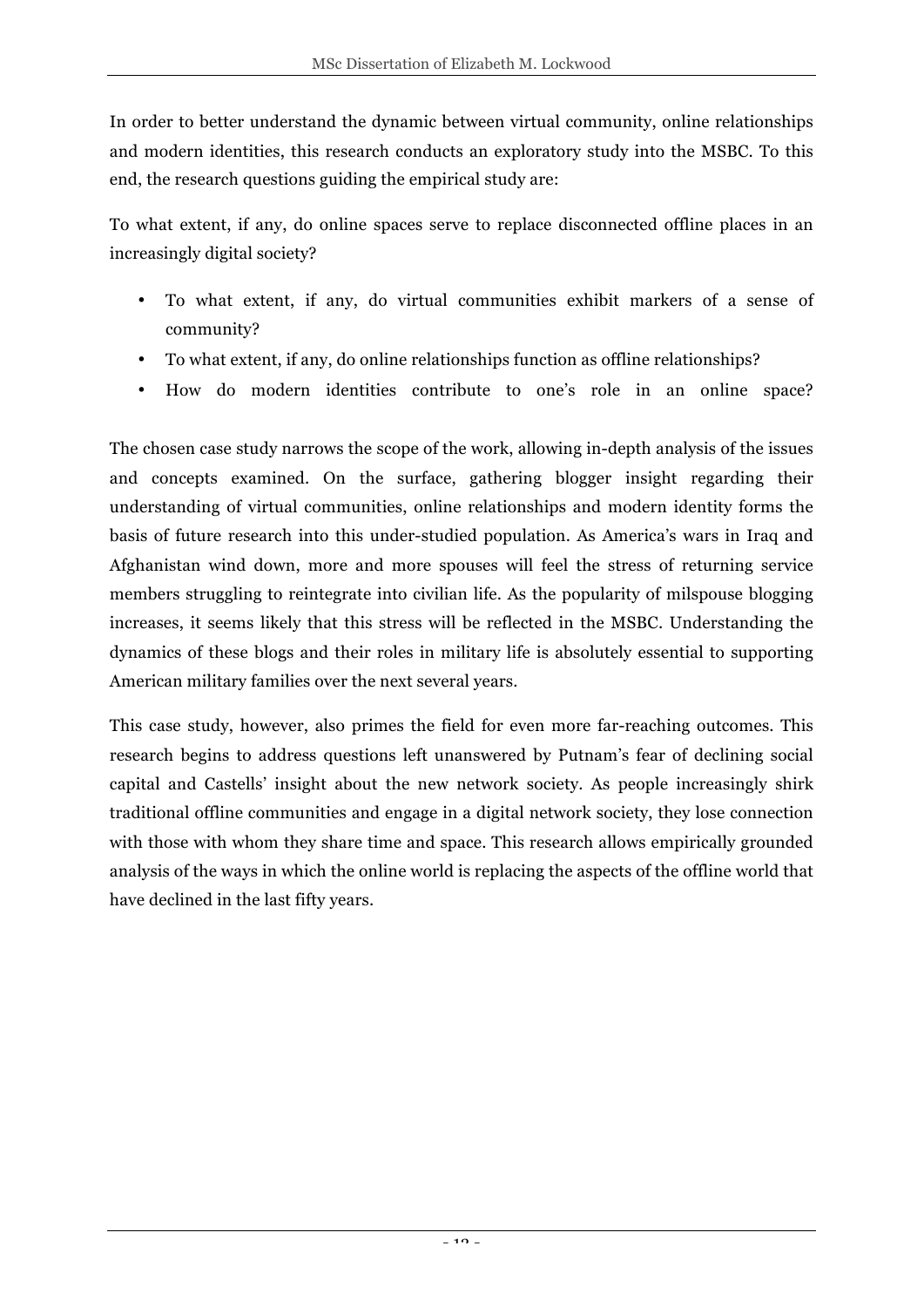#### **METHODOLOGY**

Addressing the research questions outlined in Chapter 2 requires analysis of the ways that milspouses use blogging platforms, interact online and react to online relationships. Although blogs present opportunities for multiple types of qualitative research such as interviews and critical discourse analysis, as well as quantitative techniques such as content analysis and surveys, interviews were chosen as the most appropriate way to learn about bloggers' own "self-understanding...and perspective on their lived world" (Kvale, 1996, p. 105). The findings of this exploratory study were analyzed through thematic analysis, and coded into themes and categories that allowed key issues to arise from the data.

This chapter outlines and justifies some of these key methodological decisions framing the research technique before describing the research design and its implications.

#### **Qualitative interviews and thematic analysis**

This research was not interested in semantic detail of the words milspouses chose on their blogs, as interpreted through discourse analysis or content analysis (see Krippendorff, 2004; Hansen, 1998; Chouliaraki, 2008; Fairclough, 1992). Additionally, the behavior and habits that could be tabulated through survey data (see Dillman, 2008; Moser, 1971) would not reveal the crux of opinion, attitude and outlook. Instead, the research questions ask about milspouse opinions, experiences and social relationships, all information best gathered through interviews (Silverman, 2001; Esterberg, 2002; Kvale, 1996). For this reason, interviews were determined to be the most appropriate method to gather data.

#### **Why interviews?**

Although there are three types of interviews common in qualitative research—open, semistructured and structured (Esterberg, 2002)—this research uses the second. The first allows for "spontaneous and free-flowing" conversation (Esterberg, 2002, p. 89), while structured interviews are planned and prescribed with no variety in the questions asked (ibid, p. 85). Semi-structured interviews, not surprisingly, occur somewhere in the middle. As Esterberg explains, "the goal is to explore a topic … and to allow interviewees to express their opinions and ideas in their own words" (ibid, p. 87). Although each of the three methods has its own pros and cons, semi-structured interviews were used here to allow for organic discussion and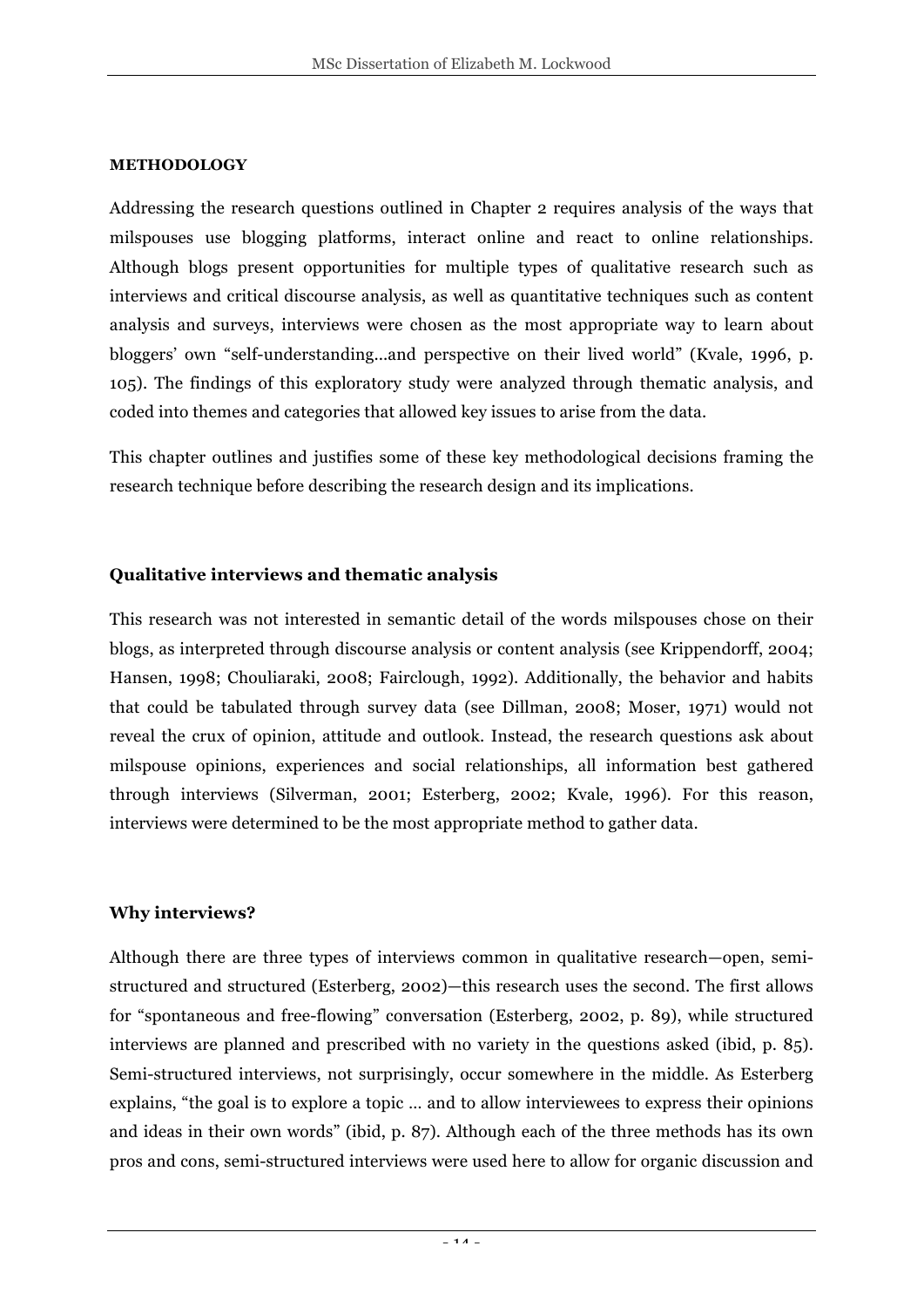"spontaneous and in-depth responses" (Baumbusch, 2010, p. 255) between researcher and participant. Additionally, as the research conducted here was an exploratory study, conversation needed to flow naturally around specific topics, two key aspects which would have been impossible in open and structured interview conditions, respectively.

By building a relationship with participants, I was able to encourage honest opinions and ask follow-up questions to unearth a deeper understanding. Participants needed to lead, uncover and discover "new dimensions" to the research field (Kvale, 1996, p. 100; Roulston, 2010), so an interview guide was created to structure the interview (Kvale, 1996), allow participants to derive their own meaning (Baumbusch, 2010), and control against both researcher personality type and bias.

There has been, to my knowledge, no research to date concerning milspouse bloggers, although researchers have suggested examining the ways digital networks shift war correspondence (Shapiro and Humphreys, 2012), contacting bloggers themselves through snowball sampling for hard-to-access populations (Johnson and Kaye, 2010). Consequently, no hypotheses were written prior to gathering data.

### **Limitations of interviews and mitigation techniques**

While interviews were appropriate to answer the research questions presented here, they are not without their drawbacks and theoretical debates. One such limitation concerns the relationship between researcher and participant. Although a candid conversation is necessary, researchers must maintain distance to preserve the integrity of the interview (Esterberg, 2002, p. 90). Researcher personality can impact an interview's outcome and a participant's "level of self-disclosure" (ibid, p. 88). As an extroverted person, my personality certainly impacted outcomes here, even with an interview guide designed to mitigate this. It is, however, impossible to isolate the effects of my personality on the research's findings.

A second key limitation of interviews arises directly from the first, focusing specifically on the bias inherent in conversations between researcher and participant (Kvale 1996). With this specific population, a minority in their own right, I worried about sensitivities around candid answers. Because of the military-civilian culture gap, many milspouses fear civilian misconceptions about them (Lewis, 2010). As the researcher, I am not a member of the community, and have limited prior exposure to it. Both researcher and participant bias is unavoidable in any conversation, but the construction of an interview guide here (like with the personality issue above) limited the degree to which prior knowledge of and attitude towards military families swayed conversations across multiple interviews.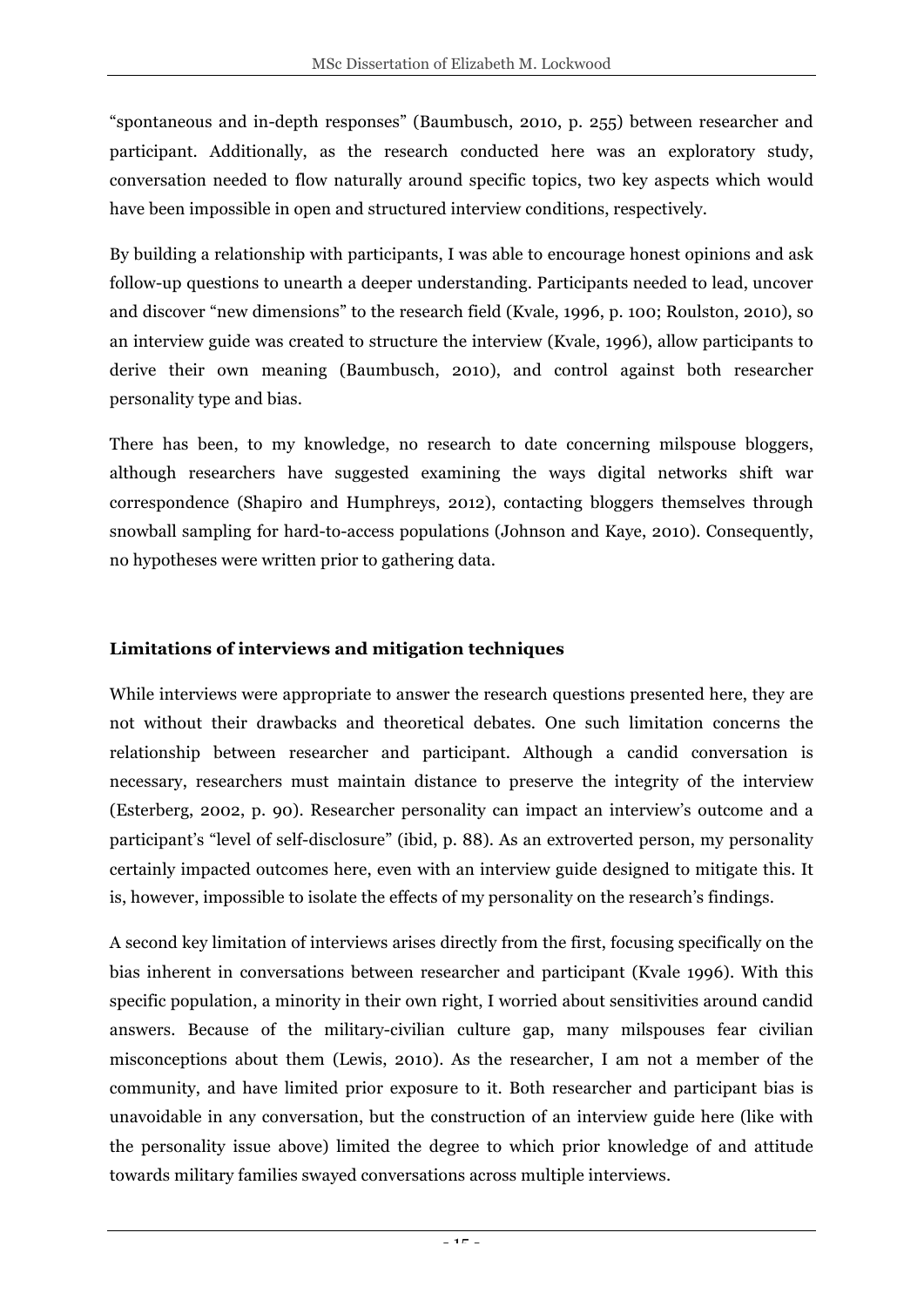Ethical concerns weigh heavily on any research carried out with human subjects. One such concern relates to the inherent interviewer bias discussed above. Another concerns online research (see Ess, 2009; Elgesem, 2002), but here (although related to online participation) the research was conducted offline. Clarke (2006) highlights one of the biggest concerns, which relates to the impact the interview situation has on participants, emphasizing the importance of building rapport with participants, introducing yourself and your point of view, allowing the conversation to flow naturally and ensuring the participant also has time to ask questions. Each of these suggestions was taken into consideration when planning and conducting the interviews.

### **Thematic analysis**

There are two main ways to analyze interview data: narrative analysis and thematic or categorical analysis (Silverman, 2001; Kvale, 1996; Gillham, 2005). This project uses thematic analysis and theme-based coding to uncover "natural meaning units" (Kvale, 1996, p. 196) that arose during interviews and categorize them as a way of "creat[ing] meaning out of...raw materials" (Esterberg, 2002, p. 152). This allows the data to guide the findings (Gillham, 2005), as opposed to imposing preconceptions upon the research data. Here, again, the exploratory nature guided this decision; as findings weren't predicted, categories couldn't be defined ahead of time.

### **SAMPLING PROCESS**

A pilot was conducted that explored how blogs help construct identity for members of the military, including men and women, reservists and active-duty service members, enlisted personnel and officers, and service members and spouses. Following the pilot, the research question was altered and the sample narrowed. Here, the sample includes only female milspouses, a sub-group of the initial sample. This condensed approach allows more in-depth research, as well as a comprehensive examination of the nuances observed.

### **Selecting participants**

Following the precedent sent by Bauer and Gaskell (2000), I prefer the word selecting over sampling to describe building a pool of participants for this study. In order to "sample the range of views" (p. 42) represented in milspouse blogs, I employed what Esterberg (2002)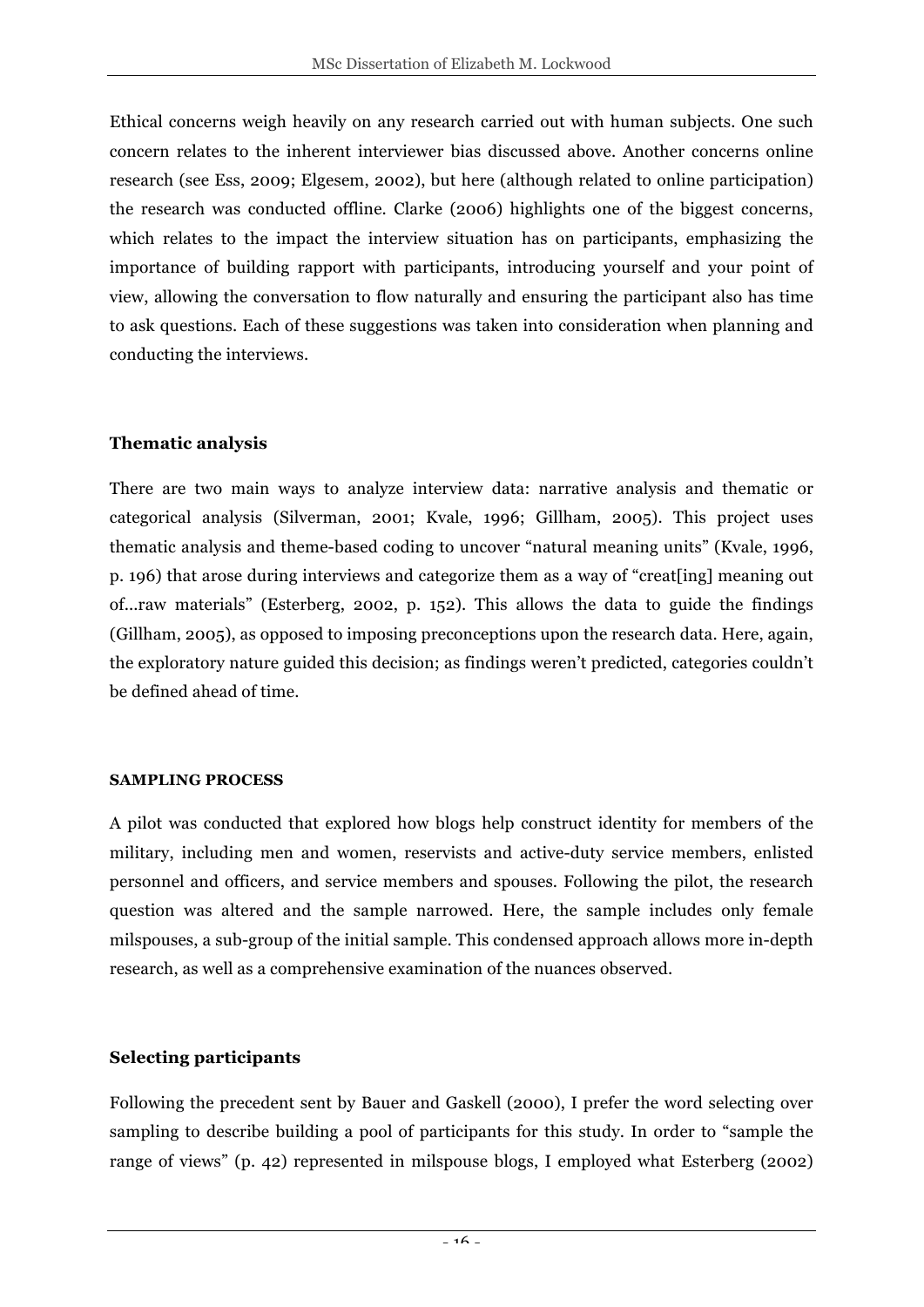calls a "purposive strategy" (p. 93). I built a list of the criteria in my participant pool and ensured each was met by at least one participant. These included aspects such as age, education and branch of the military. I initially searched Wordpress blogs, as Wordpress is a major platform for users to self -publish their sites. Using the built in search function, I searched blogs tagged "milspouse" or "military life". After creating this specialized feed, blogs were matched against the criteria and those created after January 2013 were eliminated. To expand the initial participant pool, I used snowball sampling (Esterberg, 2002). Suggested bloggers were fitted to the criteria above and if applicable, added to the participant pool.

### **Difficulties encountered**

This particular sample, however, presented its own set of difficulties. First, many big milbloggers self-host their sites, so they weren't searchable on Wordpress. Most of the bigger blogs included were discovered through snowball sampling, future studies may do better to find milspouse bloggers through other veins.

Furthermore, early summer is what the military informally refers to as PCS season, when hundreds of thousands of families move to new duty stations (Military.com, 2012). Consequently, many spouses were in the middle of moves when I contacted them and unable to find time to talk. Additionally, military families are highly trained about national security issues and recognizing threats. More than one spouse confirmed that they had nearly ignored my email3, assuming it to be a phishing attempt from a terrorist organization, before talking with other spouses about their experiences during the interview and deciding to respond.

### **RESEARCH DESIGN**

Selected participants were contacted regarding their willingness to participate (see Appendix B for Consent Form). If they indicated interest, they were sent the consent form and explained that data would be anonymized and unpublished. As referenced above, an interview guide was written in alignment with the findings and research questions in Chapter 2 (see Appendix C), and used to conduct semi-structured interviews. Each was recorded and transcribed (see Appendix E for sample), before being coded.

Coding technique followed a combination of Esterberg's three steps (2002)—open coding, theme-based coding and focused coding—and Kvale's (2002) recommended process. During the first stage, each interview was reviewed independently and main topics, interesting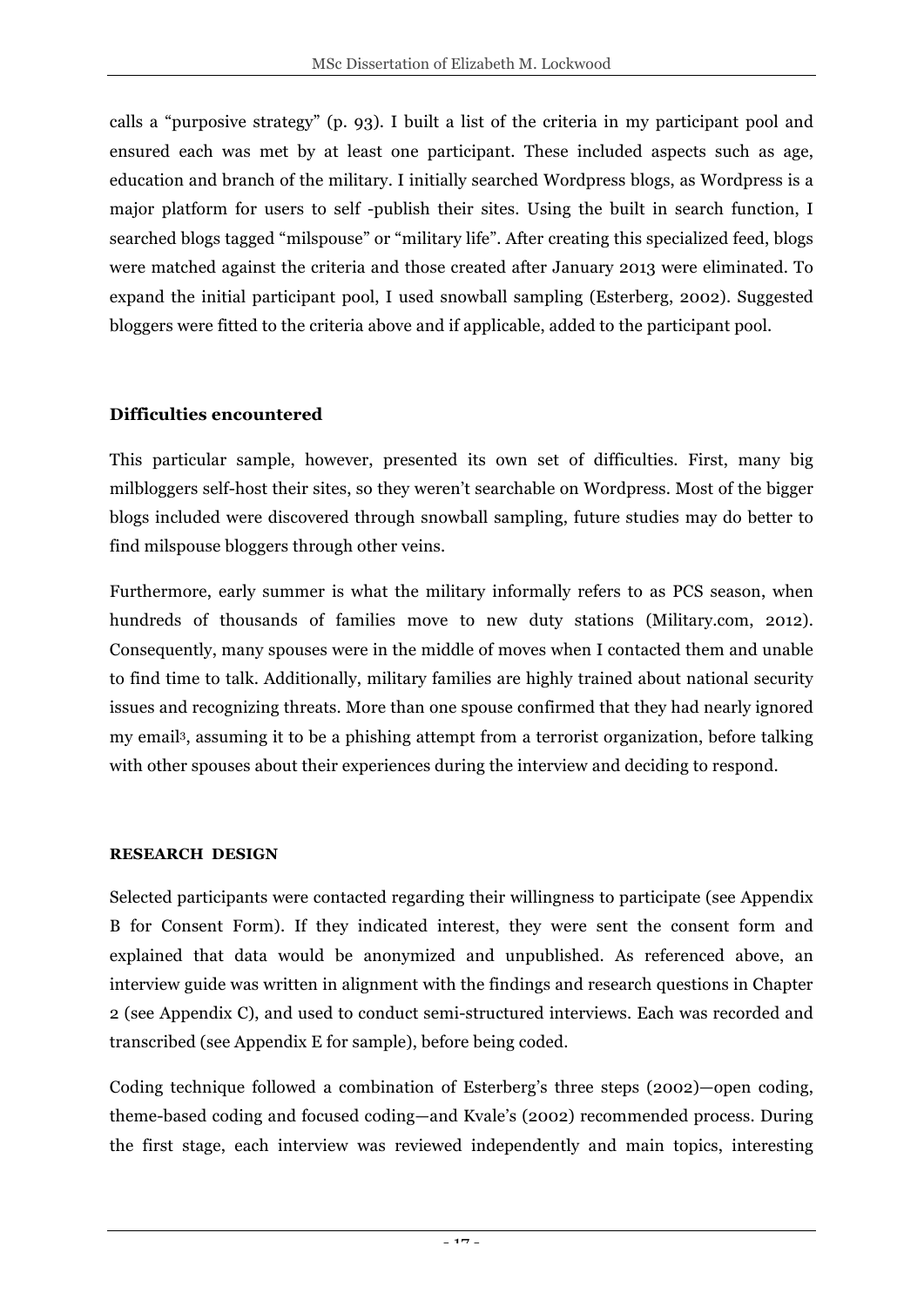phrases and key moments were noted. During the second, these initial impressions were compared to each other and consolidated into main themes. Transcripts were then read again to note how these themes resonate through each conversation, and to build sub-themes. The final phase saw the interviews coded a final time against these themes and sub-themes, pulling out key quotations and material for analysis and discussion.

#### **Expectations**

Conducting interviews as part of this research significantly shapes the outcomes and findings. Whereas surveys would provide information about blogging habits and behavior, demographics of bloggers, and perhaps even a more reliable count of milspouse bloggers, interviews take a far more in-depth look at opinions and values. This information is not, however, statistically significant and cannot be expanded to an entire population (Kvale, 1996; Dillman, 2008). Instead, themes that arose from conversations with milspouse bloggers can be true only for these participants and not for the entire population of milspouses.

This data still proves useful, though. As one of the first exploratory projects on this sample, the findings here provide an important basis for further research within this specific population, laying the groundwork for further studies on the MSBC. Furthermore, they provide in-depth look at a virtual community within the larger digital society, hoping to answer questions about how the online world is functioning as, and even replacing, the offline one.

#### **RESULTS AND DISCUSSION**

 $\overline{a}$ 

This research included 13 interviews with female American milspouses4, aged between 22 and 44, representing every branch of the military, including active duty and reserve officers and enlisted service members (see Appendix D for participant demographics).

As discussed above, there are roughly a million female spouses in the American military community, and not everyone blogs. Jill, one of the longest-active bloggers, estimates that the MSBC comprises 300-400 people. Based on those interviewed, this number seems low, as about half did not belong to the forums Jill used to estimate this number. Ultimately, though, the number of milspouse bloggers seems almost impossible to track across platforms, and

<sup>&</sup>lt;sup>3</sup> Out of the nearly 35 people I contacted, half never responded.

<sup>&</sup>lt;sup>4</sup> All identifying information has been anonymized throughout the dissertation to protect participants.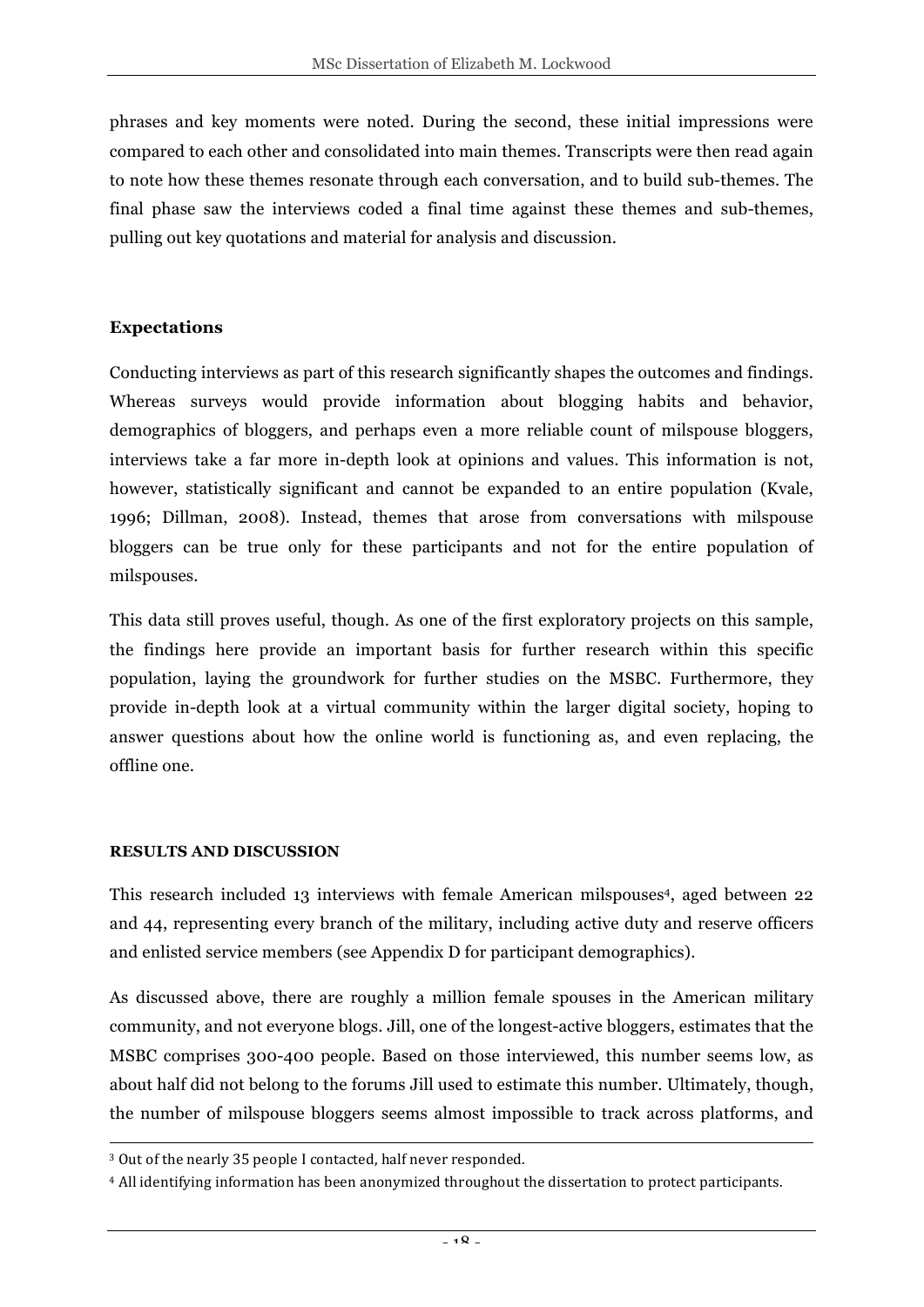perhaps unnecessary. Compared to the number of milspouses, the number is miniscule, and yet to the women involved, the small community is vital.

This chapter<sup>5</sup> examines the data gathered to analyze three key themes that arose: virtual community, individual relationships and modern identity. The analysis pays particular attention to the ways the MSBC functions, the roles individual relationships play in this digital society and how identities are given freedom online. Grounded in the conceptual framework and directed by the research questions outlined in Chapter 2, it aims to address and answer these questions, ultimately building the argument that online spaces in our networked society function much like offline places.

### **The Virtual Community**

It's very helpful in our community to be able to connect with people who are not necessarily living next door to you, or even in your community. And to know that you're not alone in this world. Isabelle.

The virtual community's function and benefits arose as the most wide-reaching theme in the data. All 13 participants recognized a community of milspouse bloggers online. Jill explains the community, its activity and its merits:.

*Jill*: We are a close-knit community, we all read each other's blogs, we all, you know, are on the same forums. It has really strongly become a community that I identify with. I think because, in my everyday real life, I don't have military spouses to talk to and who understand. So, my blog is kind of that place where I can go where I can talk about my life, but I can be understood. Because in my normal life, when I talk about military stuff, I get a lot of blank stares.

Jill identifies with this group of women as if they are her closest friends, admitting at once point, "my entire life is online". As a long-standing member, Jill has solidified her position in the center of the community, and benefits from what it offers.

At the same time, newer bloggers are aware of the opportunity, but don't feel the same level of inclusion. Hailey, for instance, started blogging because she was surprised by the community at her boyfriend's Marine Corps Ball, and wanted to locate that offline experience online. She fears, though, that the community may be less active now than it has been:

 $\overline{a}$  $5$  Throughout this chapter, participant quotations are indented and printed in 10 point font. An ellipsis offset by spaces indicates a removed section of text, whereas a phrase ending in an ellipsis indicates that the speaker trailed off.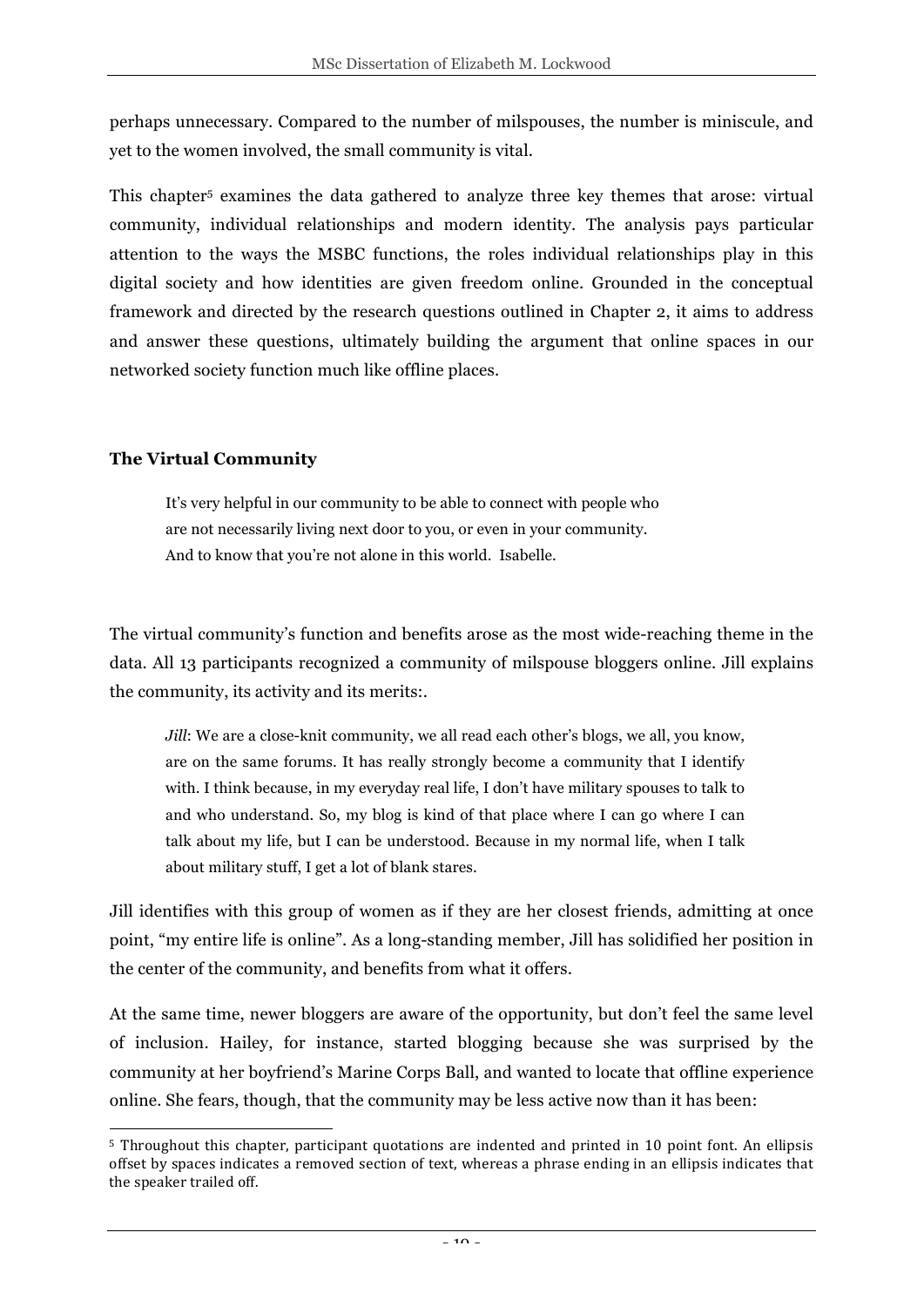*Hailey*: I feel like a year or two ago, there may have been [more]. ... But if there is one out there, I'm determined to find it. Or, if there isn't, create it myself.

For her, the community is such an important—if weak—aspect of her blogging experience, she is determined to recreate it. Her belief that it is not active, however, makes Hailey the exception. Other less-involved members still recognize both the importance of the community and its activity. Fran, who admits she doesn't blog often about military-related topics, reflects that she still enjoys being a part of the community, which provides benefits to its members.

These benefits take three key forms: a shared emotional connection, a sense of emotional support and an ongoing education about others in the community. Discussions here examine each of these, as well as the risks inherent in any group.

### **The benefits of blogging: connecting online**

Throughout the interviews, milspouse bloggers reported sharing similar experiences, connecting with others like them and relating instantaneously online. Emma, whose blog receives fewer than 20 hits per post—most of which she believes to be her friends and family—still values the "solidarity" felt between bloggers over shared experiences such as misconceptions, frequent moving, distance from loved ones and more.

One of the oldest women, Claire, is a relatively new blogger who already enjoys upwards of 60,000 views a month. She discusses the same connection, highlighting the parallels between the offline and online communities:

*Claire*: Being a military spouse, it doesn't matter what branch, or where you live, or anything. When you meet a military spouse, there is just … this instant connection that you have. And, you know, the same thing plays online.

For some bloggers, then, it seems the difference between online and offline space may matter less than the connection felt between strangers. Claire feels this connection both offline having spent most of her husband's nearly 20-year career on post—and now online, as she heads towards his retirement and her reentrance into the civilian community.

For others, the online space is a lifeline. Isabelle, whose blog focuses on tips and resources for military families, stresses the way the Internet has the capacity to end isolation for those that are far from extended families, military instillations, close friends, or all three.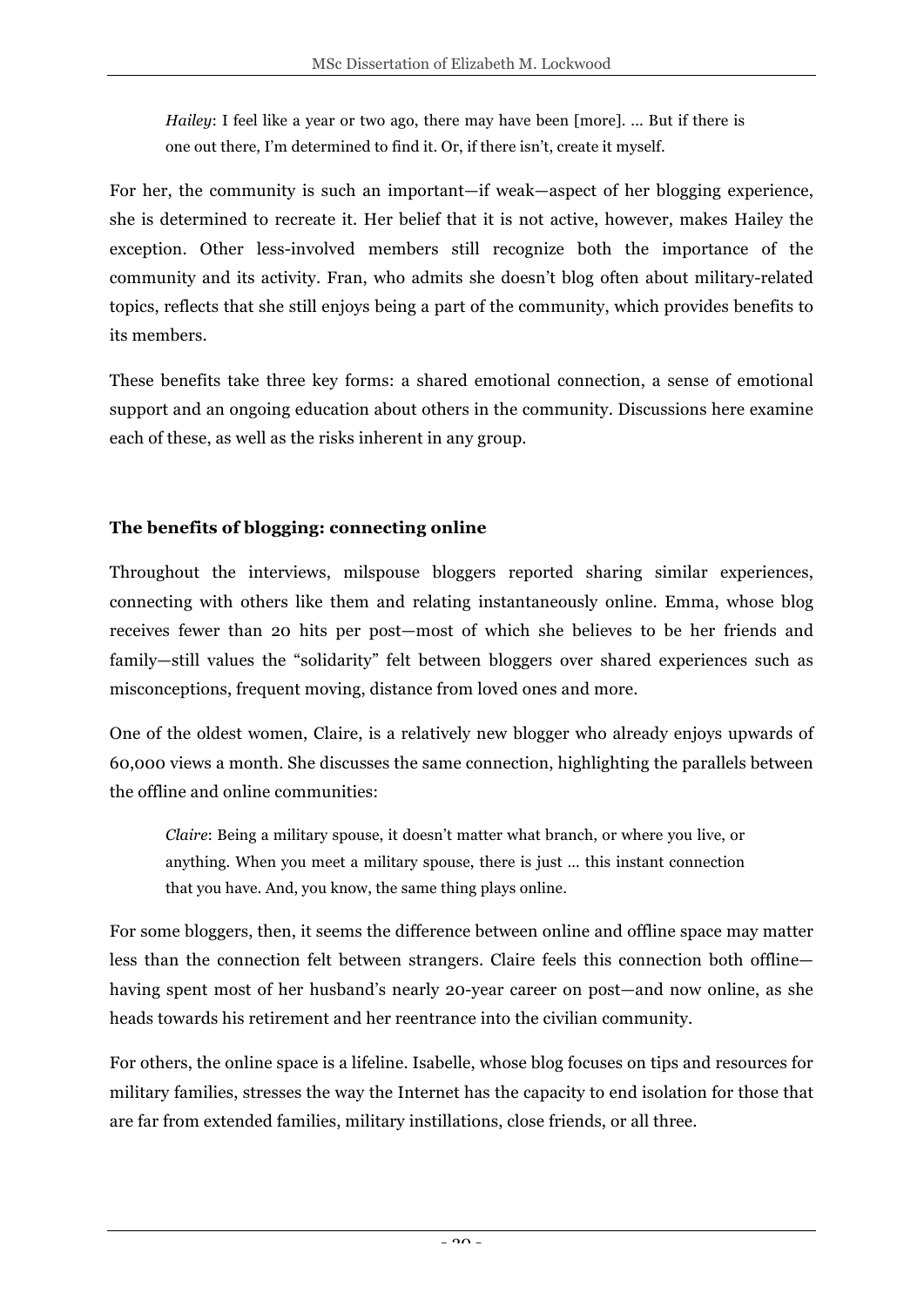*Isabelle*: They don't have the support. So they reach out looking for it, and they find it in the blogging community. They reach out to blogs and are like, 'Oh, I feel the same way!' And they are instantly connected to people because they can see that their experiences, they are not alone in them.

Indeed, many of the women emphasized this online connection, and the important role it played in their life. For instance, Dana, as a stay-at-home mom, finds it hard to leave the house to connect offline. Grace moved to Hawaii as a newlywed only to have her husband deploy shortly after, leaving her "isolated" without friends, neighbors or a job. For these two, and many more, their online connections are invaluable.

This data supports Meyrowitz's (1985) prediction: the movement of offline communities online allows physically alone individuals to remain socially connected. For many, this connection means they are no longer in the midst of an isolated struggle but a member of a coherent and widespread community.

This sense of connectedness fulfills McMillan and Chavis' (1986) first two qualifications for identifying a SOC within a delineated group: membership and shared emotional connection. In the MSBC, bloggers feel that they belong to a group, can identify with others, and share experiences, opinions and history.

### **The benefits of blogging: supporting 0nline**

If the first main benefit that milspouse bloggers find in their community is a sense of belonging, the second benefit addresses the ways the community improves their lives. Eight spouses talked about the general importance of the community during a spouse's deployment, because, as Claire said, "they know what I'm dealing with … They know what it's like".

Lily, whose husband deployed a week after their marriage, only to deploy a second time five months after returning home, had intense anxiety about his second homecoming. They had no verbal communication during his seven-month absence, and she admitted her fears on her blog:

*Lily*: And that's when a lot of military spouses kind of came out of the woodwork and everybody kind of shared their homecoming experiences. … That just sticks out in my mind about the community. Again, not just one spouse in general, but a whole group of spouses coming together letting me know it was going to be ok.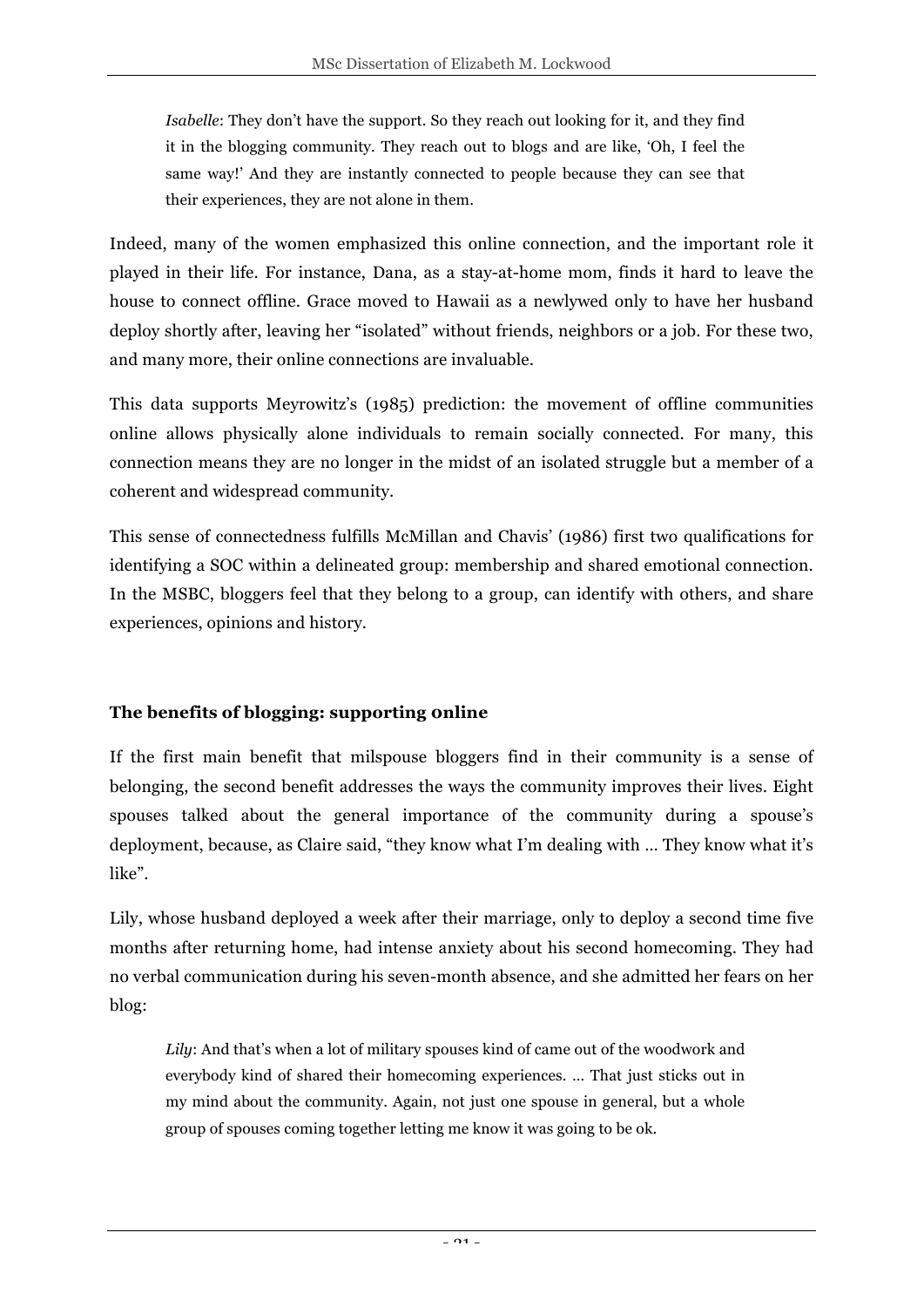In this instance, Lily saw the entire community as a single entity supporting her when she needed it most.

Sometimes, however, the support comes from individual members. Amber, going through an adoption, was unexpectedly told that she had been matched with a newborn. Having blogged about the process for months, she was still surprised to find support online:

*Amber*: Actually, surprisingly, some of my online friends started going on my baby registry and started sending us stuff.

Here again, as with Lily, Dana and Hailey above, the Internet has changed the way these women communicate, and shifted their support networks online. Even as Amber talked about not "put[ting her]self out there as much," she still benefited from its existence. The SOC is so strong that even those who aren't aware of their membership benefit from the support networks within.

McMillan and Chavis touch on this in their definition of SOC, as they speak about "integration and fulfillment of needs", which "is the feeling that members' needs will be met by the resources received through their membership in the group" (1986, p. 9). These women state needs either explicitly (as with the baby registry) or implicitly (as with concerns about homecoming), and the needs are met online. This aspect of the community benefits both the giver and the receiver, strengthening their ties to the group and increasing satisfaction.

### **The benefits of blogging: educating online**

The third main benefit of blogging that was traced throughout the interviews, and which ties into the final aspect of McMillan and Chavis' definition of SOC, is the way the MSBC educates.

Grace talks about the support she's received as she prepares for her first PCS. One of the MSBC's functions is as a place to connect, advise and share moving tips:

*Grace*: Again, we've never had a real PCS, so we have no idea what we're doing. I've gotten so much insight and information, and people bending over backwards and writing me 10-page emails, helping out. So people have just been wonderful and I get so much information from them.

For milspouses in the 21st century, the MSBC serves as a classroom, and each blogger a teacher.

Hailey, new to the milspouse community, looks forward to this rich exchange: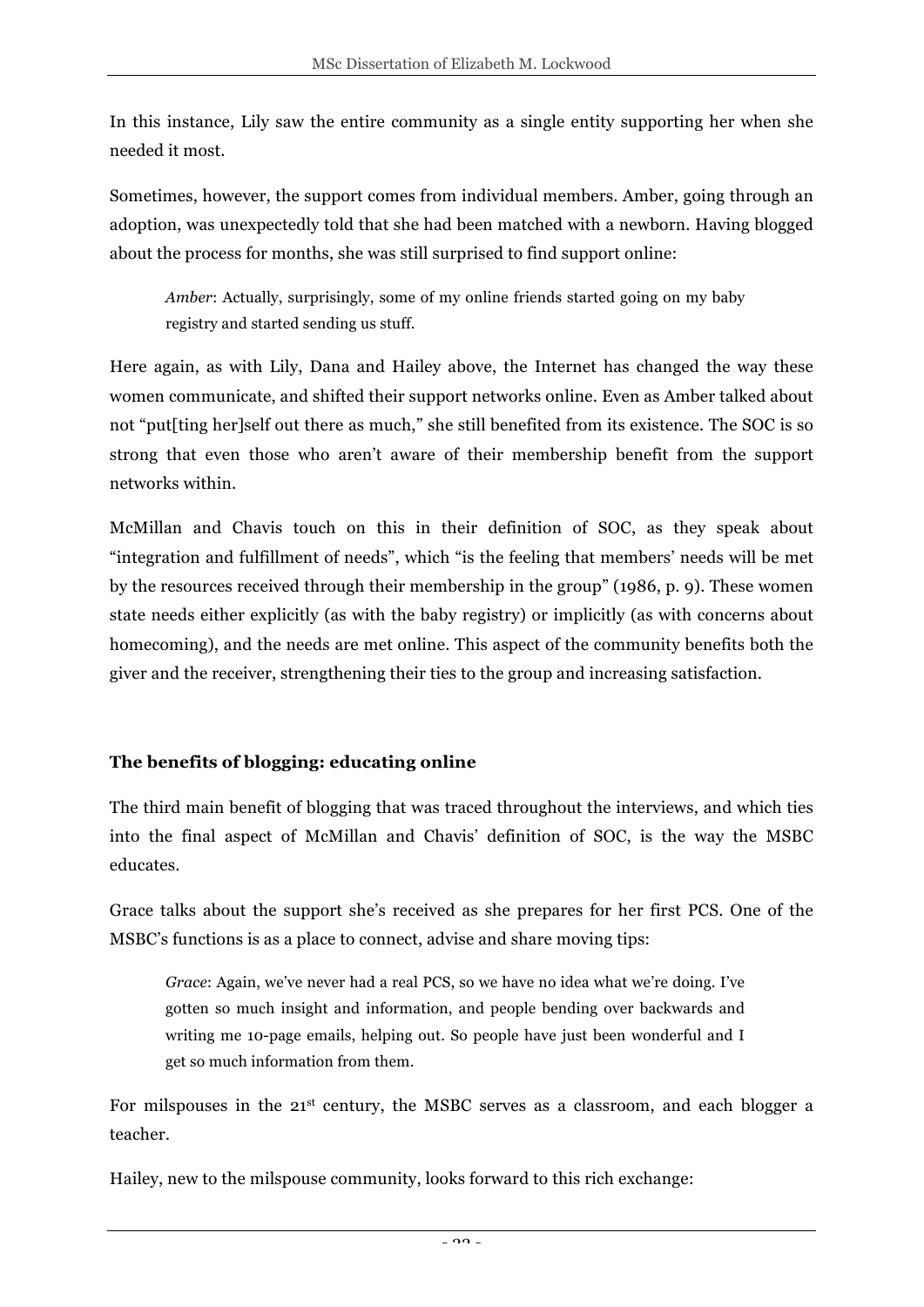*Hailey*: The women who are in there have been military wives for 15 years, and they've gone through deployments and PCS-ing across the world with four kids. I have a lot to learn from them!

In its education capacity, we see evidence that the MSBC can refute Putnam's (2000) claim about the decline of social capital in the modern world. Rather than simplifying these women's cultural exchange, the online network recognizes them as experts. As such, it increases social capital and encourages knowledge exchange.

### **Benefits vs. Risks**

Although the community is full of benefits for those involved, it is not without its risks. Risks fell mostly in two categories: safety and bullying, although the first seemed less of a concern to the interviewees. Dana said:

*Dana*: The nature of the blogging world is that you're very open with people. ... [But] I have to take that degree of danger into it all, I suppose.

Across the interviews, the general consensus seemed to be that while one should always be careful sharing personal details, there was no way to blog openly while maintaining ideal security.

Of greater concern were issues surrounding bullying, a facet one might expect to see in any community—online or offline. Grace admitted that although she has not been targeted with negativity, she is aware of others who have been:

*Grace*: I've never gotten any negative comments … But I know … there are quite a few bloggers in the circle of people I communicate with who have gotten on the radar of, 'get off my Internet' or other sites like that. And have gotten slews of horrible, horrible comments.

Indeed, one spouse admitted changing her behavior as a result of bullying:

*Jill*: I've only gotten one negative comment ever. And it was so awful and so negative that I stopped blogging for about six months. It was just an awful comment, … I actually stopped thinking of my blog as being a safe place for me to be able to go to.

Ultimately, however, she returned to the community, regained her confidence and continued benefiting from the interactions. Risk is a part of any modern society (Giddens, 1991), but, as Lily pointed out: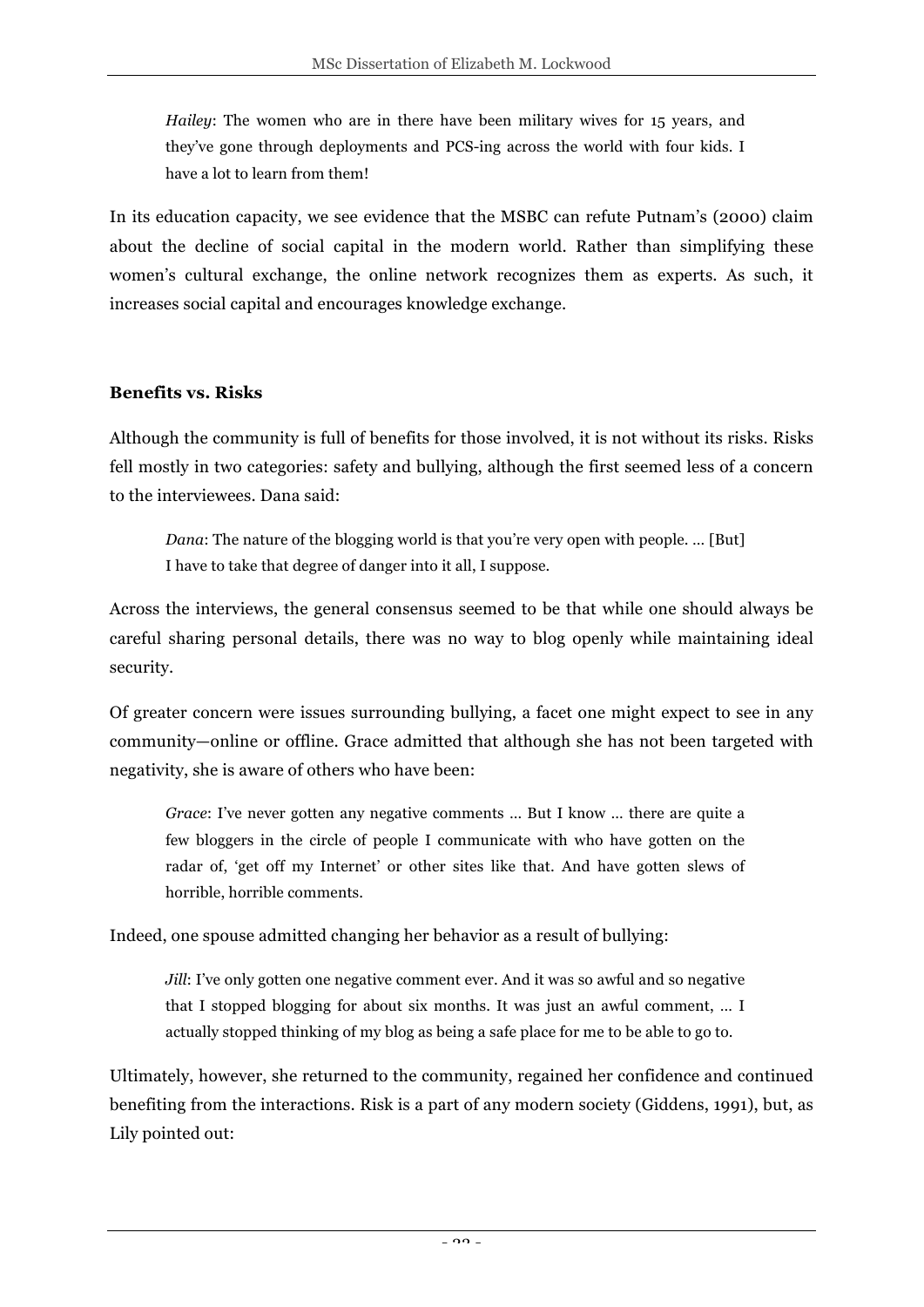*Lily*: But for me, I think the positives, as much as I've been negatively affected by it, the positives outweigh that. I feel that it's definitely beneficial to kind of have that kind of support system. … Even when I've been beat up over the stupid stuff, I kind of feel like I have my little posse of military spouses who understand. … So, I feel like … it could be a very isolating lifestyle if you didn't have that community.

In this sample, the benefits of participation outweigh the risks, and the MSBC exemplifies an offline community with a strong SOC. As posited in the first research sub-question, the virtual community, in this case, does exhibit all the markers of McMillan and Chavis' offline SOC. First, those within the community feel they are a part of it. Second, their involvement fuels a feeling of fulfillment as their needs are met and they benefit from the online support. Third, they have influence over other members through their comments and their content, both educational and supportive. Finally, the community is rife with shared emotional experiences; milspouses are part of a unique minority best understood by those within it. Connecting online allows them to expand social networks otherwise confined by physical space. The virtual community congeals a widespread milspouse diaspora separated by geography.

#### **ONLINE RELATIONSHIPS**

We're all around the world. … So it starts with a comment, which leads to checking out their blogs, that can lead to a Twitter or a Facebook follow, which leads to a conversation, which leads to a friendship. And like I said, these friendships, some of them, you've never met the people and you'd do anything for them. Karen.

Friendships within this community blossom from comments shared between bloggers and transform into meaningful relationships. Some become in-person friendships, and others remain online. An examination of these relationships serves as the second theme in this analysis. As outlined in Chapter 2, there are four types of relationships: Horton and Wohl's (2006) para-social relationships and Thompson's (2005) three types of interaction. All of these were seen in the data, and each is discussed below, preceded by a discussion about the importance of sincerity in blogging as the basis for any relationship formed.

### **Building relationships on sincerity**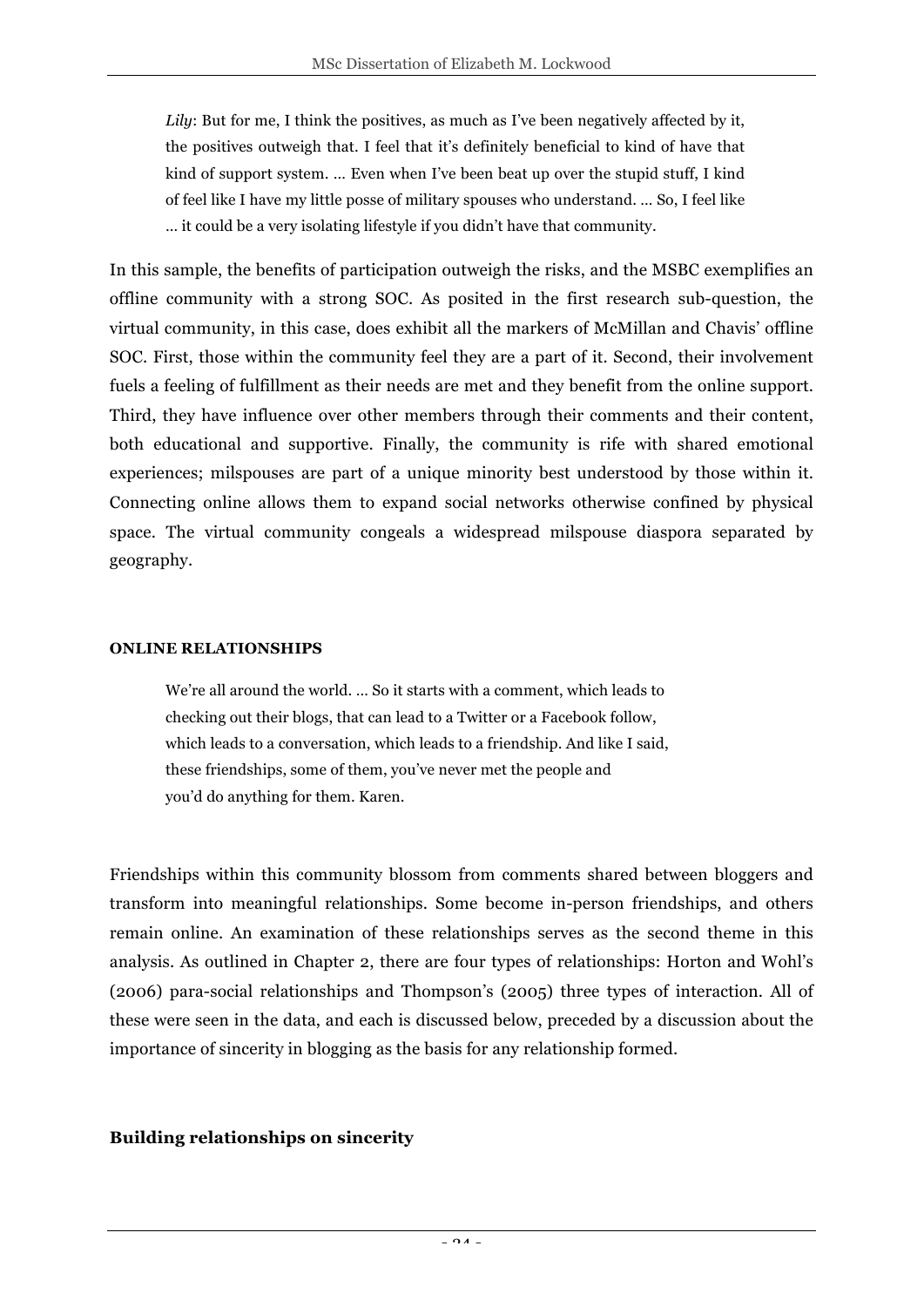Eleven of the interviewees mentioned the importance of sincerity, honesty and transparency in their blogging lives. This subtheme rose as a precondition to any type of relationship online:

*Beatriz*: I'm pretty transparent. I'm pretty transparent and I feel like that's what makes a good blog. But you have to be comfortable. … People bare their souls on their blog.

A recurring theme across the interviews, this openness seems necessary to build and maintain an audience. Hailey compares her own blog to a site she finds useful and informative, but lacking in personality:

*Hailey*: I hope that I lend enough of my personality to the blog, and that ... it's not just informative. It's also, you know, anecdotal about my stories from my life: going to a wedding, participating in the 5K run-amuck for the Marine Corps. … And then there are others. She, I feel like she is almost on the opposite end of the spectrum than I am. Where it's a business for her. She probably makes a good amount of money doing it, but it's gotten to the point where she has completely taken herself out of it, and I almost find it's not enjoyable anymore to read, because it's not personal. ... There is a lot of value on the site, but it's almost just too dry.

Because the blog is "dry" and therefore difficult to relate to, Hailey is unable to connect with the blogger.

Were there more personality and sincerity, however, the reader would get a "feel" for the person behind the site you're reading:

*Grace*: I think with how much of people's lives you can see over the Internet now, that you get a good feel for people. And sometimes you're deceived and sometimes you don't know. But the majority of the time, I think people are fairly honest and people are fairly good. And you know, you can kind of see their character. … And you know, you want someone who is honest and you want a friend who gives good advice and is fun.

Getting a feel for the personality and "characteristics" of the people you connect with online is a vital first step in deciding whether this person is someone you want to connect with on a personal level. This connection is necessary before an online relationship can progress from stranger to something more, as seen with the para-social phenomenon explored below.

### **Para-social relationships online**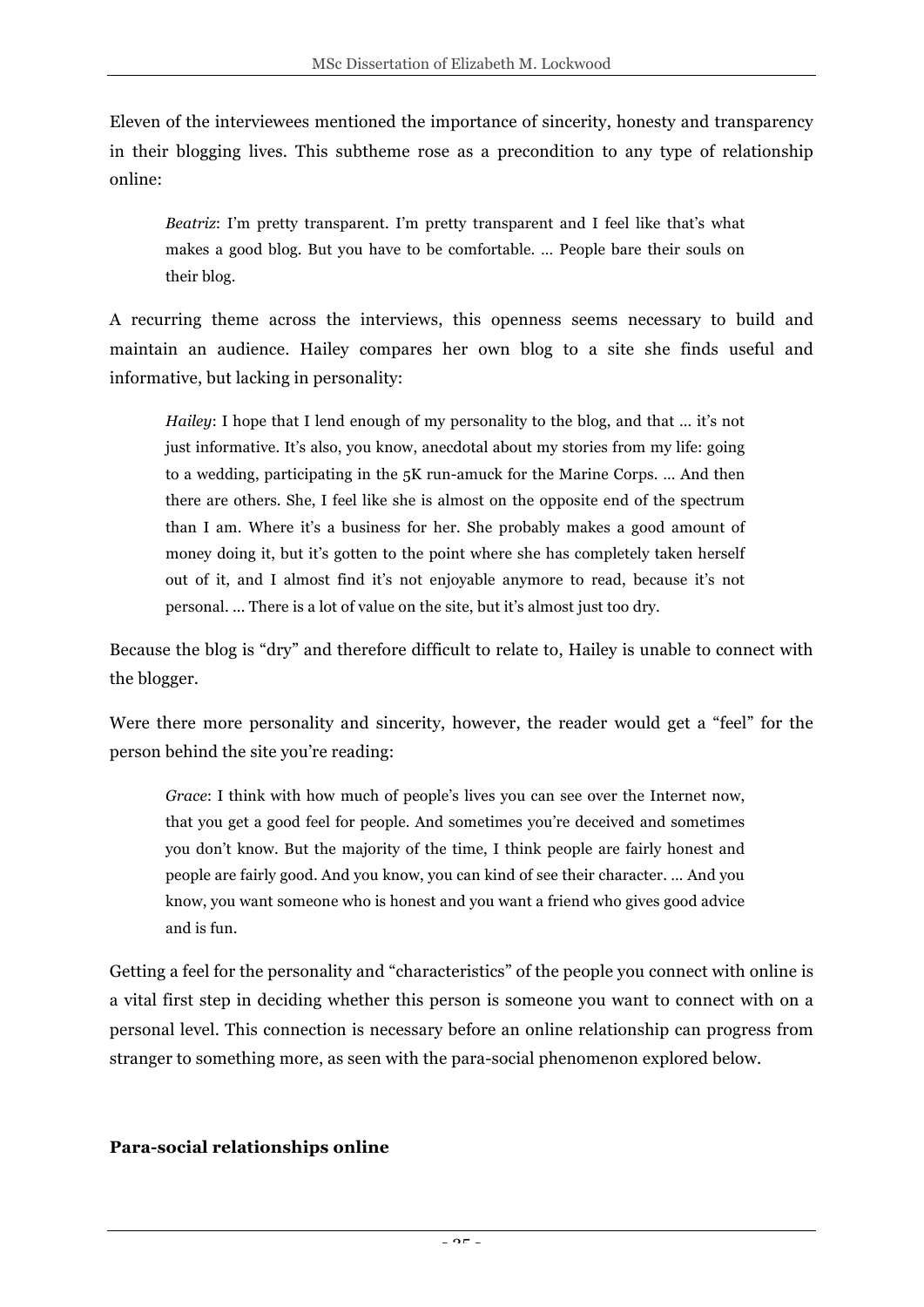Horton and Wohl's para-social relationships focus mainly on celebrity culture, but they echo across the MSBC as well. Every participant said felt like they knew certain bloggers they follow online, regardless of whether they'd met or spoken directly:

*Lily*: Yeah, I kind of feel like you get an overwhelming sense of, 'Oh, I know that person! … We would totally be friends if we met!'

Some of the participants even addressed this phenomenon directly, highlighting the difference between friendships and this relationship:

*Morgan*: Even with Instagram and stuff, you start to feel connected to these people. And they have no idea who you are, but you know their kids, you know what their house looks like, you know all their activities. It is kind of strange. You do feel that connection like you know them. Um, but it, I mean I've often wondered about--it's a very one-sided, not even a friendship. I'm not sure what you'd call it.

This feeling echoed across transcripts and Beatriz even likened it to "when you meet celebrities." These findings extend the work of earlier empirical research, uncovering the way that para-social relationships form online and supporting the claim that they function in much the same way as offline ones.

The biggest difference between online and offline para-social relationships seems to be the potential to meet the blogger. Beatriz said:

*Beatriz*: If you follow someone's blog, you get a false sense that you know them. But when you meet them, it's like, 'Oh my god! This is the person who wrote that awesome post!' It's awesome.

Meeting the person on the other end of a para-social relationship, however, transforms it from a one-way mediated experience to a face-to-face interaction. This final shift, and the differences between online and offline relationships, is discussed in the next section.

### **Online relationships vs. Offline relationships**

As offline places are replaced by online spaces, as seen with the MSBC, Thompson's three types of interaction need be updated. Blogging begins with a quasi-mediated interaction: bloggers create content and post on their individual sites, which are then read by large audiences. Morgan talks about realizing people read her blog: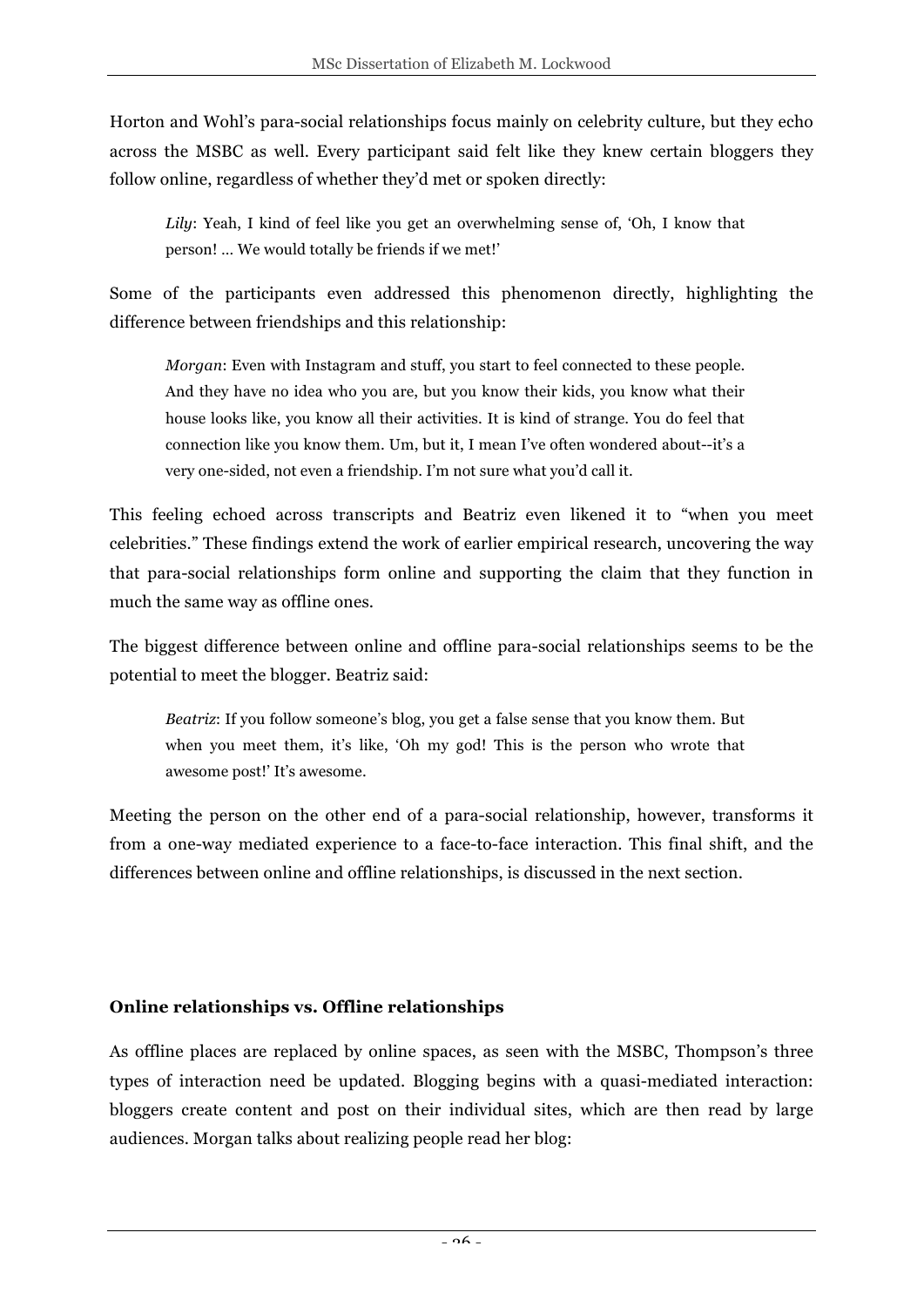*Morgan*: It is strange when I go home and visit my family and people come up to me and they know all about me and my kids and I have no idea who they are.

Similarly, Amber discusses how fulfilling it can be to discover unknown readers:

*Amber*: It's kind of refreshing. ... It's nice because I didn't know what she read my blog because she never comments. … And she [told my husband], 'I read your wife's blog and I always cry and I'm so grateful that she writes them.' It's nice because it's kind of to me, like, 'ok, she's doing this, even though it's hard to expose yourself on the Internet.'

Examined from this perspective, it becomes clear that Thompson's quasi-mediated interaction, when adapted to a blogging community, becomes the reverse of Horton and Wohl's para-social ones. Whereas the participants experience para-social relationships as the blog *reader*, they experience quasi-mediated interactions as the blog *writer*.

When both of these parties are interested in connecting, the resulting interactions transform the relationship to the next level: mediated interaction.

*Jill*: I've developed some very good friendships. And have some really close-knit friendships with a variety of bloggers who don't know me from Adam in the real world. It's a weird turning point for me when I realized that more of my real-life friends were online.

The transition from this level of friendship (which exists online and never offline) to Thompson's face-to-face interactions (which begins online and continues offline) is hard to ascertain. Some of the interviewees end up meeting each other at conferences and some find ways to visit those they've met online. Still others use Skype to connect:

*Amber*: We Skype date every week. … It's pretty awesome; we're like soul sisters. … You're sitting over here and you're Skyping with your awesome friend. And you feel like you're in her living room. … I've never met her in real life, but … honestly, three hours pass by and you're like 'Oh crap! I need to make dinner!' … You're just visiting in their house, you know? And they see your dog and I see their dog and it's like, 'oh hello Bruno.' It's really cool.

With the many possibilities for communication in the digital world, there seems to be little differentiation, for those interviewed, between people they know through mediated interaction and those they know face-to-face.

While not statistically significant, it is worth noting that only four of those interviewed thought their offline relationships were more substantial than their online ones. The other nine participants placed equal or greater emphasis on their online relationships: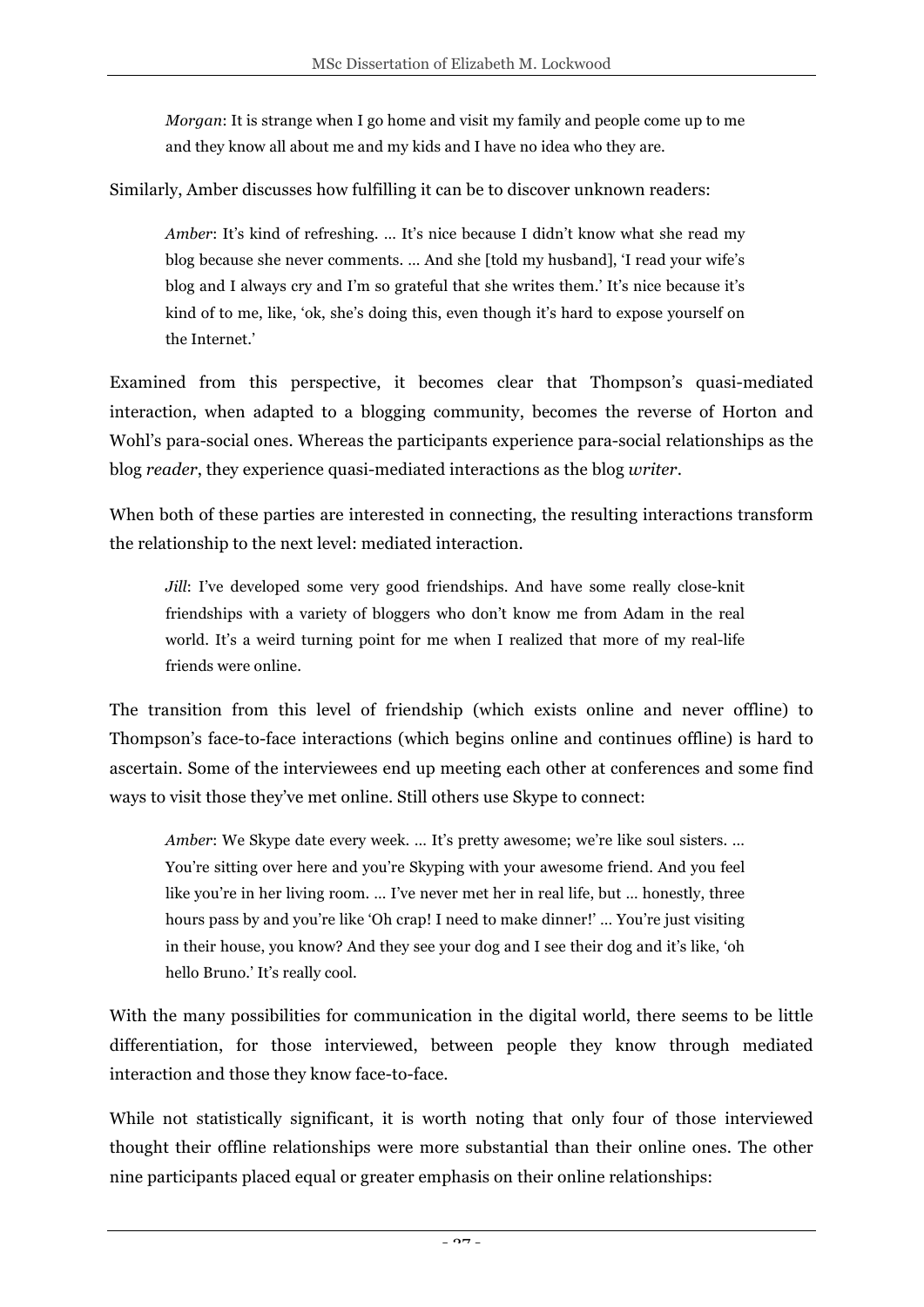*Beatriz*: The relationships I've built through blogging are some of the most emotionally connected relationships I've ever had. … And I mean I have more friends now than, than I think I've ever had! ... That's weird! But they're vested.

Lily takes it one step further, suggesting that most of her milspouse friends are based in online relationships:

*Lily*: And I kind of feel like in real life I have very few, in-real-life military spouse friends that I didn't meet through blogging.

For her, blogging provides most of her "strongest tie" to the military community at large, a space in which she admits feeling out of place.

For the women in general, blogging provides a platform to meet friends and build relationships with others like them across the world, rather than relying exclusively on proximity. And because individual relationships are based on one-on-one conversations, they quickly become meaningful for many of the interviewees:

*Emma*: I think it's because you're communicating through one mode of communication generally, through writing. I mean, I don't know, what else is there to build off of? You can't really build a friendship online off like just hanging out in a group or something. It's mostly a one-on-one sort of thing.

Emma's use of the phrase "one-on-one" to describe her mediated relationships echoes Thompson's "face-to-face" interactions. In the MSBC, then, only three types of relationships are present, as two of the expected ones—mediated interaction and face-to-face interaction merge into a single relationship category called 'mediated one-on-one interaction' here.

These findings address the second research sub-question, and reveal the ways that online relationships do indeed function like offline ones, supporting Floridi's (2011) claim regarding the gradual disappearance of an offline/online distinction. Built the same way, online interaction can lead to an even deeper sense of "knowing" somebody. Although not everyone in the MSBC feels these relationships to the same degree—indeed, some still value their offline interactions over their online ones—online relationships are becoming interchangeable with offline ones. As Castells' (2009) network society continues to expand and flourish, the strength of these online interactions may become ever stronger.

#### **MODERN IDENTITY**

That's what we're known as, as dependents. You know, and so, that's what that whole network is about. Is re-identifying who you are, and staying true to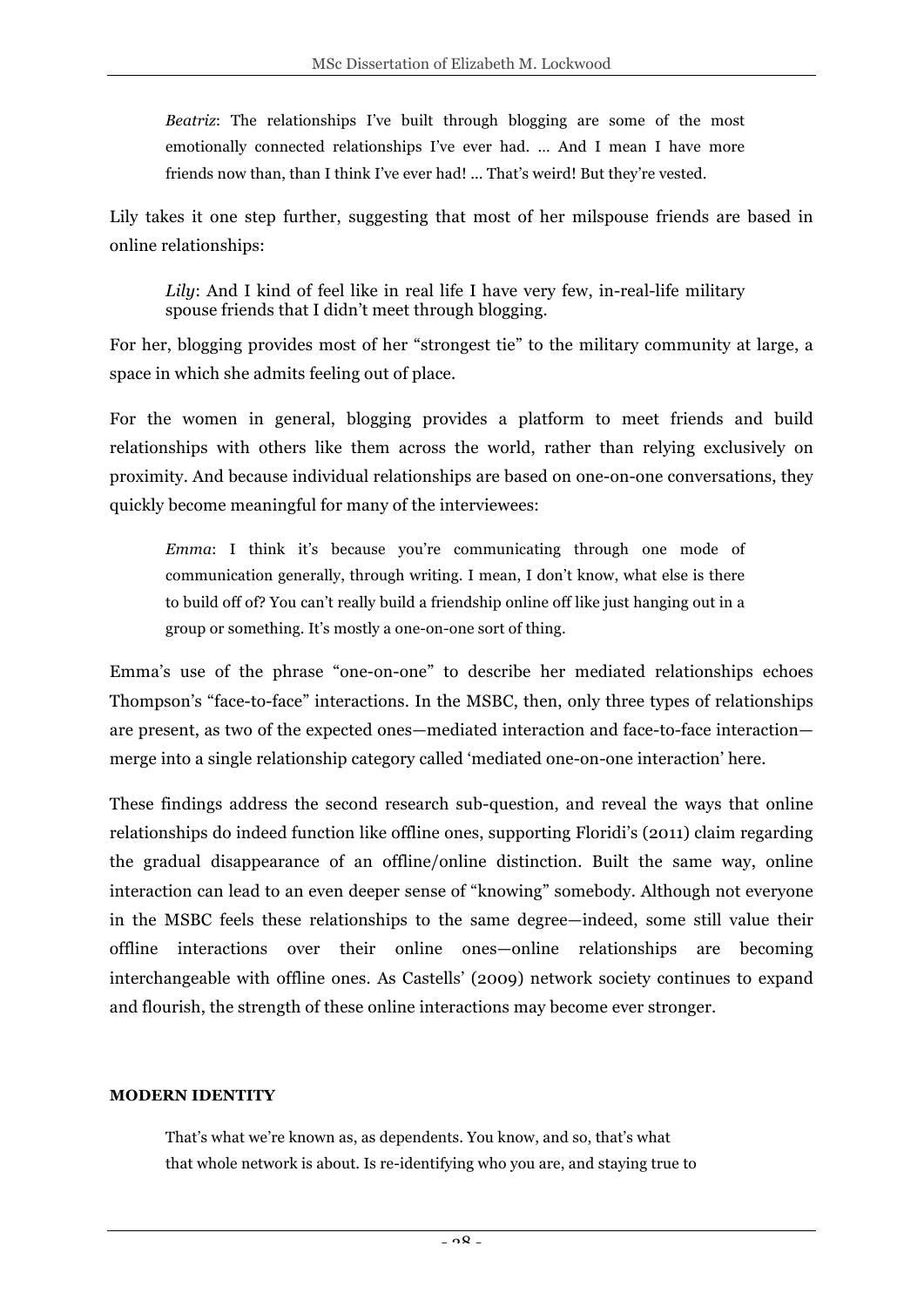who you are as an individual, and how to balance your personal life and who you were before you became a military spouse. [laughs] Because it does change. It really does change. Claire.

The final theme to emerge from the interviews dealt with issues of identity online. This data was most nuanced, and hardest to trace trends across, supporting Woodward's (2002) argument about the fluid, ever-changing nature of identity. Even within individual interviews, participants' opinions of themselves seemed to shift and reconfigure based on context and question.

The clearest instance of this, across most of the interviews, was seen regarding the intersection of military/civilian identities and blogging identities. Dana, for instance, was nonchalant about her milspouse status. She even changed her blog's title to reflect her identity outside of the military:

*Dana*: I don't really care. I don't have it on my front page at all. … I used to be a military blogger, now I'm just a blogger. I don't really talk about military stuff solely anymore, you know?

Her argument is valid, as she's not blogging specifically about the military anymore, but about her life, her young child and her day-to-day activities. But, at the same time, when asked whether she identified with civilian or military groups, she answered:

*Dana*: Um, mostly military. Because I mean, we live on military base. I shop in military stores. There's no way around it. Our life is by his schedule and where we're moving next, and all that junk. … I don't really remember what it's like to be a regular civilian. It's been a very, very long time.

And here arises the identity conundrum. By Dana's own admission, her everyday life is driven by the military, and her everyday life in turn drives her blog. Yet her blog is not about the military, and is not military focused.

Although it would be impossible to argue that Dana's individual experience could stand as representative for the entire milspouse community, aspects of this contradiction echo across many of the interviews. Claire explains the significance of her blog's military ties, from its title to its point of view to its purpose:

*Claire*: That is an important aspect of the blog, because my blog comes from the perspective of being a military wife and moving constantly and recreating our life every time we move.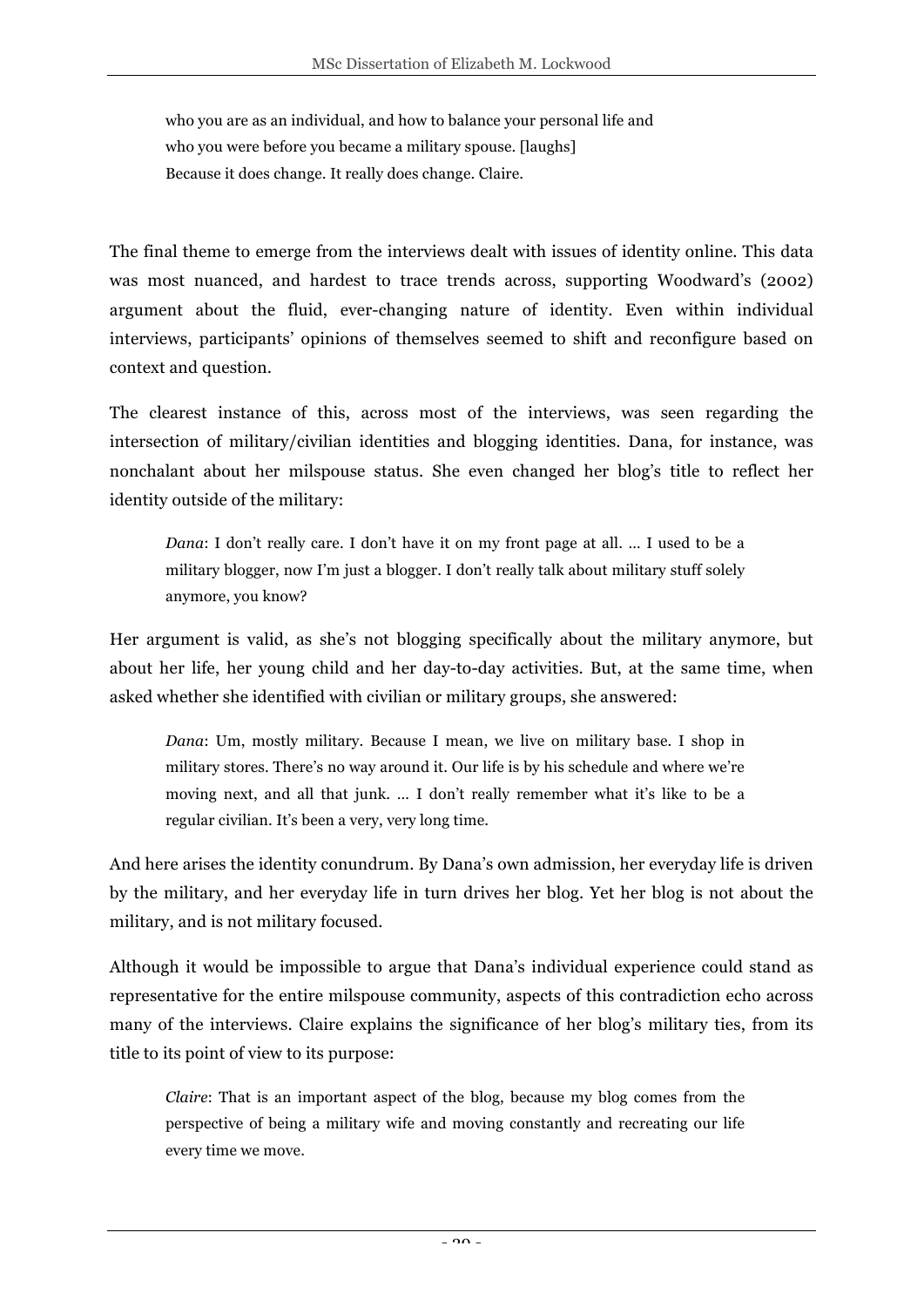At the same time, she sees how the blog allows her—for the first time in 14 years—to reclaim the life she "sacrificed" for her family and it's military lifestyle:

*Claire*: I sacrificed my career once I got married and had children. And I put my professional career on the back burner to be a mom. … I guess a great way to say it is I'm trying to reinvent myself as a stay-at-home mom that is not a stay-at-home mom to small children. … I'm just exploring a lot of options to become a work-at-home mom.

And finally, before ending the conversation, she clarifies:

*Claire*: It's easy for military spouses to lose their identity. It's easy for them to become a military spouse. You know? I think that's where my blog has really benefitted me the most, personally. It has allowed me to resurrect that person inside of me that I haven't been in all these years. I've either been [my daughters'] mom, or I've been a military wife. You know? We're a military family and that's how we're identified in this world. I think a lot of people do turn to blogging because it does kind of keep them in check as to who they [are]... You know, I would say, it's very very easy to lose your whole identity. … You just become a military wife, and that's pretty much who you are.

It would be misleading to continue without explaining that these dichotomies are not contradictory, but evidence of the complexity of the MSBC. Members see themselves as traditional spouses, supporting husbands and improving themselves ("I'm so incredibly proud of the guy that I'm with, and that makes me want to be a better woman," says Hailey) and also independent women ("I get professional identity [from the blog], which is the most important thing to me. Because I haven't been able to own something for such a long time," says Beatriz).

Certainly some of the participants did seem to have a more straightforward understanding of their relationship with the military, but not a single woman identified herself solely as a milspouse. They recognize that their identities may be complex, and salute their blogs for allowing these nuances:

*Jill*: I want it to be a place I can go to kind of be who I am and talk about my life and talk about how I see the world.

Their online identities shift and change as they do, influenced by their everyday experiences and the world that surrounds them. The blogs serve as collections of self that reflect complex, modern identities in the moment a post is published, whatever that identity may temporarily be.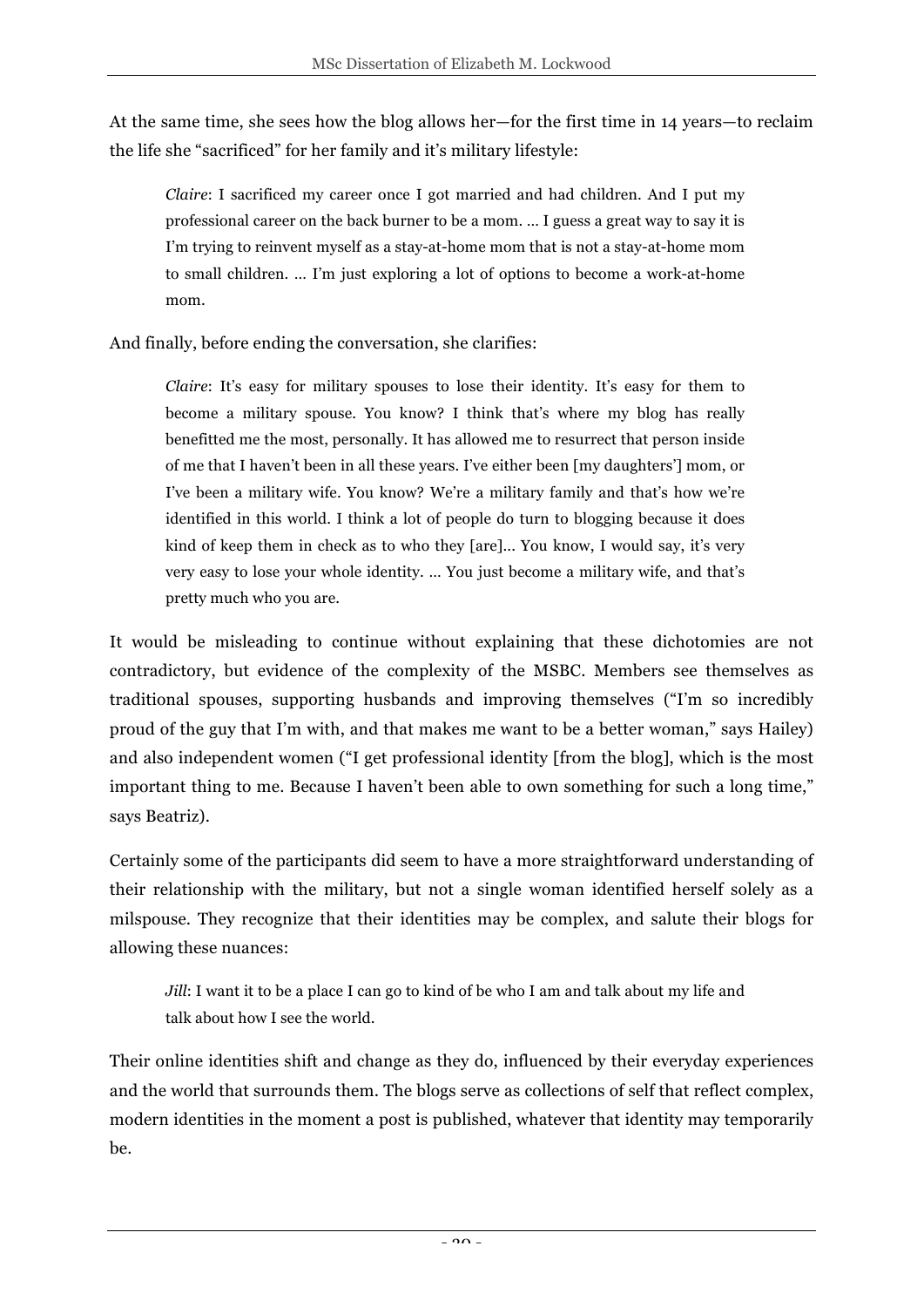And here is where the entire discussion – virtual communities, online relationships and modern identities – comes full circle. It is precisely the fluidity of identity and the flexibility of the blogging platform that allows the virtual community to be so strong. As discussed, milspouses post raw, honest pieces of themselves online, and connect with others like them over these shared emotions and experiences. Without the complexity, the honesty and the willingness, these connections wouldn't be nearly as strong.

To address the third research sub-question, in the case of milspouses, modern identities fluid, complex and honest—allow online spaces to function as rich virtual communities dependent upon transparent and satisfying individual online relationships.

#### **ONLINE SPACES OVER OFFLINE PLACES**

This discussion set out to address the research questions presented in Chapter 2:

To what extent, if any, do online spaces serve to replace sprawling offline places in an increasingly digital society?

- To what extent, if any, do virtual communities exhibit markers of a SOC?
- To what extent, if any, do online relationships function as offline relationships?
- How do modern identities contribute to one's role in an online space?

An in-depth analysis of data gathered in support of the first sub-question found that, by McMillan and Chavis' definition, virtual communities do exhibit all four signs of SOC. This finding updates Blanchard's (2004) research. Nearly a decade later, her prediction that "blogs have the potential to evolve into socially beneficial, self-sustaining virtual communities" (online) has come true.

The second sub-question examines issues around types of relationships, and the discussion here revealed that these types must be updated for an online world. Whereas offline relationships reveal four types of interaction originally outlined by Thompson, Horton and Wohl, online relationships only reveal three: mediated quasi interaction (the act of blogging itself), para-social interaction (the feeling that a *reader* knows a *writer*), and mediated oneon-one relationships (which form online, but may or may not progress to offline). This third type of relationship seems, according to this exploratory study, to transcend either an offline or online designation. Most interviewees reported no difference between the two, and often their interactions progress from one to the other, and back again. This last finding upholds the work done by Chan and Cheng (2004), which found few differences between offline and online relationships after a year of friendship.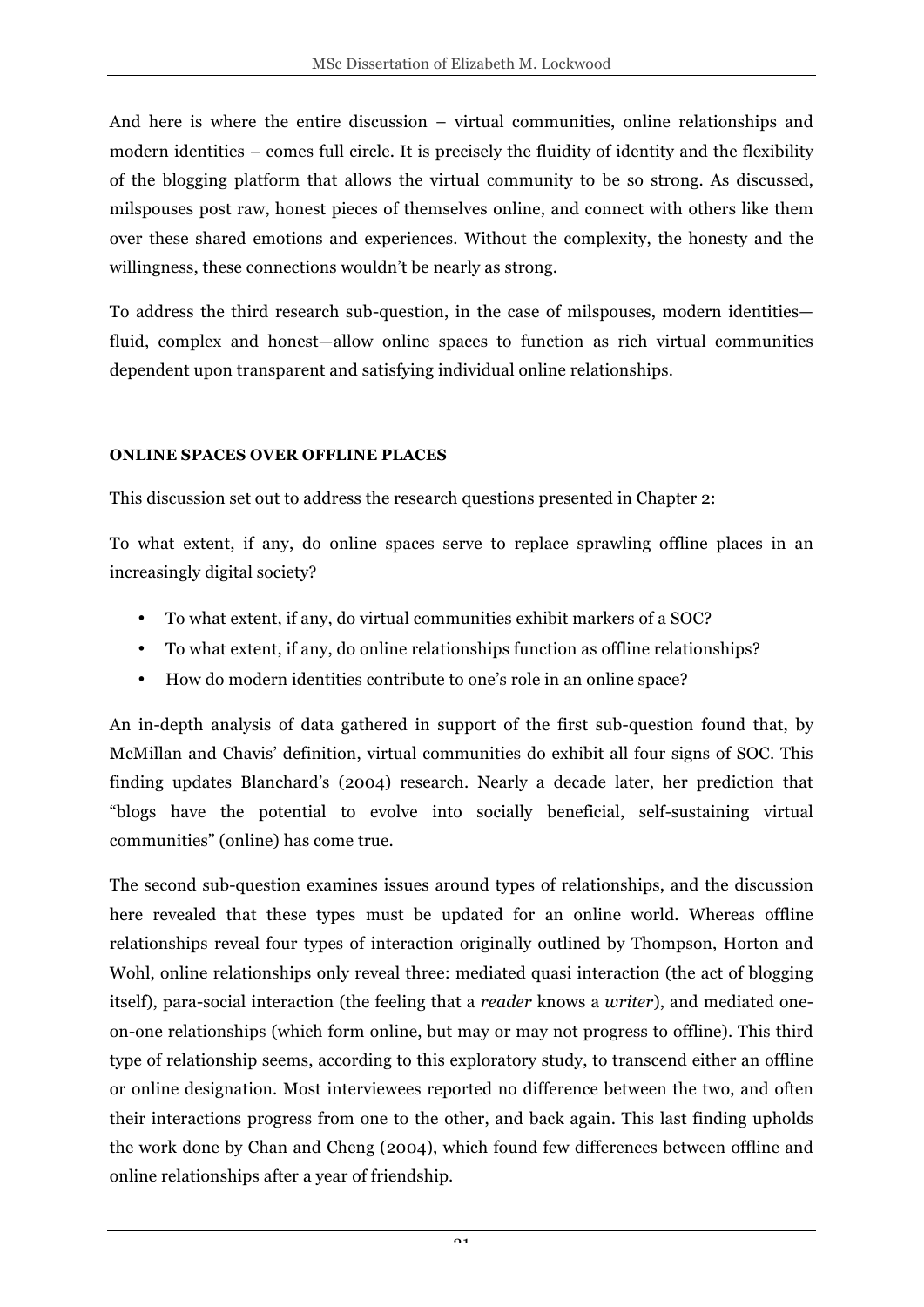Looking at these two together reveals the importance of the third sub-question. An examination of the way modern identity shapes online space, findings here tie each theme together and address the overall research question. Milspouse bloggers see their blogs as safe havens in which they can express themselves openly and without fear of rebuttal. As such, they are able to nurture true online identities that garner meaningful relationships among those with whom they interact. This, in turn, enables a powerful community connection online, addressing the overall research question: this online space is replacing its corresponding offline one, and furthermore, it builds community online where there would be isolation offline.

### **CONCLUSION**

Although the MSBC is not defined by those within it nor contained by borders around it, it exists as an amorphous space online, stretching to include spouses not only within the United States but at bases and posts across the globe. This finding underlines the study's implications: Whereas offline, the female milspouse community is a small minority diaspora spread across the entire world as a result of their husbands' duty stations, online geography doesn't matter. Physical distance shrinks as the online space expands to include hundreds of bloggers and contracts to form tight-knit bonds and strengthen the overall community. These bonds will be essential as the GWOT winds down and military families begin the arduous task of reintegration.

Perhaps more importantly, though, is the implication this finding has for other virtual spaces across Castells' networked society. These digital platforms allow social interactions across physical place, and, as these results portend, such connection can end the loneliness Putnam sees in isolated, geographically disperse groups. Whereas Putnam sees groups watching the same TV channel as separate and alienated from each other, this research demonstrates that individuals in isolated places can benefit from mediated interactions in a meaningful way.

Furthermore, the modern identities that engage online are in fact building social capital, that is, using their networks to help each other. The Internet, in this capacity, has the potential to reconnect America, reengage communities and perhaps—eventually—reintroduce civic participation. It already is used to build solid, emotionally connected relationships, and provides access points for these new digital friends to literally invite others into their lives: debate the news on Twitter, read journal entries on blogs, encourage to-do lists on Facebook and visit homes via Skype.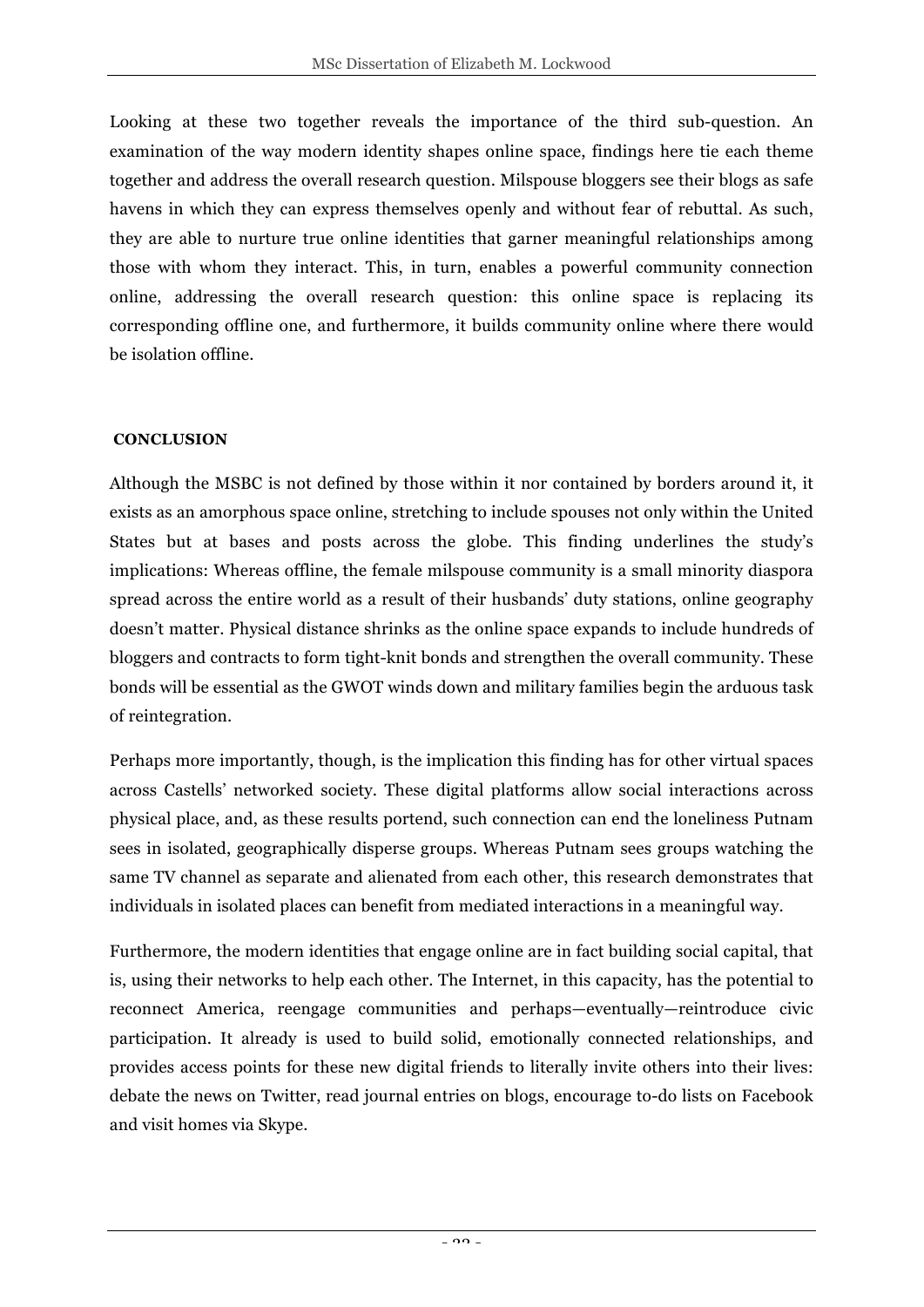Minority communities are connecting across physical borders and modern identities are breaking free from strict offline molds. The network society provides each with space to express themselves, and a hospitable virtual place to seek support and connection with others. As a unique socially beneficial phenomenon, virtual communities lay the groundwork for other networked interactions, and suggest that online spaces can now successfully replace interactions traditionally held offline.

The interviews conducted as part of this research generated more useful data than could be contained within this dissertation, or addressed by the research questions outlined. Future research into this population should be conducted promptly, while the GWOT winds down, so that the results can benefit both this specific minority community and the population at large. Possible topics for continued qualitative analysis include: blogging as a transportable business for moving populations, negativity and competition regarding portrayals of real life online, motivations for and guilt around blogging, and the issues behind anonymity online. Additionally, surveys of milspouses to determine demographics, community size and participation habits would enhance any data. Similarly, content analysis of milspouse blog posts, to analyze frequency and tone of military posts versus civilian ones, and comments, to determine response trends, would further thicken findings.

Other areas of research that would augment understanding of this population, and provide further insight into the results presented here include military spouse culture and sense of duty, and comparing the evolution of Facebook friends to other online relationships, such as those built on Twitter, blogging platforms and more.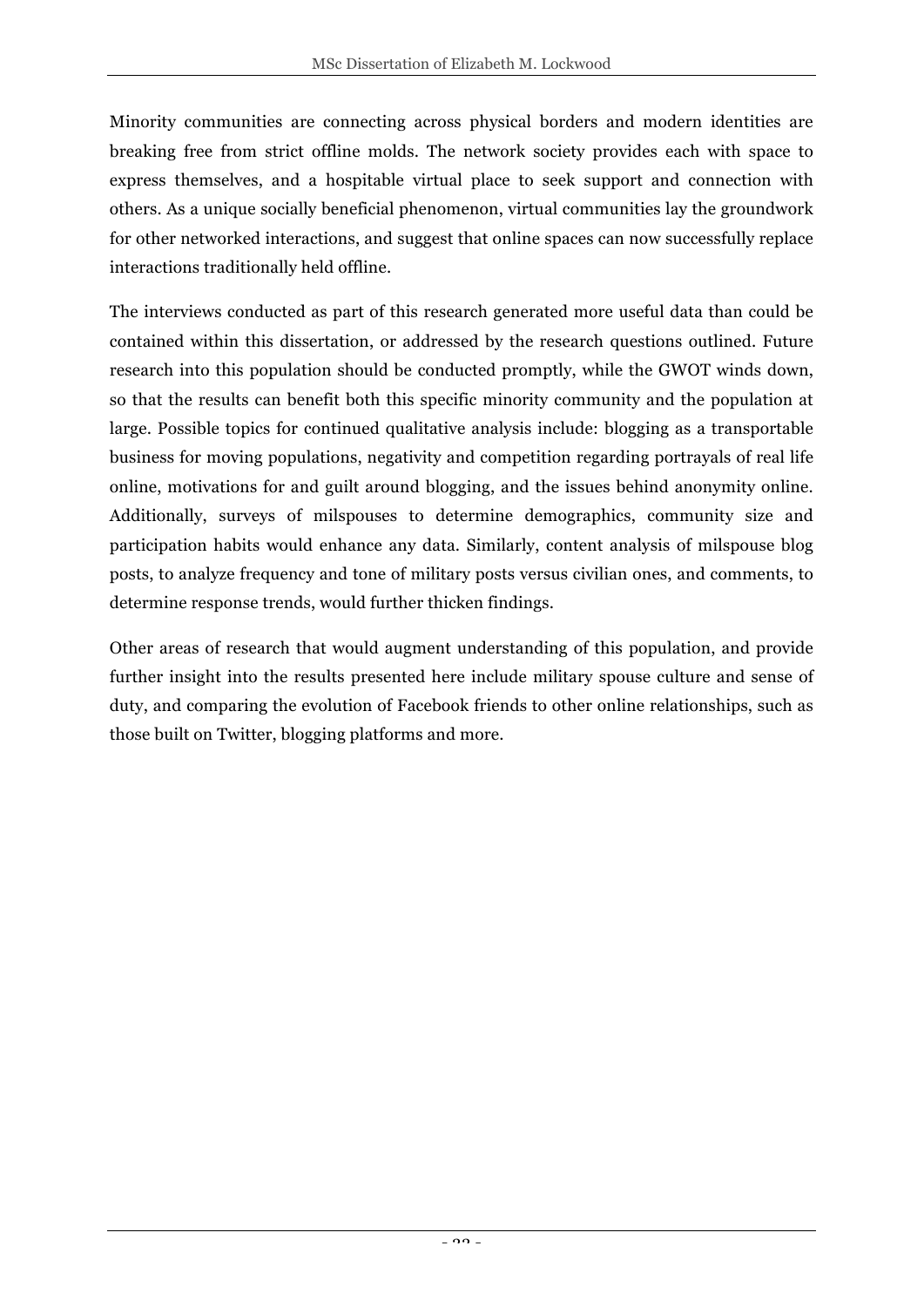#### **REFERENCES**

- Appadurai, A. (1990) Disjuncture and difference in the global cultural economy. *Public Culture, 2*(2), 1-24.
- Awan, F., & Gauntlett, D. (2013) Remote living: Exploring online (and offline) experiences of young people living in rural areas. *European Journal of Cultural Studies*, *16*(1), 3-23. doi:10.1177/1367549412457476
- Baumbusch, J. (2010) Semi-structured interviewing in practice-close research. *Journal for Specialists in Pediatric Nursing, 15*(3), 255-258. doi:10.1111/j.1744-6155.2010.0043.x
- Blanchard, A. (2004) Blogs as virtual communities: Identifying a sense of community in the Julie/Julia project. *Into the blogosphere: Rhetoric, community and culture of weblogs*. Retrieved from http://blog.lib.umn.edu/blogosphere/blogs\_as\_virtual.html
- Bortree, D. S. (2005) Presentation of self on the web: An ethnographic study of teenage girls' weblogs. *Education, Communication & Information, 5*(1), 25-29. doi:10.1080/14636310500061102
- Bouwma-Gearhart, J. L., & Bess, J. L. (2012) The transformative potential of blogs for research in higher education. *The Journal of Higher Education, 83*(2), 249-275. doi:10.1353/jhe.2012.0008
- Bush, G. W. (2001, Sept. 21) Transcript of President Bush's address. *CNN.com*. Retrieved from http://archives.cnn.com/2001/US/09/20/gen.bush.transcript/index.html
- Bruns, A. (2007) Produsage: Towards a broader framework for user-led content creation. *Creativity & Cognition, 6*, 99-105.
- Calhoun, C. (1992) Introduction: Habermas and the public sphere. In C. Calhoun (Ed.), *Habermas and the Public Sphere* (1-48). Cambridge, MA: MIT.
- Castells, M. (2009) *Communication Power*. Oxford, UK: Oxford.
- Chan, D. K. S., & Cheng, G. H. L. (2004) A comparison of offline and online friendship qualities at different stages of relationships development. *Journal of Social and Personal Relationships*, *21*(3), 305-320. doi:10.1177/0265407504042834
- Cheung, C. M. K., & Lee, M. K. O. (2009) Understanding the sustainability of a virtual community: model development and empirical test. *Journal of Information Science, 35*(3), 279-298. doi:10.1177/0165551508099088
- Chouliaraki, L. (2008) Discourse analysis. *The Handbook of Cultural Analysis* (674-698). Los Angeles: SAGE.
- Clarke, A. (2006) Qualitative interviewing: Encountering ethical issues and challenges. *Nurse Researcher, 13*(4), 19-29.
- Cole, J. (2011) Blogging current affairs history. *Journal of Contemporary History, 46*(3), 658-670. doi:10.1177/0022009411403341
- Correa, T., and Jeong, S.H. Race and online content creation: Why minorities are actively participating in the Web. *Information, Communication & Society, 14*(5), 638-659. doi:10.1080/1369118x.2010.514355
- Custin, R., and Barkacs, L (2010). Developing sustainable learning communities through blogging. *Journal of Instructional Pedagogies, 4*, 1-8.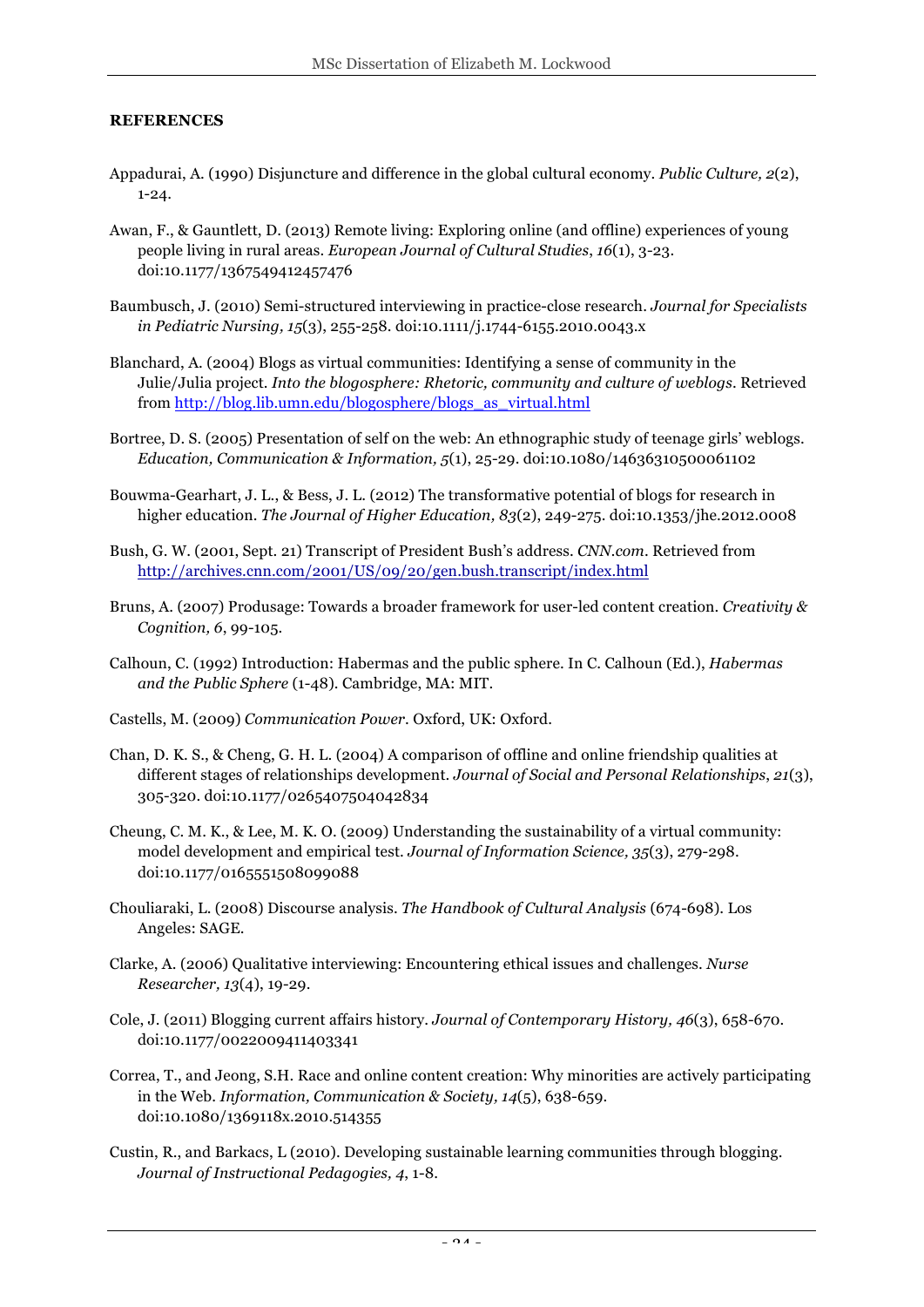da Silva, F. C. (2007) *G.H. Mead: A Critical Introduction*. Cambridge, UK: Polity Press.

- Dao, J. (2011, May 2) Once underground, military blogging goes mainstream. *The New York Times*, p. A17.
- Davies, J. (2004) Negotiating femininities online. *Gender and Education, 16*(1), 35-49. doi:10.1080/0954025032000170327
- Dean, J. (2010) *Blog theory*. Cambridge, UK: Polity Press.
- Dillman, D. A. (2008) Turbulent times for survey methodology. In D. A. Dillman, Internet, mail and mixed-mode surveys: The tailored design method (1-15). Hoboken, NJ: John Wiley.
- Drezner, D. W., and Farrell, H. (2004) The power and politics of blogs. *American Political Science Association (Conference Papers)*. Retrieved from http://hdl.handle.net/123456789/979
- Eastham, L. A. (2011) Research using blogs for data: Public documents or private musings? *Research in Nursing & Health, 34*(4), 353-361. doi:10.1002/nur.20443
- Ellison, N.B., Hancock, J. T., & Toma, C. L. (2012) Profile as promise: A framework for conceptualizing veracity in online dating self-presentations. *New Media Society, 14*(1), 45-62. doi:10.1177/1461444811410395
- Elgesem, D. (2002) What is special about the ethical issues in online research? *Ethics and Information Technology, 4*, 195-203.
- Elm, M. S. (2009) Exploring and negotiating femininity: Young women's creation of style in a Swedish Internet community. *Young, 17*(3), 241-264. doi:10.1177/110330880901700302
- Ess, C. (2009) *Digital media ethics*. Cambridge, UK: Polity Press.
- Esterberg, K. G. (2002) Qualitative methods in social research. Boston: McGraw Hill.
- Eubanks, T. (2013) Life as a military spouse. *Urologic Nursing, 33*(2), 97-99. doi:10.7257/1053- 816X.2013.33.2.97
- Fairclough, N. (1992) Approaches to discourse analysis. *Discourse and Social Change* (12-36). Oxford: Polity Press.
- Fernback, J., and Thompson, B. (1995) Virtual communities: Abort, retry, failure? Retrieved from http://www.rheingold.com/texts/techpolitix/VCcivil.html
- Finer, J. (2005, August 14) Military cracking down on Iraq soldier blogs. Pittsburgh Post-Gazette, p. A-4.
- Floridi, L. (2011) The construction of personal identities online. Minds & Machines, 21, 477-499. doi:10.1007/s11023-011-9254-y
- Fox, S. (2004) The new imagined community: Identifying and exploring a bidirectional continuum integrating virtual and physical communities through the Community Embodiment Model (CEM). *Journal of Communication Inquiry, 28*(1), 47-62. doi:10.1177/0196859903258315
- Gaskell, G. (2000) Individual and group interviewing. In Bauer, M. W. & Gaskell, G. (Eds.), *Qualitative researching: with text, image and sound. A practical Handbook*. London: Sage.

Giddens, A. (1991) *Modernity and self-identity*. Polity Press, Cambridge.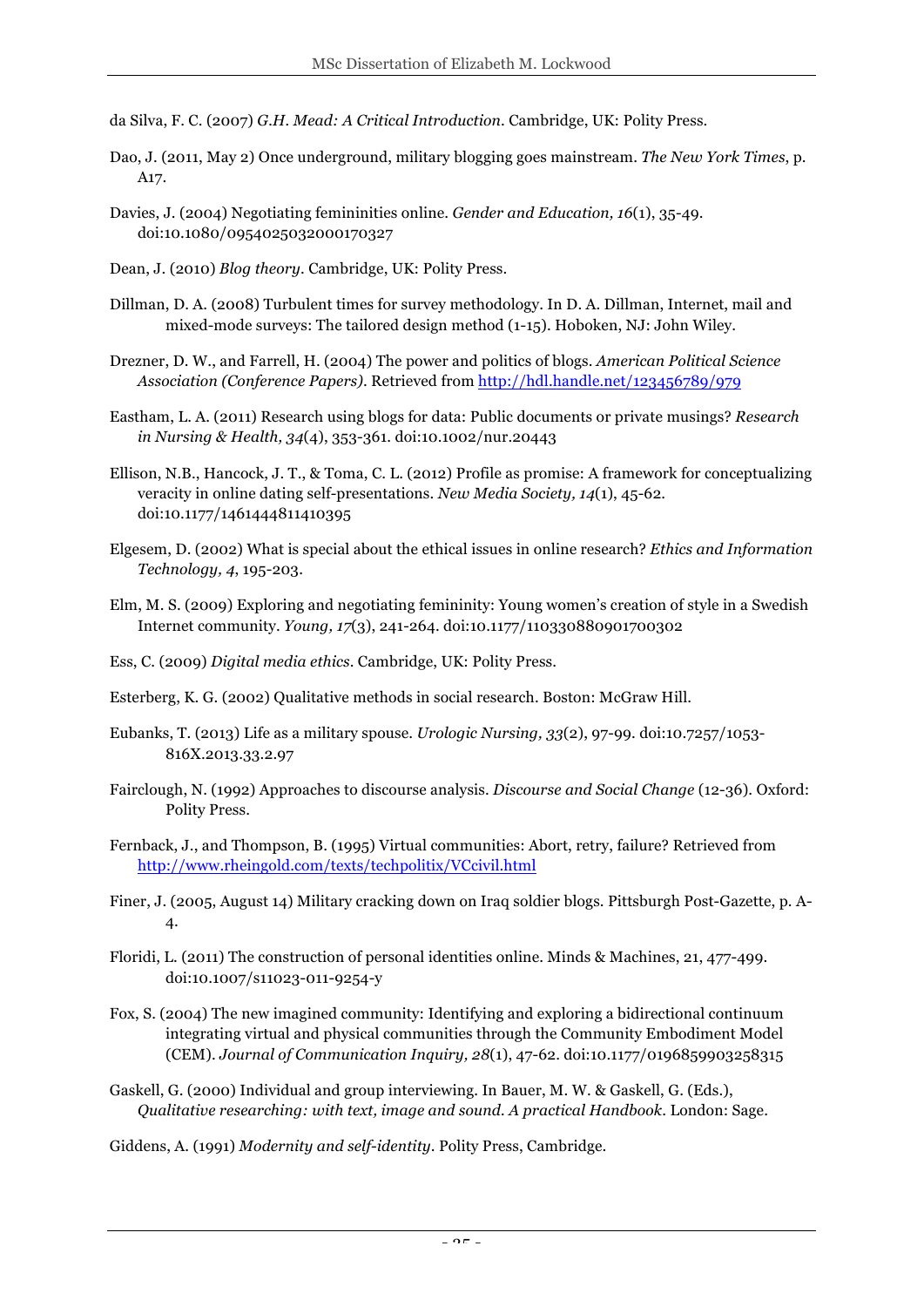- Gillham, B. (2005) *Research interviewing: The range of techniques*. Berkshire, England: Open University Press.
- Goffman, E. (1990) The presentation of self in everyday life. London: Penguin Books.
- Guadagno, R. E., Okdie, B. M., and Eno, C. A. (2008) Who blogs? Personality predictors of blogging. *Computers in Human Behavior*, *24*(5), 1993-2004. doi:10.1016/j.chb.2007.09.001
- Gurak, L. J., & Antonijevic, S. (2008) The psychology of blogging: You, me, and everyone in between. American Behavioral Scientist, 52(1), 60-68. doi:10.1177/0002764208321341
- Habermas, J. (1974) The public sphere: An encyclopaedia article. *New German Critique, 0*(3), 49-55).
- Hansen, A., et al. (1998) Content analysis. *Mass Communication Research Methods* (91-129). New York University Press: New York.
- Hearn, J. (2003) Forward. In P. R. Higate (Ed.), *Military masculinities: Identity and the state* (xi-xv). Westport, Conn: Praeger.
- Hirzalla, F., and van Zoonen, L. (2011) Beyond the online/offline divide: How youth's online and offline civic activities converge. *Social Science Computer Review, 29*(4), 481-498. doi:10.1177/0894439310385538
- Hookway, N. (2008) 'Entering the blogosphere': Some strategies for using blogs in social research. *Qualitative Research, 8*(1), 91-113. doi:10.1177/1468794107085298
- Hoover, S. M., and Coats, C. D. (2011) The media and male identities: Audience research in media, religion, and masculinities. Journal of Communication, 61, 877-895. doi:10.1111/j.1460- 2466.2011.01583.x
- Horton, D., & Wohl, R. R. (2006) Mass communication and para-social interaction: Observations on intimacy at a distance. *Particip@tions, 3*(1). Retrieved from http://www.participations.org/volume%203/issue%201/3\_01\_hortonwohl.htm
- Houlberg, R. (1984) Local television news audience and the para-social. *Journal of Broadcasting, 28*(4), 423-430.
- IAVA. (2011) Model, mission and history. *Iraq and Afghanistan Veterans of America*. Retrieved from http://iava.org/about
- Jenkins, H. (2002) Blog this. Technology Review, 105(2), 91.
- Jenkins, H. (2006) *Convergence culture: Where old and new media collide*. New York, NY: NYU Press.
- Johnson, T. J., & Kaye, B. K. (2010) Believing the blogs of war? How blog users compare on credibility and characteristics in 2003 and 2007. *Media, War & Conflict, 3*(3), 315-333. doi:10.1177/1750635210376591
- Kendall, L. (2000) "Oh No! I'm a nerd!": Hegemonic masculinity on an online forum. Gender & Society, 14, 256-274. doi:10.1177/089124300014002003
- Konovalov, S., Scotch, M., Post, L., and Brandt, C. (2010) Biomedical informatics techniques for processing and analyzing web blogs of military service members. Journal of Medical Internet Research, 12(4), e45. Retrieved from http://www.ncbi.nlm.nih.gov/pmc/articles/PMC3234168/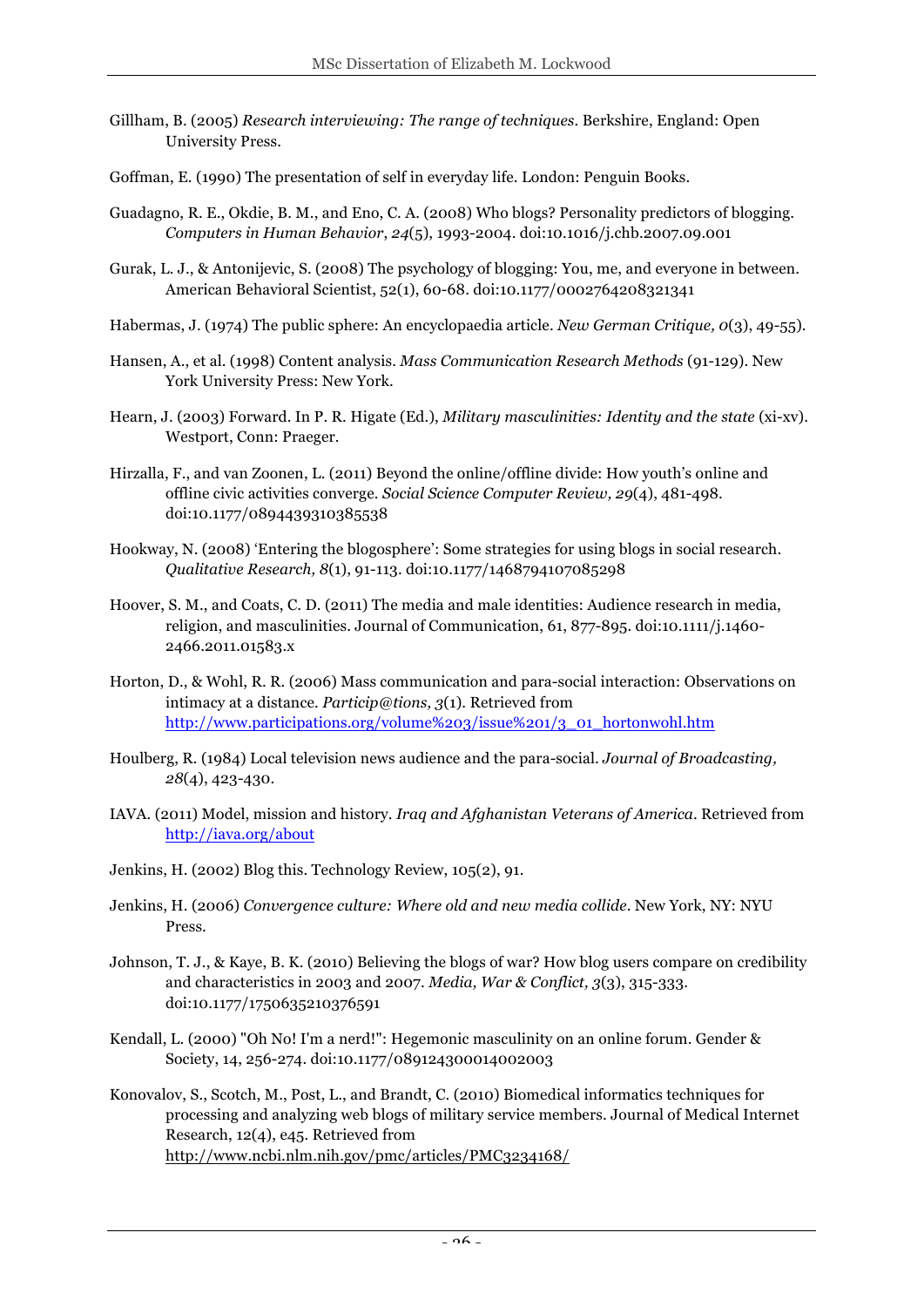- Krippendorf, K. (2004) History. *Content analysis: An introduction to its methodology* (2nd ed.) (3-17). London: SAGE.
- Kvale, S. (1996) InterViews: An introduction to qualitative research interviewing. SAGE Publications: London.
- Lewis, A. R. (2012) Introduction. In A. R. Lewis, The American Culture of War: The History of U.S. Military Force from World War II To Operation Enduring Freedom (2nd ed.) (1-6). New York: Routledge.
- Livingstone, S. (2008) Taking risky opportunities in youthful content creation: teenagers' use of social networking sites for intimacy, privacy and self-expression. *New Media & Society, 10*(3), 393- 411. doi:10.1177/1461444808089415
- MacDougall, R. (2005) Identity, electronic ethos, and blogs: A technologic analysis of symbolic exchange on the new news medium. American Behavioral Scientist, 49(4), 575-599. doi:10.1177/0002764205280922
- Maltby, J., Giles, D. C., Barber, L., and McCutcheon, L. E. (2005) Intense-personal celebrity worship and body image: Evidence of a link among female adolescents. *British Journal of Health Psychology*, 10, 17-32.
- Matzat, U. (2010) Reducing problems of sociability in online communities: Integrating online communication with offline interaction. *American Behavioral Scientist, 53*(8), 1170-1193. doi:10.1177/0002764209356249
- Maxymuk, J. (2006) Blogs. *Bits & Bytes, 18*(1), 43-45. doi:10.1108/08880450510582060
- McMillan, D. W., and Chavis, D. M. (1986) Sense of community: A definition and theory. *Journal of Community Psychology, 14*, 6-23.
- Meyrowitz, J. (1985) *No sense of place*. Oxford: Oxford University Press.
- Military Community and Family Policy. (2011) *2011 demographics: Profile of the military community*. Retrieved from http://www.militaryonesource.mil/12038/MOS/Reports/2011\_Demographics\_Report.pdf
- Military.com. (2012, June 4) Peak PCS season. Retrieved from http://www.military.com/militaryreport/peak-pcs-season
- Moser, C. A. (1971) The nature of social surveys and some examples. *Survey methods in social investigation* (1-40). London, UK: Heinemann.
- Mouffe, C. (1999) Deliberative democracy or agnostic pluralism? *Social Research, 66*(3), 746-758.
- Nip, J. Y. M. (2004) The relationship between online and offline communities: The case of the queer sisters. *Media, Culture & Society, 26*(3), 409-428. doi:10.1177/0163443704042262
- Ogan, C. L., Ozakca, M., and Groshek, J. (2008) Embedding the Internet in the lives of college students: Online and offline behavior. *Social Science Computer Review, 26*(2), 170-177. doi:10.1177/0894439307306129
- Pedersen, S. and Macafee, C. (2007) Gender differences in British blogging. *Journal of Computer-Mediated Communication, 12*, 1472-1492. doi:10.1111/j.1083-6101.2007.00382.x
- Perse, E. M. and Rubin, R. B. (1989) Attribution in social and parasocial relationships. *Communication Research, 16*, 59-77.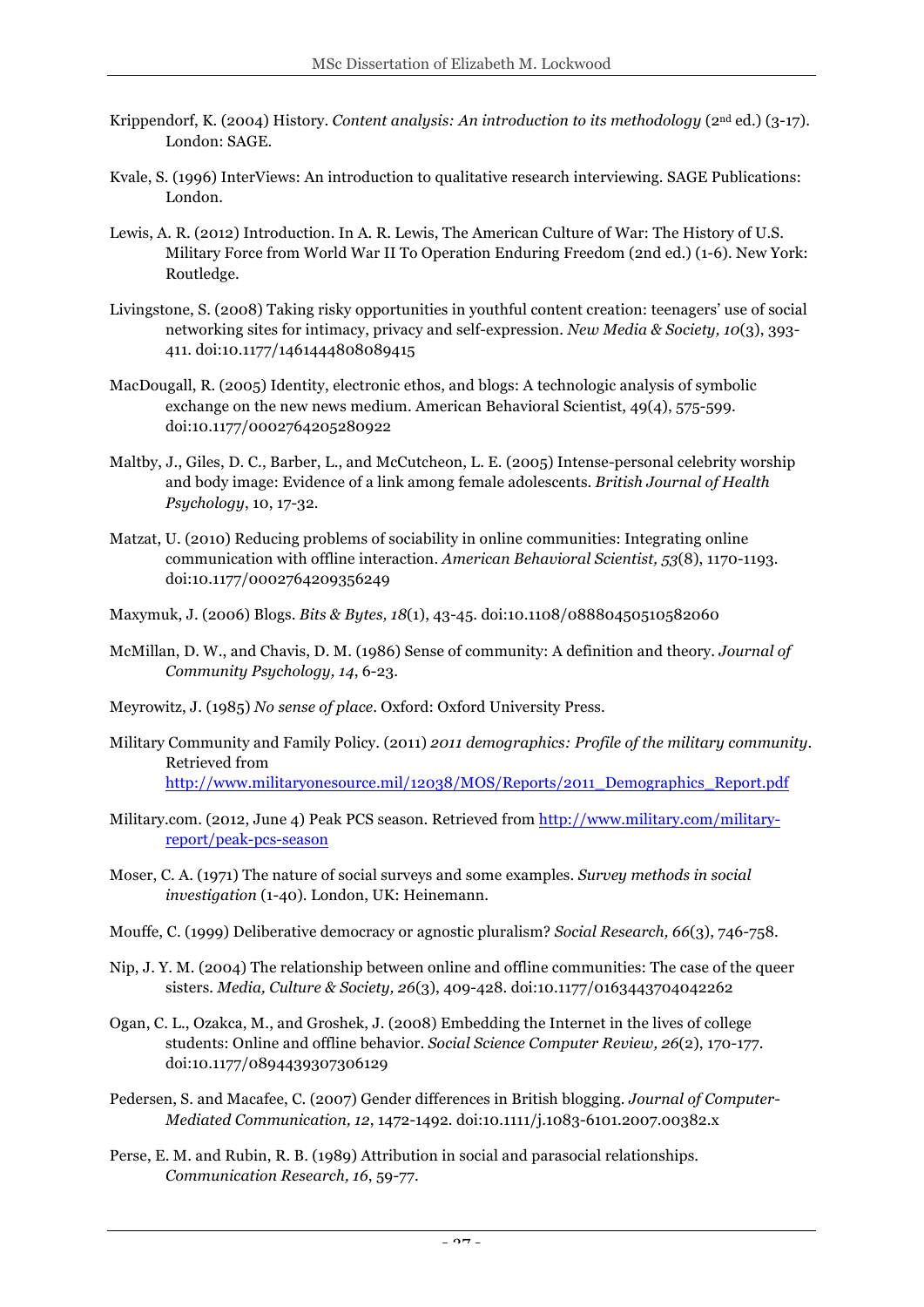- Putnam, R. D. (2000) *Bowling alone: The collapse and revival of American community*. New York, NY: Simon and Schuster.
- Rothman, S. (1997) The media, identity and personality. *International Journal on World Peace, 14*(4), 49-80.
- Roulston, K. (2010) Considering quality in qualitative interviewing. *Qualitative Research, 10*(2), 199- 228.
- Shapiro, S., and Humphreys, L. (2012, December 10) Exploring old and new media: Comparing military blogs to Civil War letters. New Media & Society, 0(0), 1-17. doi:10.1177/1461444812466718
- Shema, H., Bar-Ilan, J., Thelwall, M. (2012) Research blogs and the discussion of scholarly information. *PLoS ONE*, *7*(5), 1-8. doi:10.1371/ journal.pone.0035869
- Shohat, E., and Stam, R. (1996) From the imperial family to the transnational imaginary: Media spectatorship in the age of globalization. In R. Wilson & W. Dissanayake (Eds.), *Global/local: Cultural production and the transnational imaginary* (145-170). Durham, NC: Duke University Press.
- Siibak, A. (2010) Constructing masculinity on a social networking site: The case-study of visual selfpresentations of young men on the profile images of SNS Rate. Young: Nordic Journal of Youth Research, 18(4), 403-425. doi:10.1177/110330881001800403
- Silverman, D. (2001) Interpreting qualitative data: Methods for analysing talk, text and interaction. London: SAGE Publications.
- Skoric, M. M., Ying, D., and Ng, Y. (2009) Bowling online, not alone: Online social capital and political participation in Singapore. *Journal of Computer-Mediated Communication, 14*, 414-433. doi:10.1111/j.1083-6101.2009.01447.x
- Stavrositu, C., and Sundar, S. S. (2012) Does blogging empower women? Exploring the role of agency and community. *Journal of Computer-Mediated Communication, 17*, 369-386. doi:10.1111/j.1083-6101.2012.01587.x
- Stelter, B. (2008, January 7) In blog, a military man writes about his own death. *The New York Times*. Retrieved from http://www.nytimes.com/2008/01/07/technology/07major.html?\_r=0
- Stever, G. S. (2011) Fan behavior and lifespan development theory: Explaining para-social and social attachment to celebrities. *Journal of Adult Development, 18*, 1-7.
- Szell, M., and Thurner, S. (2013) How women organize social networks different from men. *Scientific Reports, 3*(1214), 1-6. doi:10.1038/srep01214
- Thompson, J. (2005) The new visibility. *Theory, Culture & Society, 22*(6), 31-51.
- Tsai, H. M. and Lu, Y. (2012). The effect of connectedness of television consumption on consumption on country of origin image and brand attitude: An empirical study of Korean TV series. *Marketing Review, 9*(4), 417-442.
- Trammell, K. D., and Keshelashvili, A. (2005) Examining the new influencers: A self-presentation study of A-list blogs. *Journalism & Mass Communication Quarterly, 82*(4), 968-982.
- United States Census Bureau. (2013) *State & Country QuickFacts, USA*. Retrieved from http://quickfacts.census.gov/qfd/states/00000.html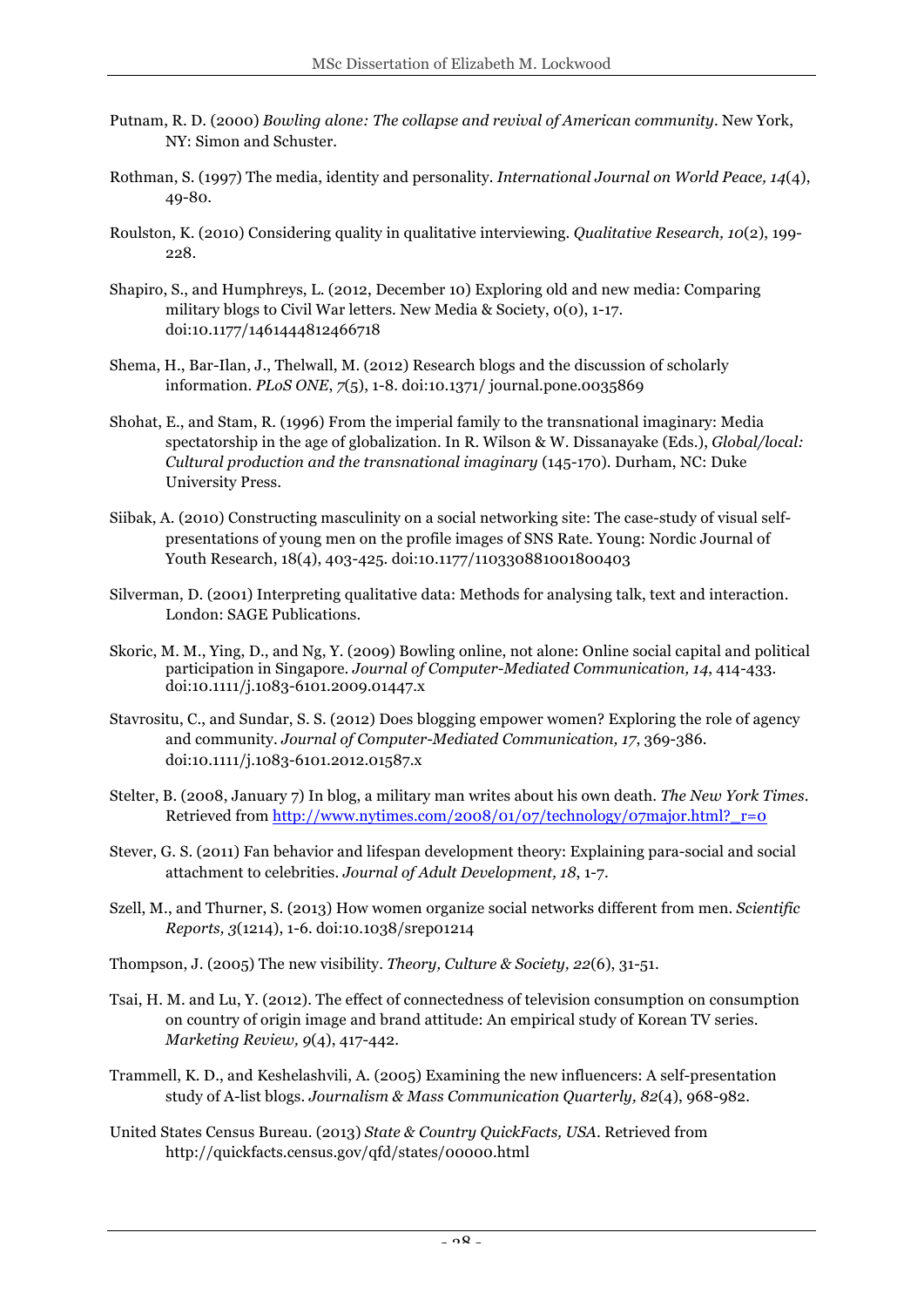- van Doorn, N., van Zoonen, L., and Wyatt, S. (2007) Writing from experience: Presentations of gender identity on weblogs. *European Journal of Women's Studies, 14*(2), 143-159. Doi: 10.1177/1350506807075819
- Wall, M. (2005) Blogs of war: Weblogs as news. *Journalism, 6*(2), 153-172. Doi: 10.1177/1464884905051006
- Wei, C. (2004) Formation of norms in a blog community. *Into the blogosphere: Rhetoric, community and culture of weblogs*. Retrieved from http://blog.lib.umn.edu/blogosphere/formation\_of\_norms.html
- Wiegand, K. E., and Paletz, D. L. (2001) The elite media and the military-civilian culture gap. Armed Forces & Society, 27(2), 183-204.
- Wood, N. T., and Solomon, M. R. (Eds.). (2009) Virtual social identity and consumer behavior. Armonk, NY: M. E. Sharpe.
- Woodward, K. (2002) Understanding Identity. London: Arnold.
- Yee, N., Bailenson, J. N., and Ducheneaut, N. (2009) The proteus effect: Implications of transformed digital self-representation on online and offline behavior. *Communication Research, 36*(2), 285-312. doi:10.1177/0093650208330254
- Zhao, S., Grasmuck, S., and Martin, J. (2008) Identity construction on Facebook: Digital empowerment in anchored relationships. Computers in Human Behavior, 24, 1816-1836. doi:10.1016/j.chb.2008.03.012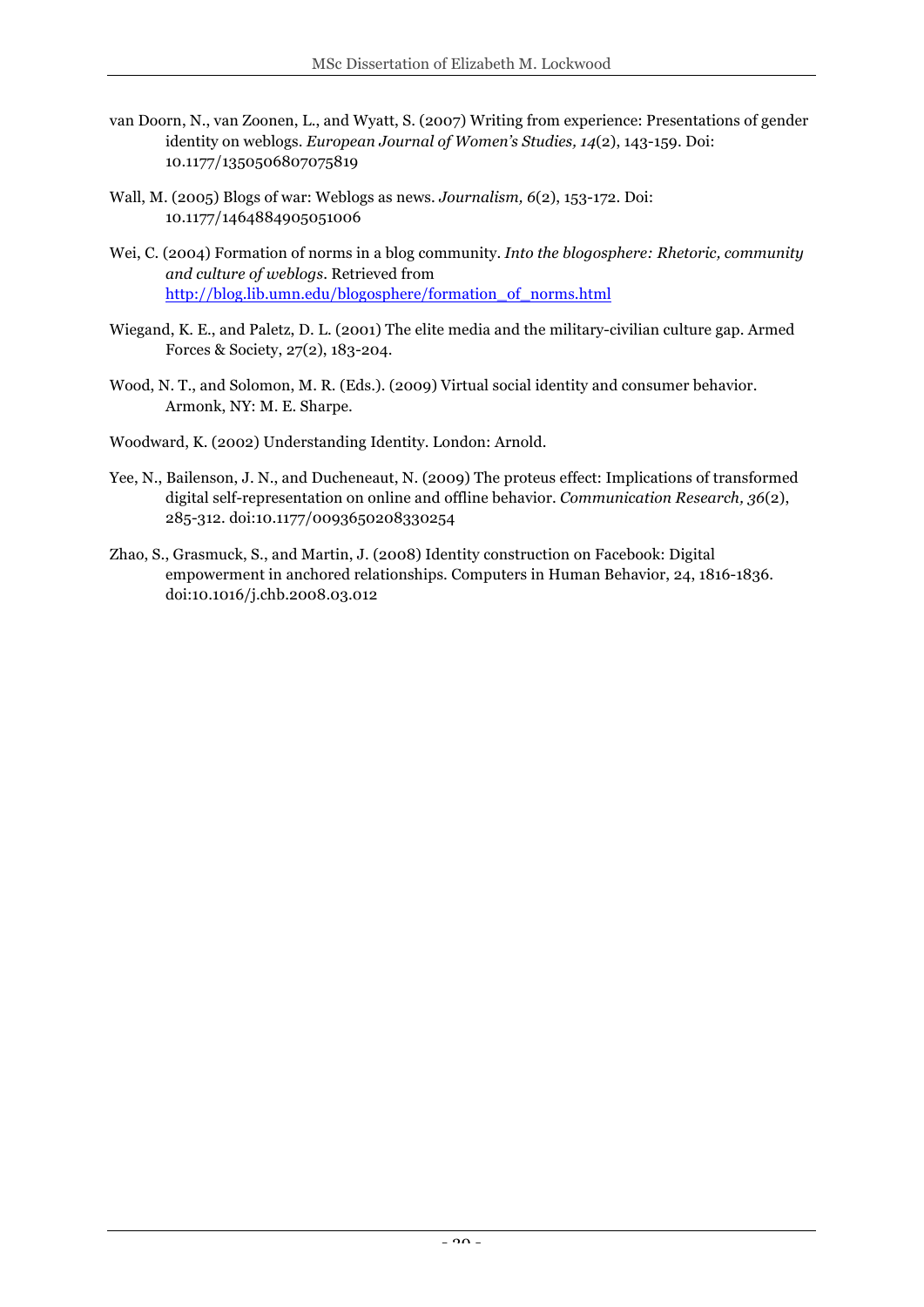### **APPENDIX A: BLOGGING**

Named "weblogs" in 1997 by Jorn Barger and later shortened to "blogs" by Peter Merholz in 1999 (Siles, 2011), blogs have existed since the dawn of the commercial Internet. Originally, they served as filters, or "websites devoted to classifying and annotating online information" (ibid, p. 738). The key, though, was the "commentary…the new content that made the blog itself worth reading" (Dean, 2010, p. 42). This early compiling of data, interwoven with opinions, laid the groundwork for an entirely new content medium that would blossom throughout the next decade into tens of millions of blogs across the global Internet (Helmond, 2008).

Contrary to Boyd's 2006 article to the opposite effect, defining the practice of blogging now seems simple. In the last five years, many scholars agree that blogs share a reverse chronology, allowing new content to be uploaded at the top of the site (Guadagno, Okdie, & Eno, 2008; Siles, 2011; Hookway, 2008). Additionally, many blogs feature sidebars that offer links to other, recommended blogs as well as an archive function allowing users to search past posts (Siles, 2011). Blogs are praised for their accessibility and ease of use (Jenkins, 2002; Awan and Gauntlett, 2012; Shapiro and Humphreys, 2012), and widely credited with kick-starting the rise of citizen journalism (Jenkins, 2002; Latta and Lowrey, 2007; Bruns, 2007; King, 2008; Meyers, 2012).

Dean suggests that in 2007 blogs 'died', a term used to describe the transition from a popular new medium to a reality of everyday life (2010, p. 40). Since then, they have become a part of the everyday experience of those who use them for everything from journals to cookbooks to fitness logs and photo albums.

#### **Blogs as mediums**

One of the key debates regarding blogs centers on what role they play amongst other, established media. Early scholars argued that blogs are a new genre (Wall, 2005), viewing blogs as a type of site on the Internet, much like news is a type of programming on the television. Hookway (2008) confusingly calls blogs "the newest online genre" while simultaneously listing a "number of weblog genres in existence," including "warblogs and celebrity blogs … educational, professional and pornographic ones" (p. 93). One key empirical study concludes that blogs serve as a "bridging genre" between HTML-based websites and "text-based computer-mediated communication," but warns that as blogs become more ubiquitous the term genre may cease to be meaningful, replaced instead by the term "medium" (Herring, *et al.*, 2005, p. 184).

Within five years, it seems that this prophecy was fulfilled. Most scholars writing after 2010 agree that blogging serves as "a medium for and practice of communication" (Dean, 2010, p. 46). Siles (2011) uses the word "format" almost interchangeably with "medium," arguing that blogs allow users to "[participate] in the public sphere" (p. 753). Throughout this paper, blogs will be treated as a medium, allowing milspouse blogs to serve as a genre within this larger field.

### **Blogosphere vs. Blogipelagio**

Thinking of the way that these similar issues are addressed within the "blogosphere," as the network of online blogs is often referred to (Guadagno et al., 2008), lays further groundwork for the genres within a larger medium of blogging, discussed above. Different issues live within different genres, which might be viewed as independent blogospheres. Dean (2010) criticizes the use of this word, arguing that it echoes Habermas' public sphere, suggesting "a space accessible to any and all…a kind of conversational unity, as if bloggers addressed the same topics and participated in the one giant discussion" (p. 38). She suggests using the term "blogipelagio," which brings to mind "separateness, disconnection, and the immense effort it can take to move from one island or network to another" (p. 38). Building off of her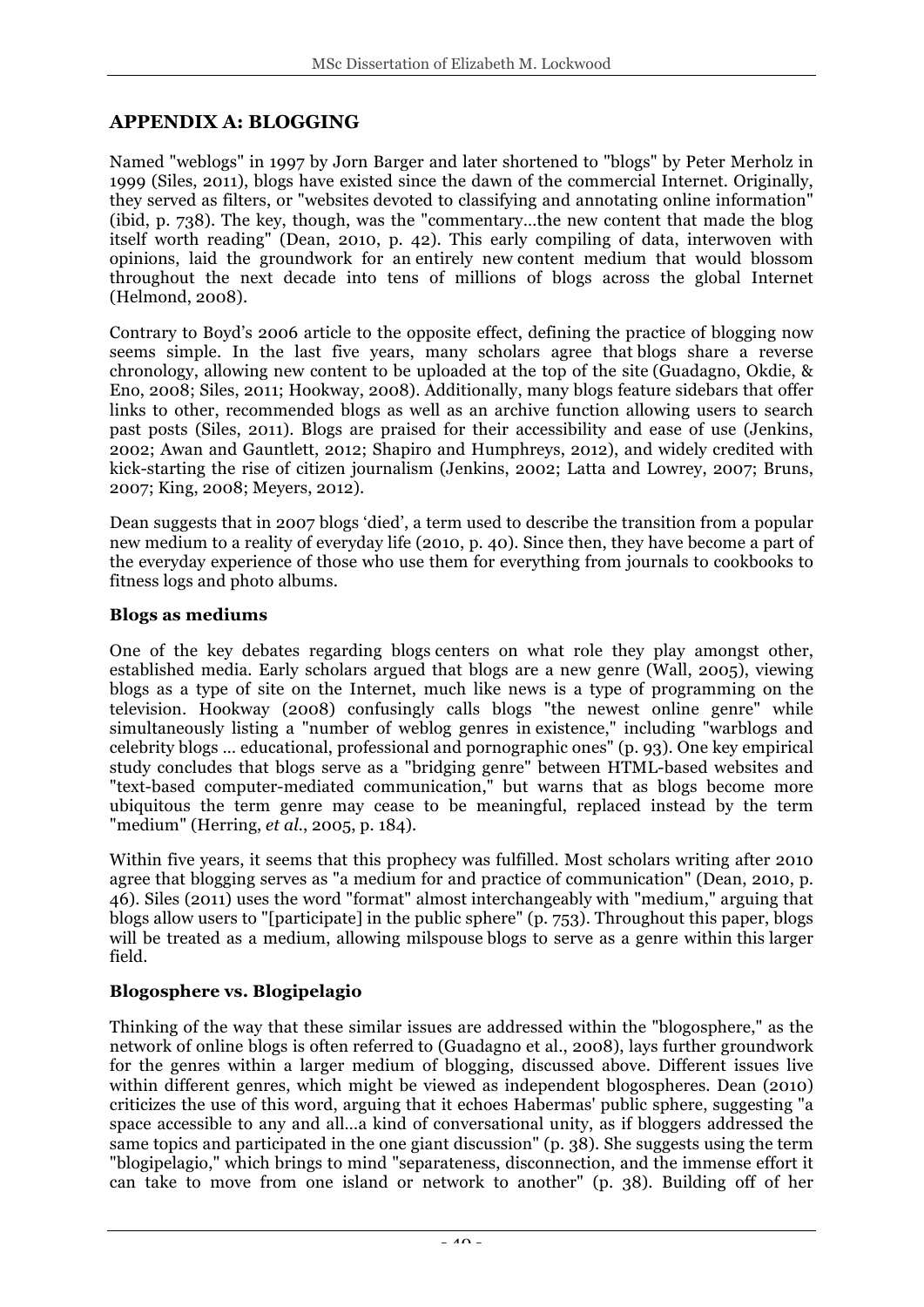argument, I propose defining both and using them differently. Here, a blogosphere will be understood to encompass a more private (although technically open-access) series of conversations related to similar topics; that is, the genre of milspouse blogs exists within its own blogosphere. A series of blogospheres may overlap or occur independently, but together, they comprise Dean's blogipelagio, a medium in its own right.

#### **References to Appendix A**

- Awan, F., and Gauntlett, D. (2013) Remote living: Exploring online (and offline) experiences of young people living in rural areas. *European Journal of Cultural Studies*, *16*(1), 3-23. doi:10.1177/1367549412457476
- Boyd, Danah. (2006) A blogger's blog: Exploring the definition of a medium. *Reconstruction, 6*(4). Retrieved from http://reconstrcution.eserver.org/064/boyd.shtml
- Bruns, A. (2007) Produsage: Towards a broader framework for user-led content creation. *Creativity & Cognition, 6*, 99-105.
- Dean, J. (2010) *Blog theory*. Cambridge, UK: Polity Press.
- Guadagno, R. E., Okdie, B. M., and Eno, C. A. (2008) Who blogs? Personality predictors of blogging. *Computers in Human Behavior*, *24*(5), 1993-2004. doi:10.1016/j.chb.2007.09.001
- Habermas, J. (1974) The public sphere: An encyclopaedia article. *New German Critique, 0*(3), 49-55).
- Helmond, A. (2008, February 11) How many blogs are there? Is someone still counting? *The Blog Herald*. Retrieved from http://www.blogherald.com/2008/02/11/how-many-blogs-are-thereis-someone-still-counting/.
- Herring, S. C., Scheidt, L. A., Wright, E., and Bonus, S. (2005) Weblogs as bridging genre. *Information, Technology & People, 18*(2), 142-171. doi:10.1108/09593840510601513
- Hookway, N. (2008) 'Entering the blogosphere': Some strategies for using blogs in social research. *Qualitative Research, 8*(1), 91-113. doi:10.1177/1468794107085298
- Jenkins, H. (2002) Blog this. Technology Review, 105(2), 91.
- King, K. (2008) Journalism as a Conversation. Nieman Reports, 11-13.
- Latta, J., and Lowrey, W. (2007) The routines of blogging. *International Communication Association (Conference Papers)*.
- Meyers, E. A. (2012) 'Blogs give regular people the chance to talk back': Rethinking 'professional' media hierarchies in new media. New Media and Society, 14(6), 1022-1038. doi:10.1177/1461444812439052
- Shapiro, S., and Humphreys, L. (2012, December 10) Exploring old and new media: Comparing military blogs to Civil War letters. New Media & Society, 0(0), 1-17. doi:10.1177/1461444812466718
- Siles, I. (2011) From online filter to web format: Articulating materiality and meaning in the early history of blogs. *Social Studies of Science, 41*(5), 737-758. doi:10.1177/0306312711420190
- Wall, M. (2005) Blogs of war: Weblogs as news. *Journalism, 6*(2), 153-172. Doi: 10.1177/1464884905051006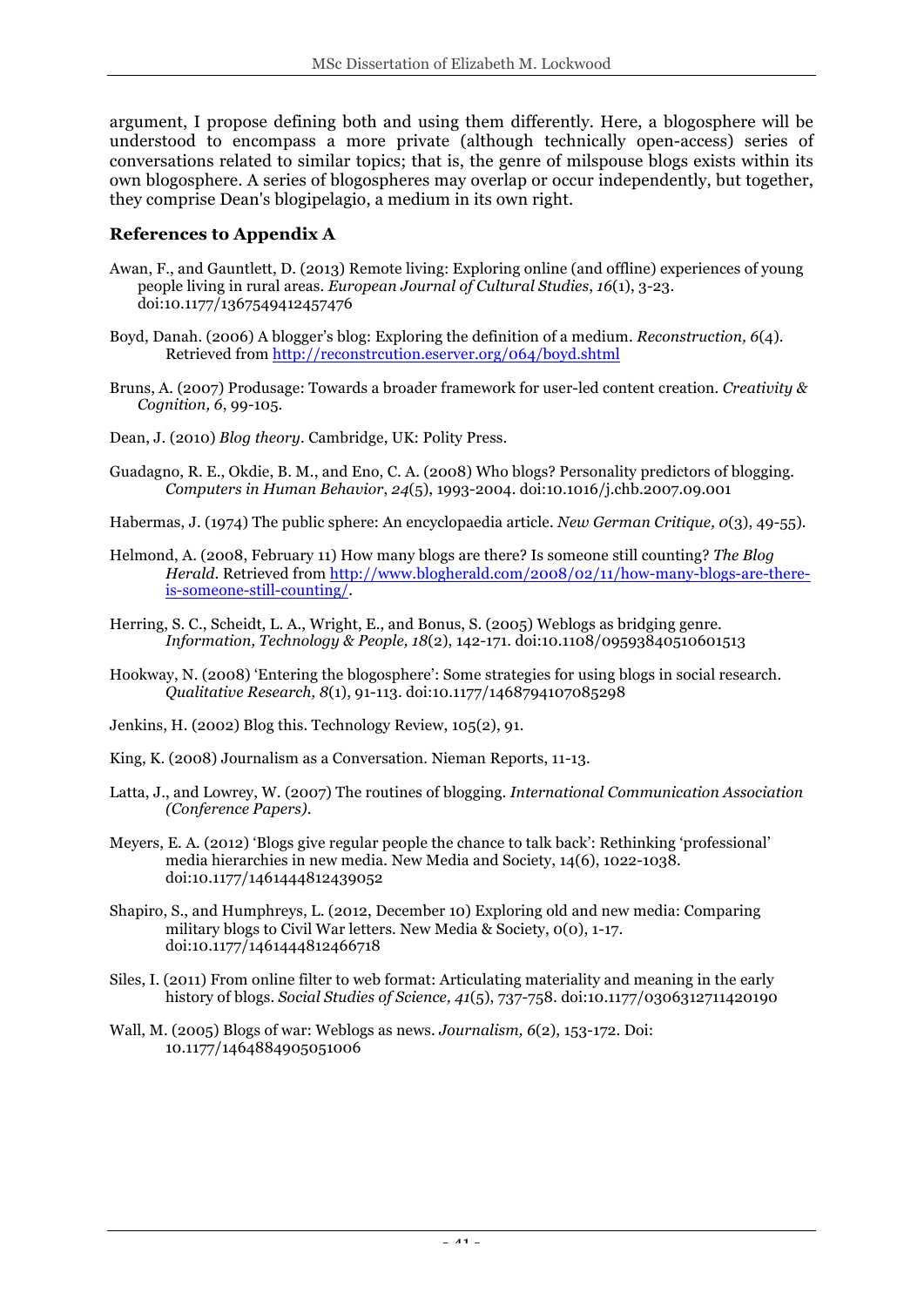### **APPENDIX B: INTERVIEW GUIDE**

#### **Introduction**

- Introduce about project
- Confirm about consent form, and any questions
- Ask to begin recording, confirm it will be anonymous and used for transcription

#### **Blogging**

- *Tell me a little about how you got interested in blogging.*
	- o How long have you been doing it?
	- o How regularly do you blog?
	- o Did you have other blogs before this one?
	- o Do you receive ad revenue for it?
- *What topics do you blog about?*
	- o When you do post, do you plan ahead?
		- (i.e. Are your posts purposeful or more stream of consciousness)
	- o What topics have been most popular?
- *How do you decide what topics to post about?*
	- o Do you treat it as a diary or a public train of thought?
- *Do you promote your posts?*
	- o Do you track people's interests?
	- o How many visits do you get? Total? Per post?
- *Did you design your site yourself? What guided your decisions? What are you trying to convey?*
	- o Do you want people to know you're a military wife?
- *What are the aspects that you enjoy the most? What do you get out of it?*

#### **Questions about Virtual Communities**

- *Have you ever thought about your audience? How do you imagine them?*
	- o Do you have an idea who your audience is? Who reads the blog?
- *Do you think the audience you have is similar to the audience you imagine?*
- *Do you feel like there is a community of military spouse bloggers?*
	- o Do you feel like you are a part of it?
	- o Do you feel like you share something in common with them?
	- o That you can relate to their experiences?
- *Talk a little bit about whether the group matters to you, and if you think you matter to it - do you feel like you bring something to the table?*
	- o Alternately, do they bring something that you value?
	- o Ways you benefit from interacting with other people within the community?
- *Have there been instances where you benefit directly from something the group has taught you? Or introduced you to? Any resources they've shared -- actual, physical, emotional, etc. - - that have helped you?*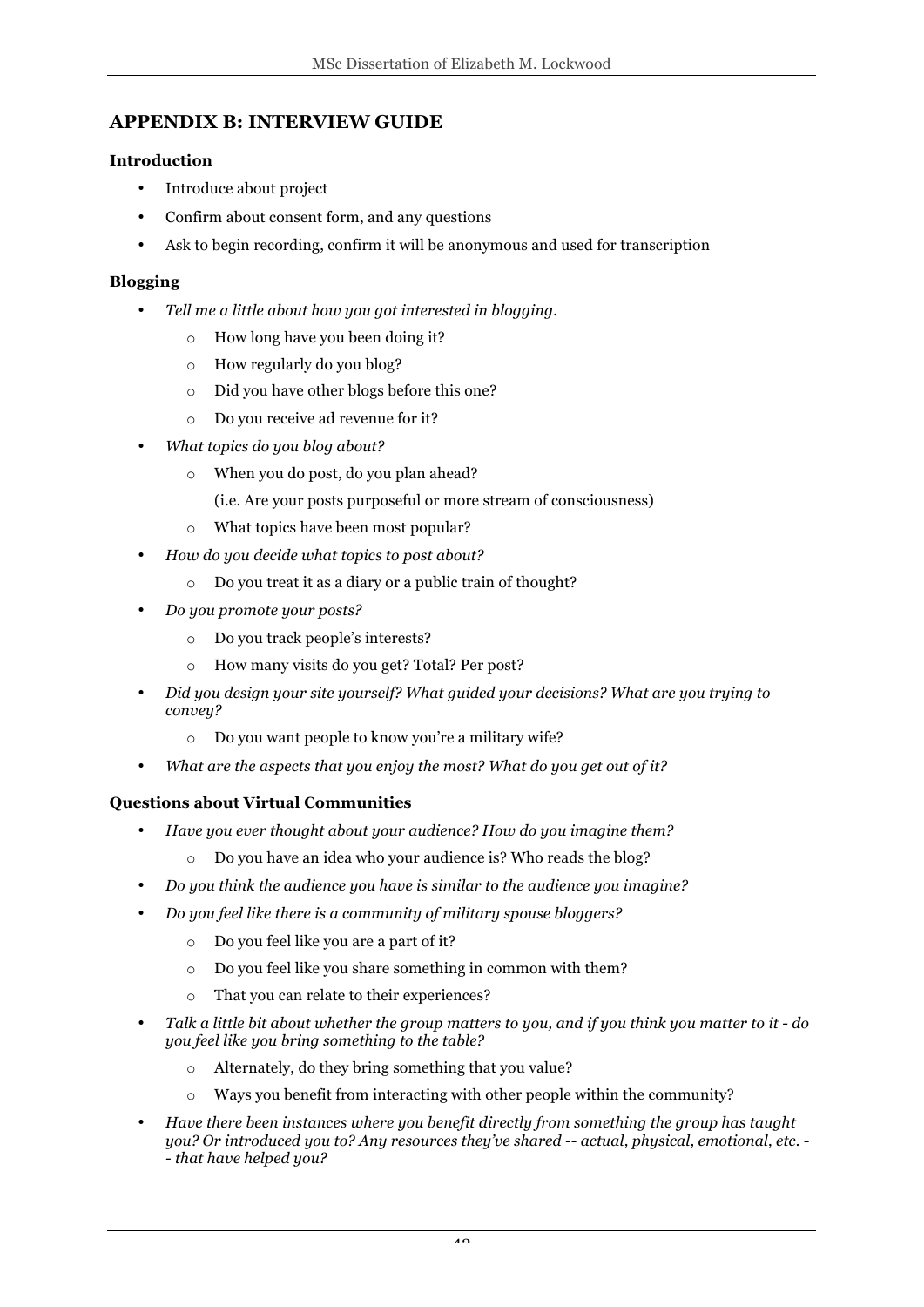#### **Questions about Online interactions**

- *To what extent, if any, do you have conversations with people via the blog (i.e. comments, etc?)*
	- o Have you built relationships with other bloggers?
	- $\circ$  Have you made any friends through the blog that now you communicate with regularly, either online or offline?
- *What kind of feedback do you get, if any? How do you/don't you incorporate this into future posts or management of the blog?*
- *Do you read other people's blogs? What sorts?* 
	- o Do you comment on these?
	- o Do you follow other people?
- *Are there any blogs that you read, but maybe don't reach out to the blogger? Can you talk a little about those experiences?*
	- o Do you feel like you know the bloggers?
	- o Do you think they (or other people) read your blog?
	- o Have you spoken with any of them?

#### **Questions about Offline vs. Online relationships**

- *How would you define relationships that you have offline? For instance, how could you describe what it means to be "friends" with someone -- for you -- in real life?*
- *How does this compare to the friendships or other relationships you've built online?*

#### **Questions about identity**

- *Tell me a little bit about you, who you are, what you do, aspects of your life that are important to you.*
- *How would you introduce yourself to someone at a dinner party with friends?*
- *How would you introduce yourself to someone if you attended a networking event for your husband's work?*
- *You have many roles - professional, mother, wife, etc., - do you see these as separate? Are they the same?*
	- If so, are they separate? How are they different?
- *Do you feel like aspects of these roles relate more to the civilian side of your life or to your military side?* 
	- o Which is stronger?
	- o Is either closer to the 'true you'?
- *Do you see a military marriage as different than a marriage between two civilians?*

#### **Identity on the blog**

- *When you're writing posts, which of these do you think plays more of a role?*
- *Do you blog anonymously or identify yourself on your site?*
	- o Are there moments when you hesitate to post based on the fact that people know who you are?
	- o Do you post things about your personal life?
- *Do you think about privacy on your site? When you're posting, who do you imagine is reading it?*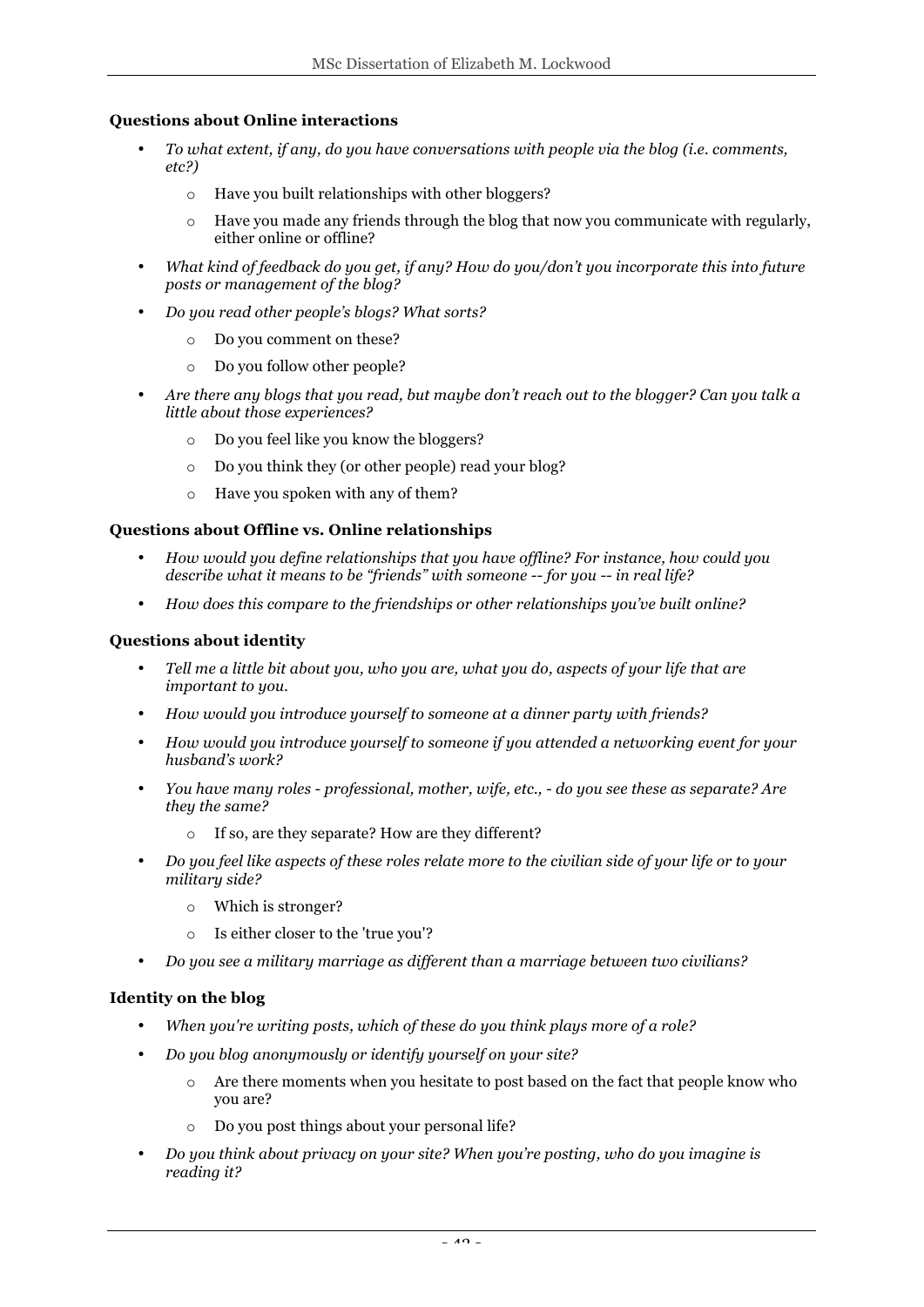- o If you treat it as a diary, do you censor yourself or do you write everything?
- *Would you say you're a public or a private person?* 
	- o Introverted? Extroverted?
- *Do people you see regularly in 'real' life read your blog? How does this make you feel, or does it change the nature of your posts at all?*

#### **Wrapping up**

- *What are your goals for the blog?*
- *How do you feel about your blogging? Do you think you'll continue? Any major changes coming up?*
- *Finally, some demographic questions.*
	- o What year were you born?
	- o What branch and rank is your spouse?
	- o What is your highest level of education?
	- o Are you currently employed?
- *What other bloggers do you read? Are there any that seem influential? Are there any you would recommend I include in my research?*
- *Anything you thought I would ask but didn't? Or anything you'd like to add?*
- *Do you have any questions for me?*

#### **Closing**

- Confirm again that the material will be anonymous, ask if they have any concerns
- Offer to share quotations prior to publishing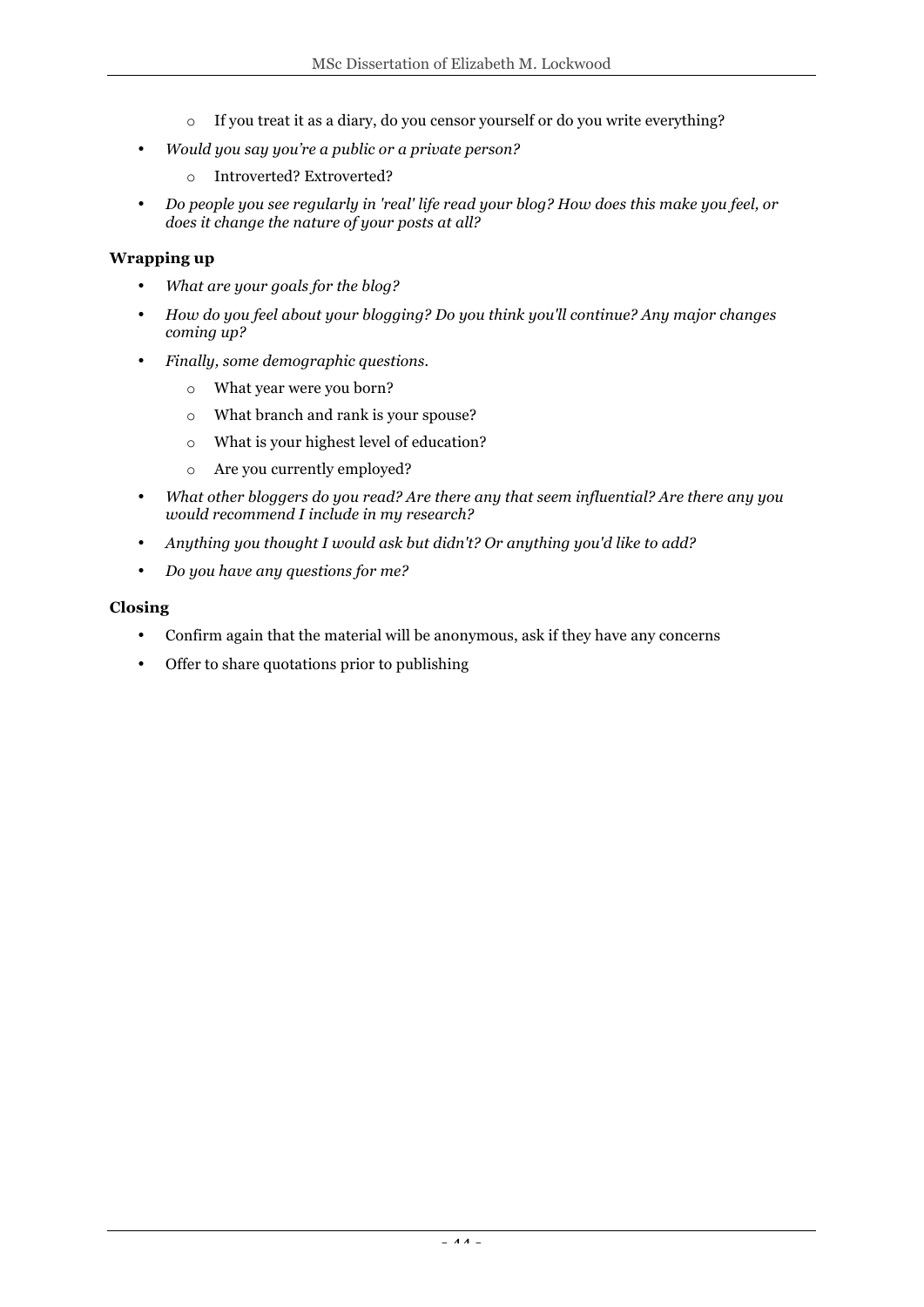#### **APPENDIX C: DEMOGRAPHICS**

This research involved interviewing 13 American military spouses6 between the ages of 24 and 44. Each has been blogging for between 1 year and 8 years, and while some of the blogs garner only 15 views per post, others receive up to 60,000 views a month. Together, they represent the Army (5), Marine Corps (3), Navy (2), Air Force (2) and Coast Guard (1), including four officers, seven enlisted service members and 1 of unknown rank7. The women's educational background ranges from some college to completed masters degrees, and their employment statuses include everything from unemployed, to direct sales, to part-time employed, to full-time student, to part-time blogger, to professional blogger, to full-time employed outside of their blog.

The table below shows the names and demographic information of each interviewee.

| Name     | Age             | Education                      | Employment                                             | Children  | <b>Branch</b>        | Rank <sup>8</sup>        | Yrs Blogging | Average Views   |
|----------|-----------------|--------------------------------|--------------------------------------------------------|-----------|----------------------|--------------------------|--------------|-----------------|
| Amber    | 24              | Some College                   | Unemployed                                             | Yes       | <b>Marine Corps</b>  | $E-5$                    | 7 years      | 50 - 100 / post |
| Beatriz  | 32              | Masters Degree                 | "Professional Blogger"                                 | Yes       | Air Force            | $0 - 3$                  | 1.5 years    | 2000 / month    |
| Claire   | 44              | <b>Masters Degree</b>          | Unemployed                                             | Yes       | Army                 | $0-5$                    | 1 year       | 60,000 / month  |
| Dana     | 26              | <b>Bachelors Degree</b>        | Unemployed                                             | Yes       | Army                 | CW <sub>2</sub>          | 10 years     | 5000 / month    |
| Emma     | 27              | <b>Pursuing Masters Degree</b> | Part-Time Teacher                                      | <b>No</b> | Army                 | $E-4$                    | 3 years      | $15/$ post      |
| Fran     | 37              | <b>Bachelors Degree</b>        | "Part-Time Blogger"                                    | Yes       | Air Force            | $E-7$                    | 4 years      | unknown         |
| Grace    | 25              | <b>Bachelors Degree</b>        | Unemployed                                             | <b>No</b> | Army                 | $E-4$                    | 2 years      | unknown         |
| Hailey   | 28              | <b>Pursuing Masters Degree</b> | <b>IT Consultant</b>                                   | No        | Marine Corps         | $E-6$                    | 2.5 years    | unknown         |
| Isabelle | 35              | Some College                   | Unemployed                                             | Yes       | <b>Navy</b>          | $E-6$                    | 1.5 years    | unknown         |
| Jill     | 30 <sub>s</sub> | <b>Bachelors Degree</b>        | Veterinary Technician /<br>"Semi-Professional Blogger" | No        | Marine Corps Reserve | $\overline{\phantom{a}}$ | 5 years      | 5000 / month    |
| Karen    | 29              | <b>Bachelors Degree</b>        | Unemployed                                             | Yes       | Army                 | $E-7$                    | 2 years      | unknown         |
| Lily     | 29              | Some College                   | <b>Direct Sales</b>                                    | No        | Navy                 | $O-4$                    | 3 years      | 30,000 / month  |
| Morgan   | 30              | <b>Masters Degree</b>          | Part-Time Contractor                                   | Yes       | Coast Guard          | $0 - 3$                  | 6 years      | 100 / post      |

<sup>&</sup>lt;sup>6</sup> Names changed.

 $^7$  Jill bloas anonymously, and spoke with me through her pseudonym. As such, she was unable to provide specific details of her life.

<sup>&</sup>lt;sup>8</sup> Ranks that begin with an "O" are officers and the number indicates their rank, while ranks E-4 and above are non-commissioned officers (NCOs).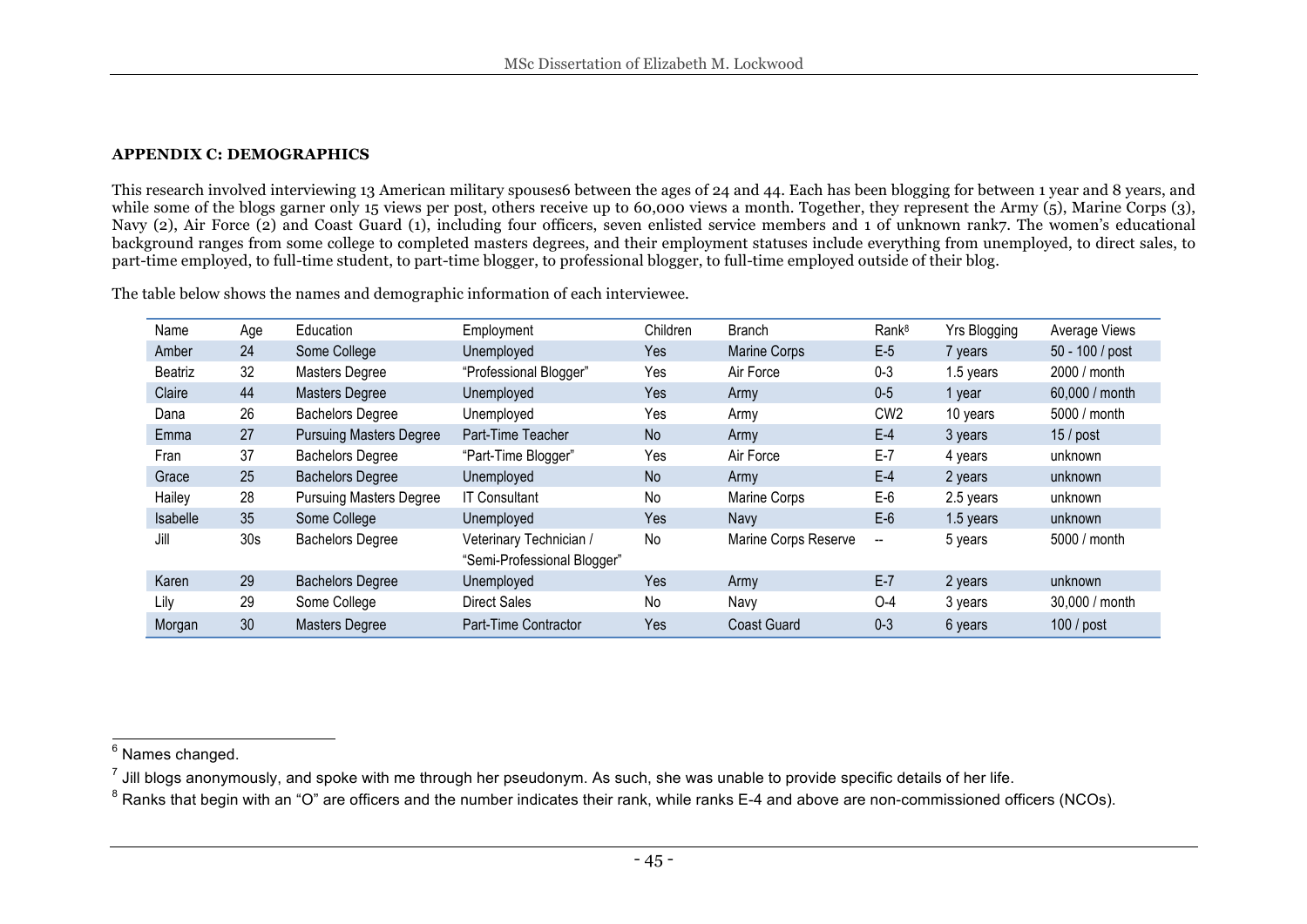#### **ACKNOWLEDGEMENTS**

This dissertation is a work of love, inspired by the service members and military families I met over the course of my years as a communications consultant with the Department of Defense. While many Americans hear "DoD" and think guns, uniforms and bad politics, I've learned it's a much warmer place. It's full of people truly dedicated to their everyday jobs and families who bear the sacrifice. It's an organization that should be proud of its inspirational humanitarian programs, incredible scientific advancements, outstanding research and world-class health care.

And yet, this paper is not a political statement. It's an examination into the lives of those often unseen. The people back home who don't make it on the news. And, I hope, a tribute to them and an eyeopener to us.

The journey I've made from college to this, my last assignment at the LSE, is a long one. There are multiple people who deserve credit for helping me construct this path, take the first step and remind me not to veer off. From my friend who submitted my CV, to the supervisors I've learned under, to the many co-workers, friends and peers, I say thank you. To the students in my classes, the faculty in St. Clement's, and even (especially) the baristas who fueled this long year, I'm grateful for every conversation, lecture and espresso.

To my amazing advisor, Terhi Rantanen, who helped me compare and contrast definitions of globalization until I'd finally constructed one of my own: Your encouragement, advice and sincere belief that I'd make it through has left me with so much more than an education about communication. Thank you.

For my family, I'm not sure I have words. It will come as no surprise that you are my daily inspirations. You never retreat, you never surrender, and you still manage to cradle every spark of this life. Without you, I'd be adrift in this big world, taking no risks, accepting no challenges and probably laughing about an eighth as much. But because of you, here we are.

And lastly, to the women in this paper: You took a chance, opened up to a stranger, and let me glimpse the inner moments of your lives, all in the name of education. I am forever indebted.